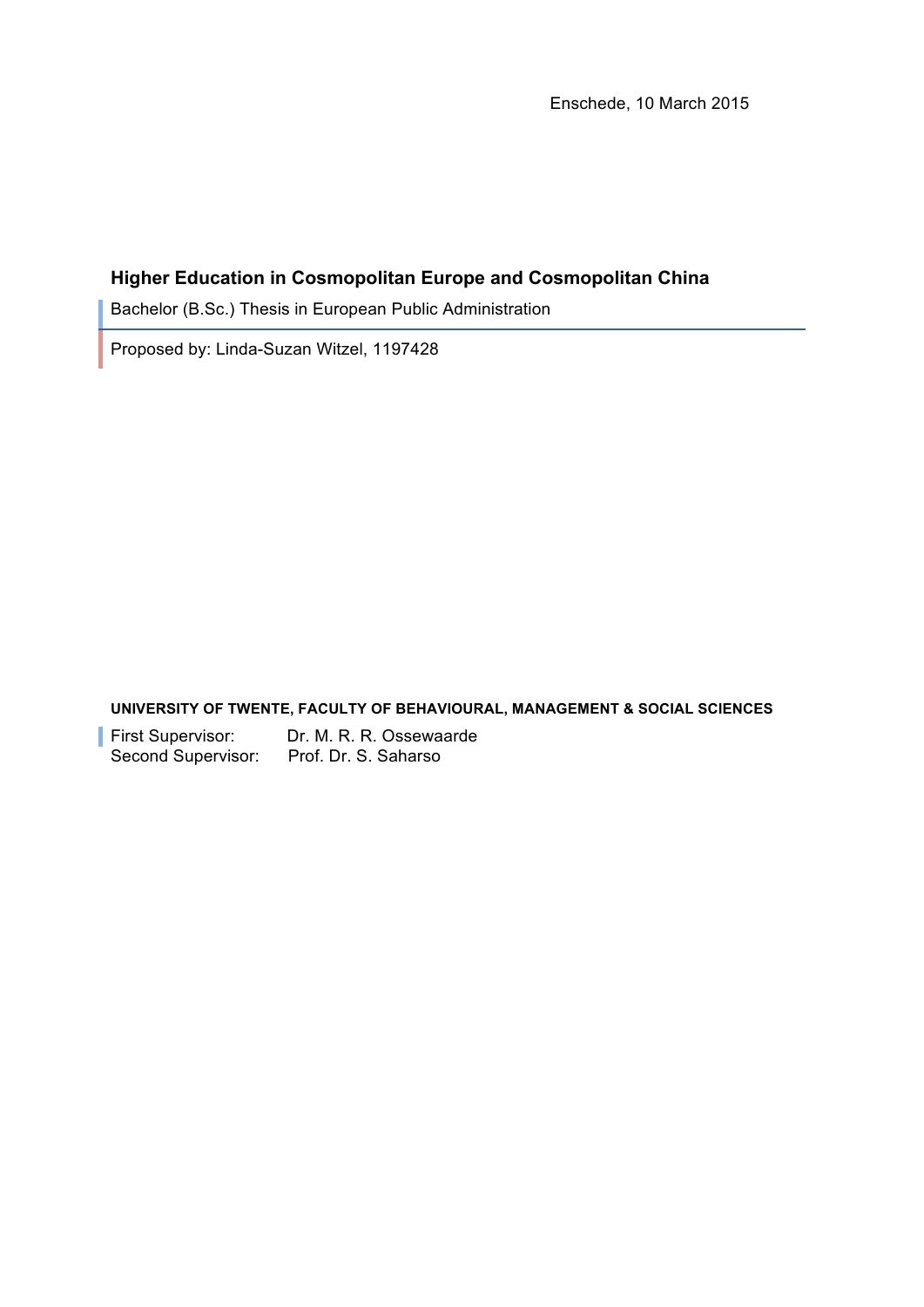#### **Abstract**

With the end of the Cold War, political actors that act on the global stage have a tendency to develop a cosmopolitan identity – a collective identity for the global era. Hence, Beck and Grande (2007) observe that the European Union has developed into a Cosmopolitan Europe. Delanty (2012) argues that a cosmopolitan imagination has come to define Europe today, that is, a critical attitude to the social world in Europe. Cosmopolitan identities of global players do not develop in void or spontaneously but are made. While in the modern era, states made nations in nation-building trajectories, via state-based education systems. In the global era, world powers like the EU, make cosmopolitan identities in world-building trajectories, typically via higher education systems. In the EU, higher education, in particular the *Bologna Process* (1999), can be considered as a major engine in the making of a cosmopolitan identity for the EU. The Bologna process shoes how European policy makers contribute to the establishment of a cosmopolitan identity by shaping a world paradigm within EU policies. Reflexivity is typically considered a key element in such education systems, as this type of rationality is needed to make sense of the complexity of a globalizing Europe. The European media, European newspapers in particular, it is assumed, perceive and popularize Europe's cosmopolitan identity to wider audiences. Hence the media can be understood, - like higher education systems - as popularizers of the cosmopolitan European identity. Consequently, the identity as constructed in higher education is communicated to its readership by press reports.

Not only Europe, or the EU, has redeveloped its collective identity in the global era, but also the People's Republic of China (hereafter: China) has come to play a central role on the global stage since the end of the Cold War and has reconstructed its collective identity. Some scholars have recognized that China in spite of its communist party rule is developing a cosmopolitan identity that Urry (2010) calls a Cosmopolitan China. Also China's cosmopolitan identity is constructed via education systems, in particular via the National Entrance Exam called *Gaokao*, is a producer of a Chinese cosmopolitan identity – a cosmopolitanism that may well be different from European cosmopolitanism. As in Europe, Chinese media sources perceive and popularize this identity to their audiences.

In this thesis, I seek to investigate, via a content analysis, how European and Chinese newspapers discuss the making of the cosmopolitan identities via the Bologna Process and Gaokao. The aim of the thesis is to find out to what extent European and Chinese newspaper articles present their education systems as being a cosmopolitan Europe and a cosmopolitan China as envisioned by scholars like Beck and Grande and Urry. Also, this thesis seeks to detect differences between European cosmopolitanism and Chinese cosmopolitanism, as expressed in newspaper discussions of Bologna and Gaokao.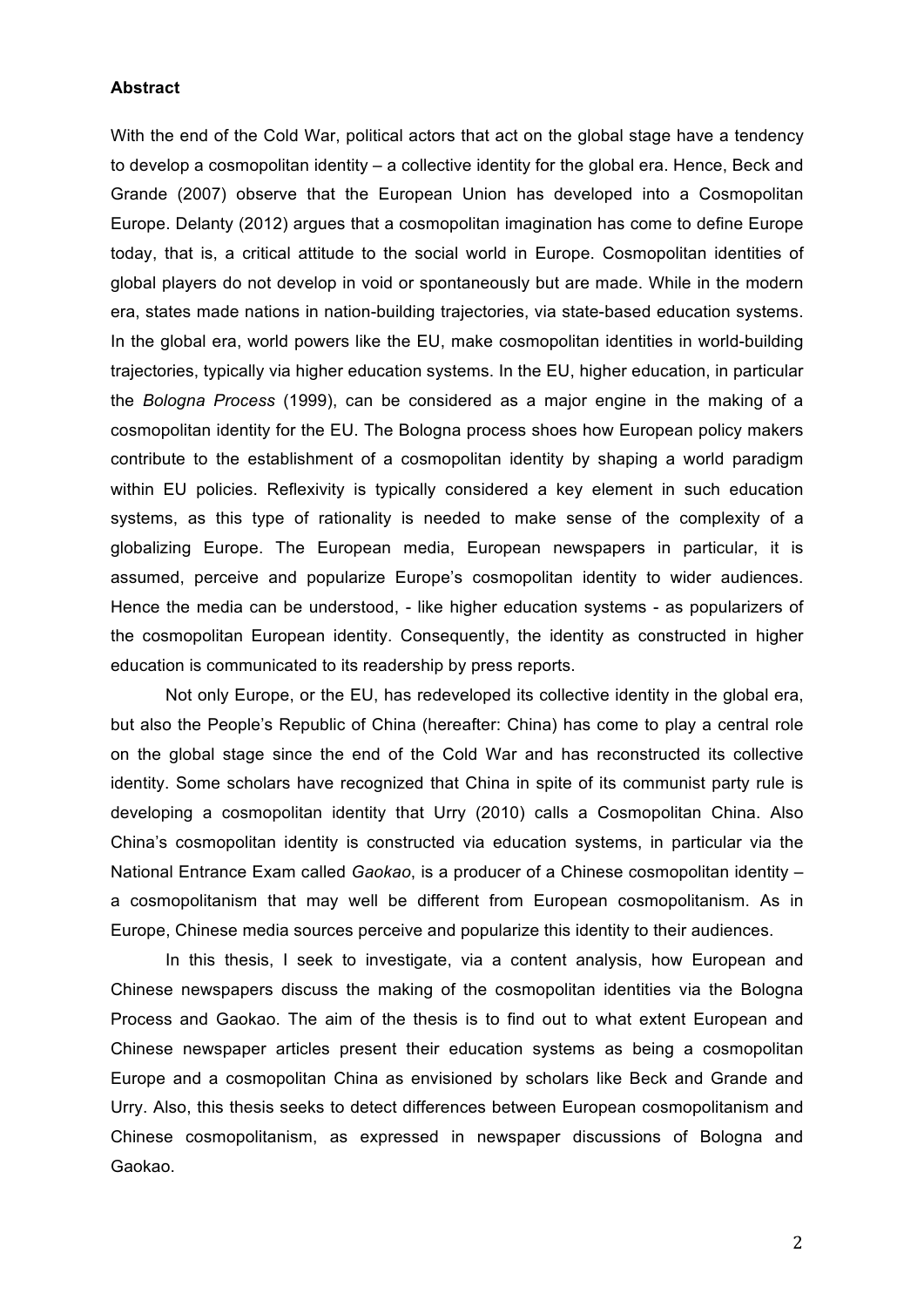# **Table of Content**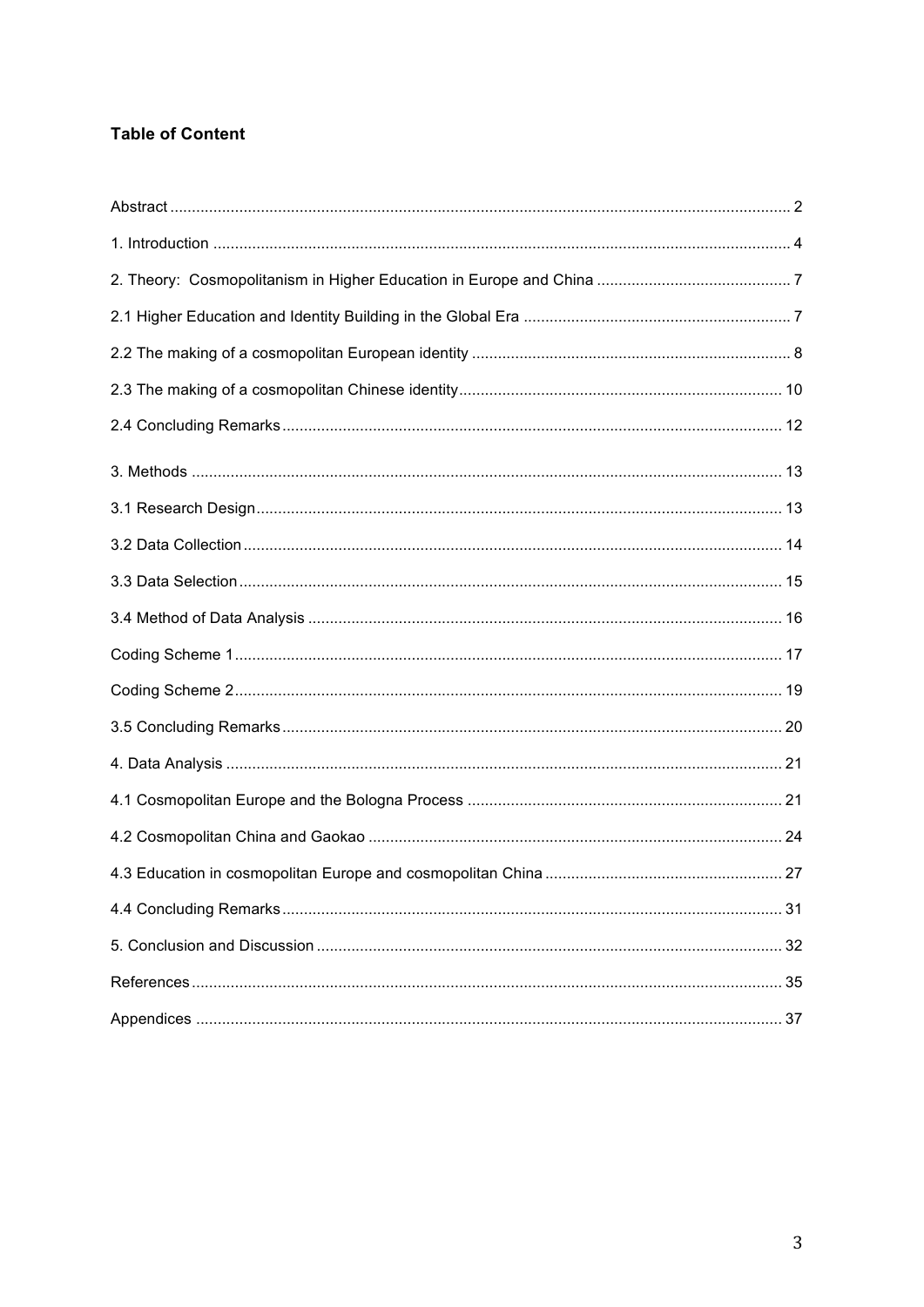#### **1.Introduction**

The key idea of this chapter is on the one hand to give some background information on the topic by illustrating the relevance of the study, and on the other hand to outline the interrogation of the research. The importance shall be clarified by establishing an understanding of Europe's new cosmopolitan identity and of China´s past development that also shows an identity change and the new character of the Chinese national regime. Moreover, the link between the concept of cosmopolitanism and educational policies shall be elucidated, in order to stress the relevance of my thesis. Besides the amplification of the research questions, I will explicate different nuances of the theory and the argumentation of a cosmopolitan Europe and a cosmopolitan China becomes clear. Within this chapter, introductory remarks on Bologna and Gaokao can be found. Those two educational reforms function as the foundation of analytical comparison. Additionally the meaning of the data sources used, will be described and justified.

Although cosmopolitanism has certain roots European culture (the Stoics and the Cynics were cosmopolitan, while a key spokesperson of the Enlightenment, Kant, promoted cosmopolitan ideas), cosmopolitan identity has recently been discussed in the context of the post cold war role of Europe. Cosmopolitanism is now discussed as an identity that negates and transcends nationalism and communism, in the era after the Cold war, the global era. The Fall of the Berlin Wall in 1989 in Europe can be seen as the starting point of a new era that is characterized by a movement towards a new world paradigm by shaping a cosmopolitan identity across Europe, mainly via the EU. Consequently, Europe can be understood and conceptualized as increasingly cosmopolitan, which is a modernized and redefined European identity that unites people of different nationalities, religions, classes and ethnic groups. Beck and Grande (2007), and Delanty (2012) define this new European identity of a globalized EU as Cosmopolitan Europe. EU policies, higher education policies in particular, are, among other things, developed to shape a cosmopolitan identity that is fitting for Europe's global citizenry. Education systems can be seen as collective identity makers. As stated by Igarashi & Saito (2014, p. 226), in a global world, "education policies and school curricula increasingly define students as members of humanity by emphasizing the importance of openness to foreign others and competencies to coexist and cooperate with them in a global world". As such, the Bologna Process, which is a reform of the higher education system in Europe since 2004, can be seen as a strategy for creating a cosmopolitan European identity as it shapes the educational path of European students and their foreign fellow students from all over the world.

Urry observes that not only a Cosmopolitan Europe but also a Cosmopolitan China is under construction. More than three decades ago in 1978, the global economy and society has also got reshaped within China due to the reforms of the economic system back at that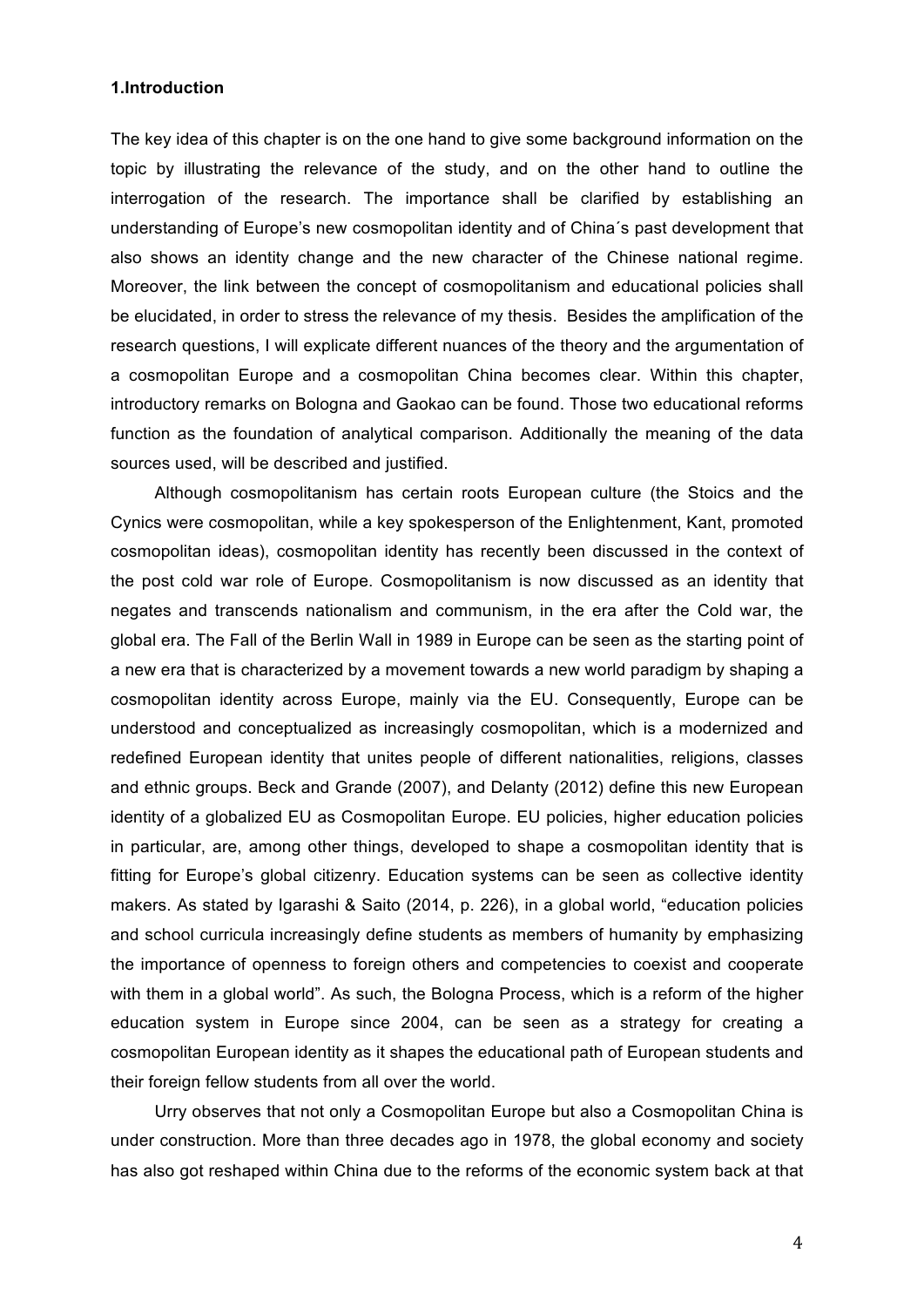date. Since then, China seems to be in a spirit of reforms and opening up processes, possibly moving away from Chinese nationalism (and Maoism). Several reforms, in particular since the end of the Cold War in 1991, have transformed China into a regime with a new ideological position that enables it to play a world on the global stage. In 2013 the cosmopolitan identity has allegedly being communicated in the slogan of the "Chinese Dream", which is the new doctrine led by Xi Jinping, the President of China. This Chinese Dream aims at uniting an increasingly diverse nation of a country that has developed a huge new and influential middle class while the Chinese economy is expanding enormously. The Chinese Dream is introduced as an answer on contemporary social matters, such as income disparity and minority unrest by creating a new-shared identity that is fitting for global requirements. Cosmopolitan China is a new China that opens up to the world, embraces its highly multi-ethnic cultural diversity, its foreign capital, foreign universities and attracts a lot of foreigners. All these mentioned aspects are signs of a new identity that is in the making, certainly in the urban and academic areas in China.

In the European and Chinese media, the making of the new collective identities, through (reformed) education systems, is subject to discussion. The aim of this thesis is to describe and make sense of this media discussion and compare the cosmopolitanisms that are represented in the European and Chinese media. The first research question is formulated as follows:

# *To what extent is the Bologna Process represented as being cosmopolitan in European newspapers articles?*

In answering this research question I seek to detect a newspaper discussion of the making of a European cosmopolitan identity through the Bologna Process. A media discussion of the European Higher Education Area will be investigated in terms of European cosmopolitan features that will be reconstructed in the form of an ideal type in the next chapter.

Next to identifying the making of a European cosmopolitan identity, as represented in European newspapers, this thesis seeks to find out how a Chinese cosmopolitan identity, as represented in Chinese newspapers, is being discussed in the context of media discussions on Gaokao. Therefore, the second research question is formulated as follows:

## *To what extent is the Gaokao cosmopolitan according to Chinese newspaper reports?*

China, even more than Europe, not only plays an increasingly important role in the global economy and in world politics, but also increasingly plays an important global role in the educational field, attracting foreign universities, foreign scientists and foreign students.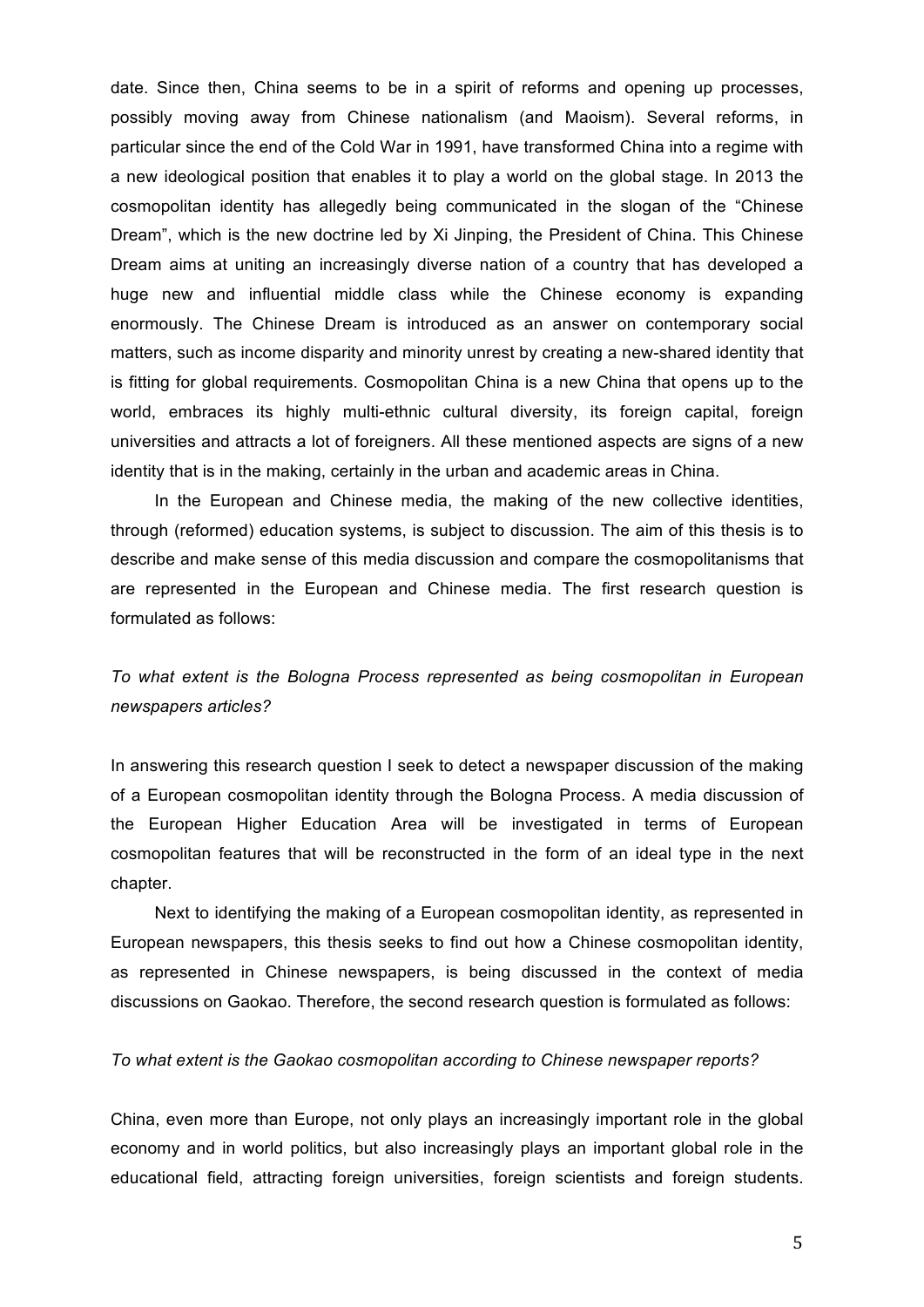According to Huoxiong (2011), China has become the world´s largest higher education provider. With this second research question I seek to find out how the making of a Chinese cosmopolitan identity through the Gaokao – an examination that is a condition for applying to Chinese universities – is being discussed in the Chinese newspapers. I want to gain an understanding of Chinese cosmopolitan features that are ideal-typified in the next chapter, and to what extent the Gaokao is reflected as a cosmopolitan project in Chinese newspaper discussions.

After I describe to what extent a European cosmopolitan identity in terms of the Bologna Process and to what extent a cosmopolitan Chinese identity with regard to Gaokao is perceived and popularized in media reports, I compare the two. Hence a third research question is formulated as:

*What are the differences and similarities of Chinese and European cosmopolitanism as popularized by European and Chinese newspaper articles?*

Hence, the approach of the thesis is to conduct a newspaper analysis and to compare on the basis of such an analysis contrasts in the making of European and Chinese cosmopolitan identities. 42 articles out of five different news sources on the topic of Bologna, and 45 reports on the Gaokao have been selected after reviewing about 350 newspaper articles on each education system. The time-span on Bologna related articles is between January 1999 and 2014, whereas Gaokao related articles between March 2013 and December 2014 will be investigated, with the dates being due to major changes, namely the creation of the European Higher Education Area and the leader change in China.

In sum, the thesis is aimed at finding out how the regimes envision their own higher education systems as collective identity makers and how this self-reporting is communicated to its audiences, as discussed in newspapers. The next chapter will provide the theoretical framework that is organized around the relationship between cosmopolitan identity and higher education in Europe and China.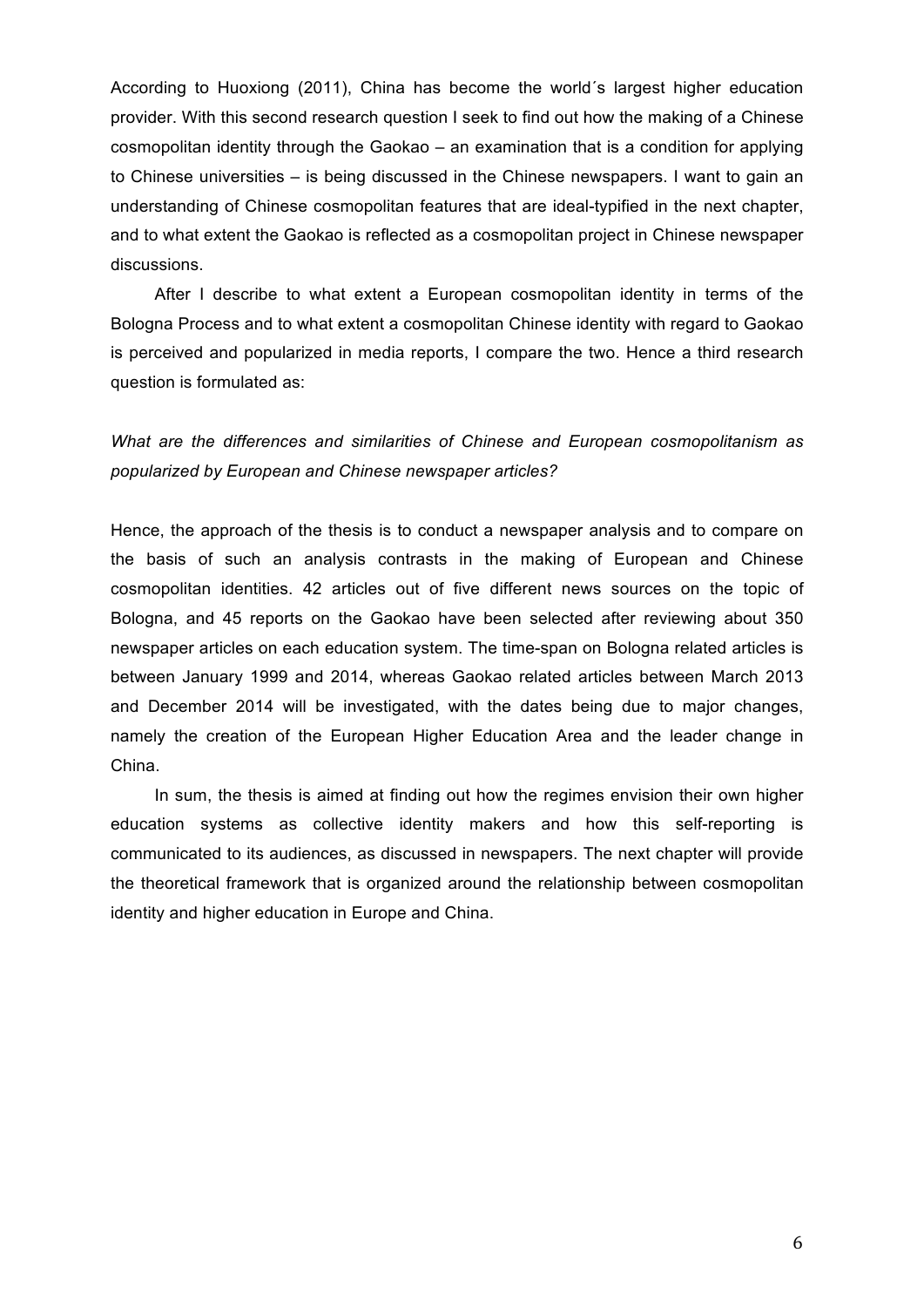#### **2. Cosmopolitanism in Higher Education in Europe and China**

In this thesis higher education systems are understood as collective identity makers. In the modern era education systems typically promoted a thick national identity in the context of nation building. In communist systems, education systems produced a communist identity that fitted with the aim of making of proletarian class or socialist economic state. In the global era the borders of states open up. Higher education systems, the argument goes, come to produce a post-national and post-socialist cosmopolitan identity that is organized around the notion of humanity rather than nation or class. In this chapter the relationship between higher education and identity building in the global era is discussed. The notion of cosmopolitan Europe or a cosmopolitan European identity and the notion of a cosmopolitan China as the products of globalized higher education systems in Europe and China are discussed. Ultimately the purpose of this chapter is to construct two ideal types on the basis of scholarly discussions: one of cosmopolitan Europe and one of cosmopolitan China.

#### **2.1 Higher Education and Identity Building in the Global Era**

The post-Cold War, globalization process influences higher education in the sense that higher education comes to shape a collective identity that is fitting for participation on the global state. This is a cosmopolitan identity that is oriented towards membership of the wider world. The Bologna Process of Europe and the Gaokao of China, which will be examined in terms of their cosmopolitan identity are collective identity makers. It is assumed that this identity is especially driven by some notion of humanity and world. For, according to Igarashi & Saito (2014), in the global era, education policies and school curricula tend to define students as members of humanity. They emphasize the importance of openness to foreign others and competencies to coexist and cooperate with them in a global world. Since in a complex world of interconnectedness, the movement across borders becomes increasingly unproblematic, and therefore studying abroad becomes also more attractive. The overseas flows indicate that students rather choose to go to the West for study purposes. As stated by Igarashi & Saito (2014, p. 228) "far more students flow from the 'non-West' to the 'West' than the other way around". Students of non-Western countries, who regard higher education in the West as not only superior but also more cosmopolitan, can explain this fact. Nowadays cosmopolitanism is more and more institutionalized into school curricula, shown by courses in foreign language and world history and global studies, which is a feature of the new identity that is shaped. However, on a domestic level in a national education system this means that students usually do not interact with many people from multiple nationalities, whereas students attending international schools are more likely to select educational tracks that help them acquire large volumes of cosmopolitanism as cultural capital (Igarashi & Saito, 2014). Hence,

7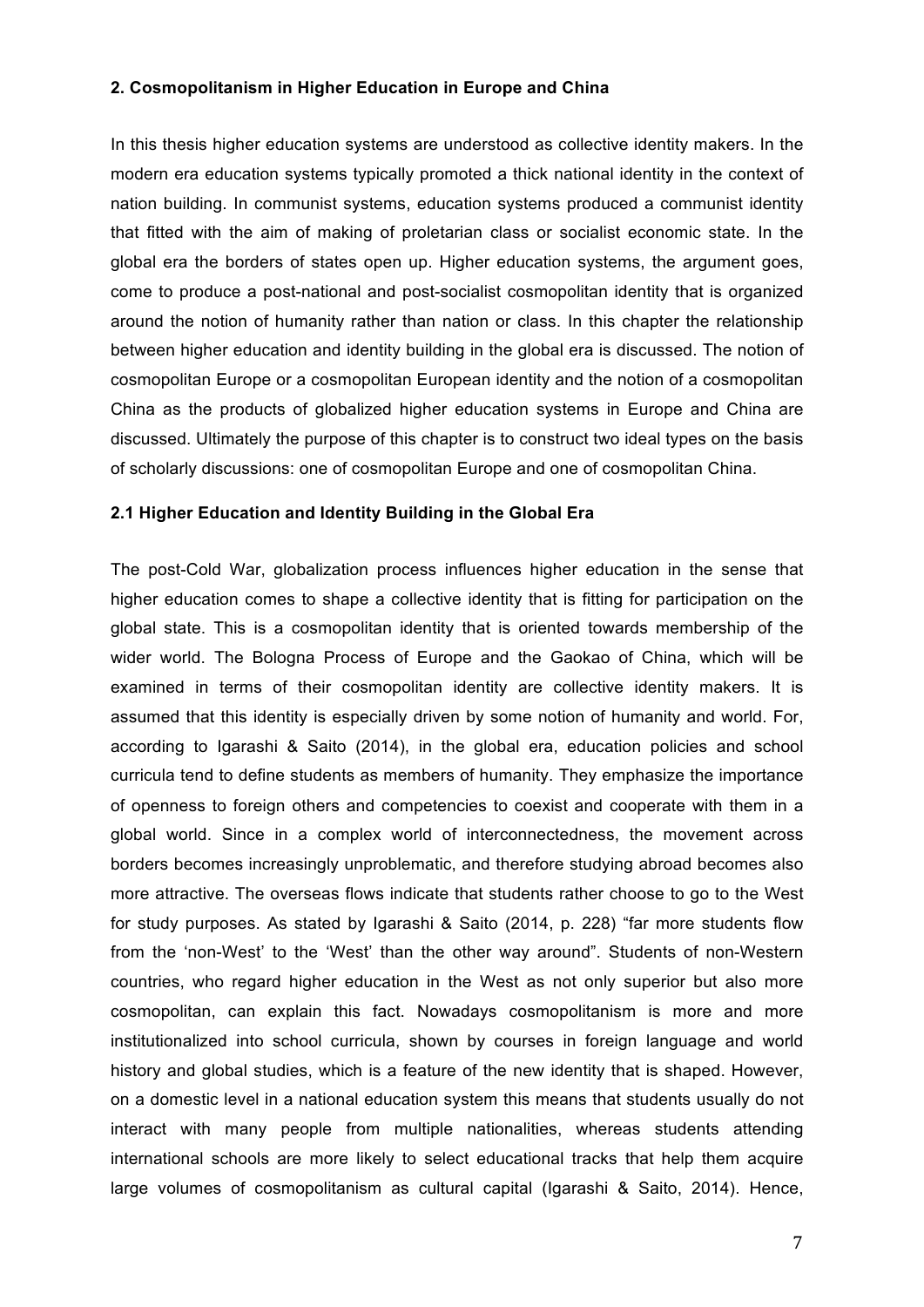different types of school forms transmit different volumes of cosmopolitan attitudes. In sum, higher education is clearly defined as an identity maker by influencing student's educational tracks and therefore delivering cosmopolitan values to its global citizenry. As such, higher education relates to the aim of my thesis, which is to find out to what extent the Bologna Process and the Gaokao are represented as being cosmopolitan in European and Chinese media.

#### **2.2 The making of a cosmopolitan European identity**

Education is seen as booster of a cosmopolitan identity, and according to Igarashi & Saito (2014) as a result, education policies label students as members of humanity that bear on the openness towards strangers and the living and working side-by-side with them. Considering this, it is important to look at the newspaper articles and their attempts to provide readers with information on the extent to which these aspects are given by education policies. As will be discussed in chapter two, cosmopolitan Europe has three ideal types, namely, reflexivity, beyond the nation-state and supranational citizens. Most European newspaper articles in the frame of references for the first ideal typical dimension, were found as 'quality education as human right', which leads to the assumption that cosmopolitan education of a cosmopolitan Europe is associated with a cosmopolitan legal body by European newspapers. Moreover Morris (2009) also argues that human rights education is affiliated to a cosmopolitan legal frame. With this in mind when mentioning 'quality education as human right' the question remains what issues and topics related to the Bologna Process actually picked up in the newspaper articles and how meaningful are they in regard to a cosmopolitan identity. Main issues that have been covered are the quality assurance, the cooperation in quality assurance, the recognition of qualifications, and the improvement of quality and efficiency of education within the European Higher Education Area.

Contemporary Higher education policies, like the Bologna or Gaokao, aim at the establishment of students that are able to live and cooperate with multicultural others and at the preparation for a functioning in a global world. This hypothesis is supported by Nussbaum (1997), who argues that cosmopolitan education is a liberator of minds from the bondage of habit, custom and cultural upbringing. Nussbaum argues that cosmopolitan education is an educational vehicle capable of producing students, that are future citizens whose sensibilities and rationality are consistent with that required by a cosmopolitan identity. According to Nussbaum (1997), the imagination encourages the making of a European identity that is reflexive and deliberative, sympathetic and responsive, and respectful of separateness and privacy. Moreover it can promote understanding and compassion, which are essential ingredients for tolerance, respect responsibility and global citizenship. As a consequence, cosmopolitanism is dealt as a movement towards openness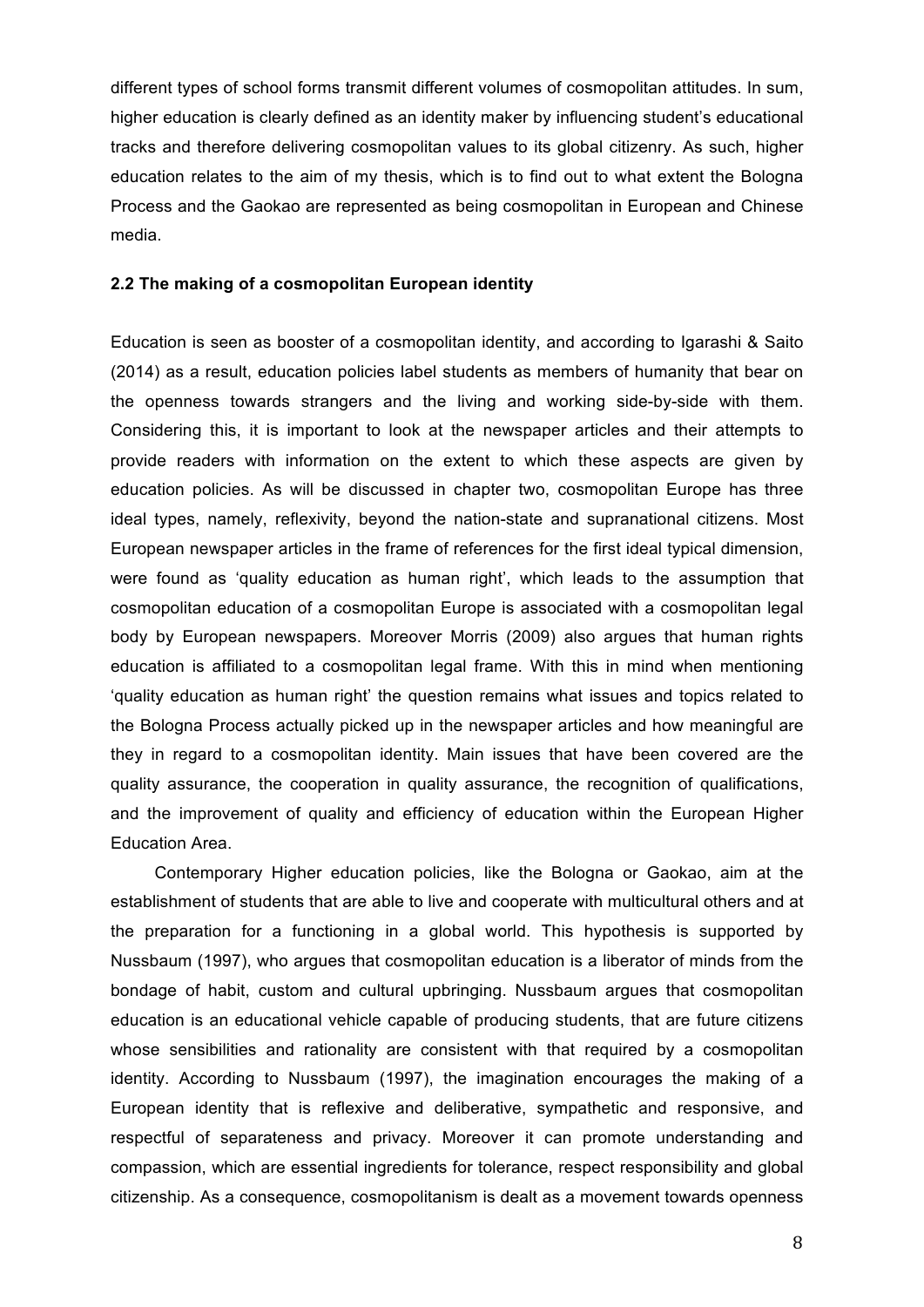to unknown cultures, and the expansion of daily activities beyond national borders, forming a dimension of a cosmopolitan Europe, namely 'beyond the nation-state'. It contributes to an effective way of the interaction with people of multiple nationalities ethnicities, classes, religions that become supranational identities and that shape a new identity characterized by a common humanity, that is human identity (Nussbaum, 1997). Therefore, education should reflect a community of dialogue and concern that unites all human beings in this shared overarching identity and it should foster a cosmopolitan sensibility and taste for strangeness.

Since cosmopolitanism in Europe can be considered as a project of transforming national sovereignty and socialism, the development and implementation of human rights can be seen as a reference point, also in education systems. Human rights are multiple trans-national forces associated with a cosmopolitan policy frame (Morris, 2009). Hence, cosmopolitan education aims at considering the consequences of moral and political decisions on all human beings, without losing local or national ties. The incorporation of international legal norms into domestic educational regimes results in the blurring of internal and external factors, which means that the concept of legitimacy denationalizes and hence, normative ideals on the quality of things like law, education and identity differs on a transnational basis. Human rights are given the ability to create new worlds by pushing and expanding the boundaries of a boarded identity (for instance national or class identity) creating cosmopolitan education as human rights education (Morris, 2009).

Cosmopolitan education as a form of human rights education has different dimensions. To begin with, Beck & Grande (2007) argue that cosmopolitan education produce a new identity characterized by "new forms of political rule beyond the nationstates that have developed in Europe hitherto (2007, p. 72)". In contrast, Delanty (2012) argues that the making of a cosmopolitan identity implies being concerned with social change and in particular with shifts in moral and political values. Cosmopolitanism thereby becomes a critical attitude. Furthermore, according to Delanty (2012, p. 336), having a cosmopolitan identity is a condition of openness to the world and it is entailing self and societal transformation in light of the encounter with the non-European other. This transformation in the way making sense of the world and of the other inhabitants necessitates a new type of rationality through which the cosmopolitan identity is expressed. This new rationality is called reflexivity. This reflexivity has its origins in the context of particular kinds of global relationships as a result of cosmopolitan attitudes or orientations and values (Delanty, 2012).

According to Delanty is reflexivity and hence the cosmopolitan identity has four different dimensions. First dimension is the relativization of one´s own identity. This is a key objective in terms of cosmopolitanism. This seems to be the most important level in respect to this thesis, because this type of relationship is often found in educational programmes. It

9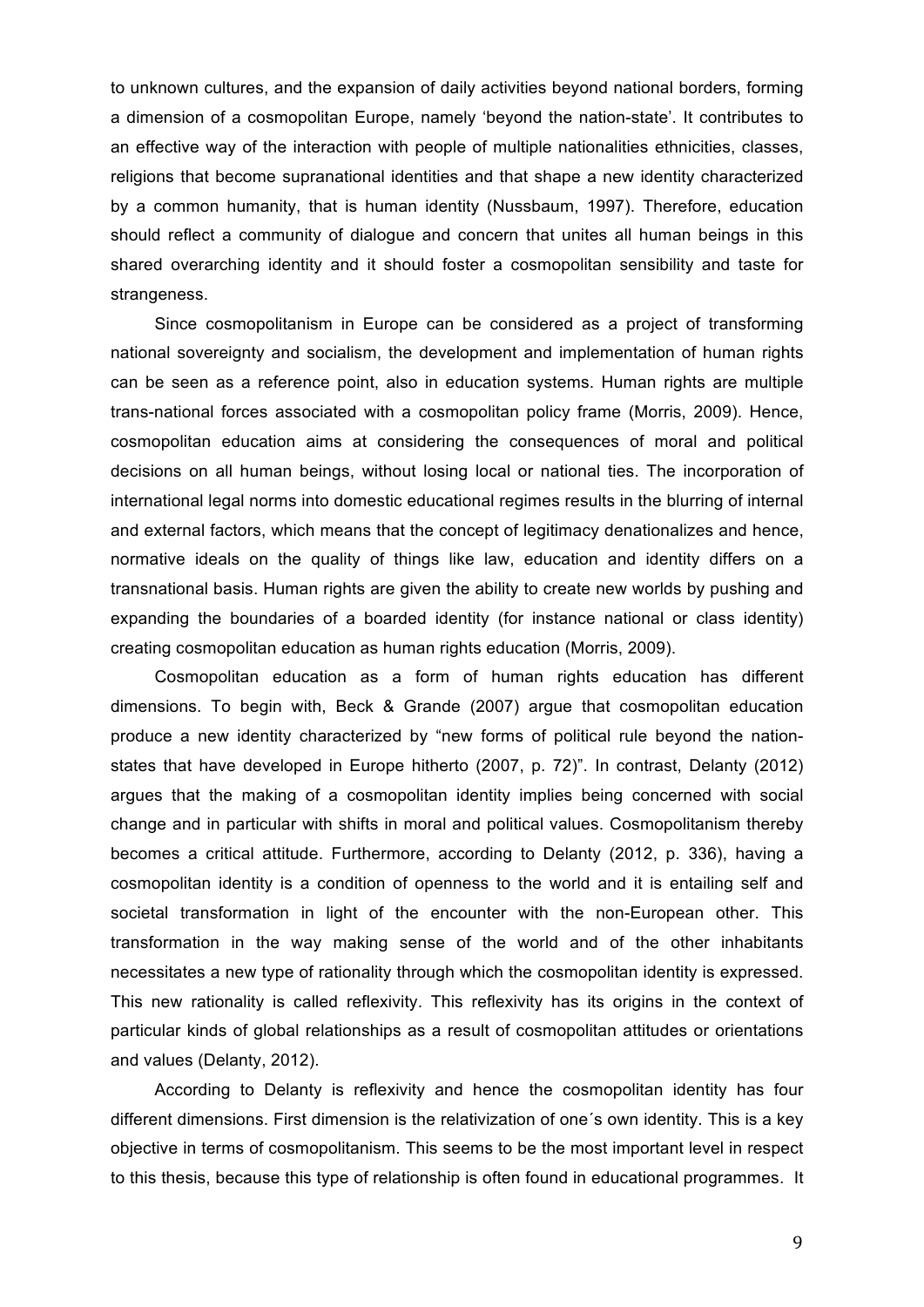implies a reinterpretation of identity as the result of the encounter of one culture with another. This is a typical feature of everyday cosmopolitanism. The second level of reflexivity by Delanty is the positive recognition of the other, which includes political and ethical commitments that are rooted in human rights and the recognition of a shared humanity. The example par excellence in this regard would be the internationalization of law. The third level is about the mutual evaluation of identities and identities that consequently allows for critique of cultures and that includes a self-reflexive mode of relationship. The fourth type is about a shared normative culture that can be called world culture. Here, global issues are on focus, because the self and other relations are mediated through an orientation towards world consciousness. In sum, in the making of cosmopolitan identity in Europe means first of all that collective identity becomes less important than the human identity, establishing a constitutive of a new human rights based and reflexive politics and global civil society organized around global issues.

## **2.3 The making of a cosmopolitan Chinese identity**

Tyfield & Urry (2009) find evidence for a cosmopolitan China and they define its identity as being in a dialectical relation between cosmopolitanism and nationalism. Thus, values like local differences and the need for a politics of solidarity, as well as the reflexivity needed for democratic and human rights politics are necessary complaints for cosmopolitanism and nationalism, which both are referred to as projects of modernity and hence as the establishment of a new identity within China (Tyfield & Urry, 2009). This implies an enclosed nation-state confronting a social process of modernity as the result of an economical industrialization and development in China. As a consequence, western means need to be integrated into the new identity the pre-modern imperial state China that also has to encounter with European capitalist imperialism.

Tyfield and Urry (2009) examined that contemporary China is open to global flows, which shows the opening up of the country. Moreover, the media's role contributes to the creation of an imagined cosmopolitan identity that seeks for cultural openness and a discourse for international togetherness. Nevertheless, the opening up in terms of economical and cultural issues and hence the Chinese cosmopolitan identity, is limited to the restrictions by the one party rule and communist legacy. Hence, goal-rationality seems to be a dimension of a cosmopolitan China, because the legal means designed to achieve governmental objectives are intertwined into the decisions on matters such as education reforms and as such, the Chinese government is assumed to formulate policies to the benefit of its nation. In addition to that, Tyfield & Urry (2009) advert to a significant growth of NGOs that shows another aspect of a cosmopolitan China. However, according to the authors, the appearance of cosmopolitanism in China is rather a "relatively fragile and elite development, despite China 's increasingly deep integration into global networks and flows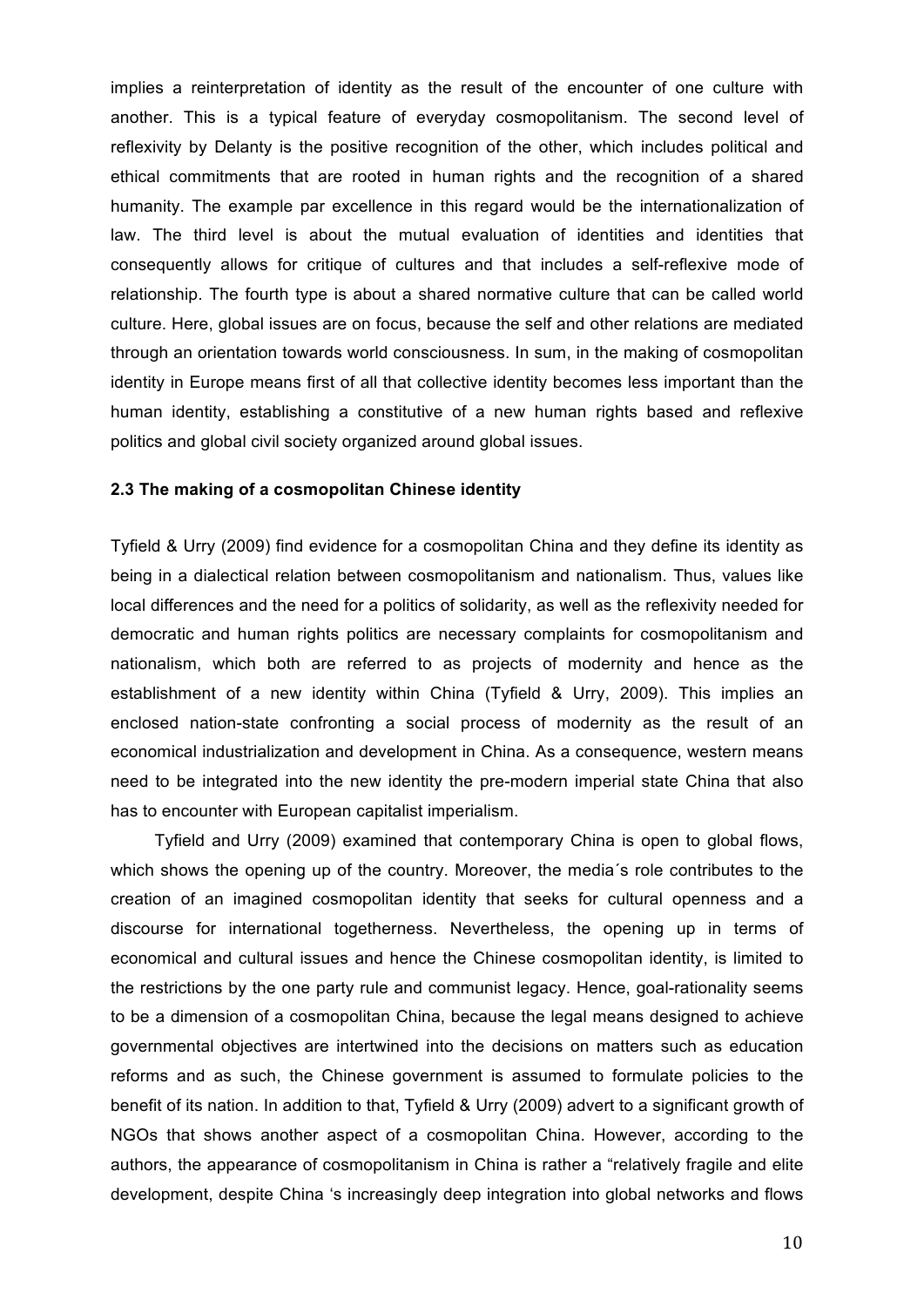(Tyfield & Urry, 2009, p. 793)".

Xiong (2009), on the other hand, recognizes a modernization process by rebuilding a social security system and therefore rebuilding the collective identity of China in the era of globalization. He identifies the development of social policy not with nation-building but with world-making, which could be called Chinese Modernity development. Shown by several policy reforms, such as the relaxation of the one-child policy, that show a more world-open attitude, China´s government moves its focus towards social protection in the global era, which leads to my assumption of a paradigm change that needs to be tested in terms of its extent towards cosmopolitan values, namely among other things the acknowledgment of the otherness and the high-minded virtue for all human beings. Notwithstanding, Xiong (2009) notes that the Chinese government yet needs to put efforts in creating equal opportunities, in order to get benefits for citizens and a boost for the national development in the global era. This transformation of the Chinese identity can be seen as a change of perception of for instance education, which also includes a social value and attitude change (Xiong, 2009). It seems like the actors involved and their roles are changing, too, in the sense that the new Chinese identity is not only a product of the Communist Party. Also other actors are involved in the making of Cosmopolitan China. Non-Governmental Organizations actively engage in civic activities and therefore the higher education sector gets more assistance outside the state, and is granted more importance. Hence, one can speak about a global elite development that presumably acts representatively for the Communist Party on the global stage.

Human rights do play a role in China's education systems; yet, the meaning of human rights is different from how human rights are understood in Europe. According to Callahan (2003) China is creating its own, non-Western, vision of human rights. Also other authors, such as Angle (2002), indicate Chinese ideas of human rights as having distinctive characteristics. In 2005 the West EU Assembly mentioned that the human rights are still out of alignment with the norms the Western world supports. The arrest of the artist and activist Ai Weiwei is an example par excellence for a reason to allow serious concerns about the Chinese government´s commitment to the central human rights, as they are for instance indicated by the United Nations. Another key occasion that is considered to be the first major condemnation of China´s human rights situation was the Tiananmen Square massacre in 1989 (Haydon, 2011, p.10). Thus, one of Cosmopolitan Europe's main goals is to create a Cosmopolitan China that eventually socialises into the kind of human rights order that the EU supports. Hence, there have been several initiatives, strategies and projects implemented, in order to promote the European (individualist) definition of human rights and to improve citizens understanding of political rights in China. China, however, defines human rights in a collectivist manner. As such, the extent to which human rights are recognized in China is a matter of dispute between its government and external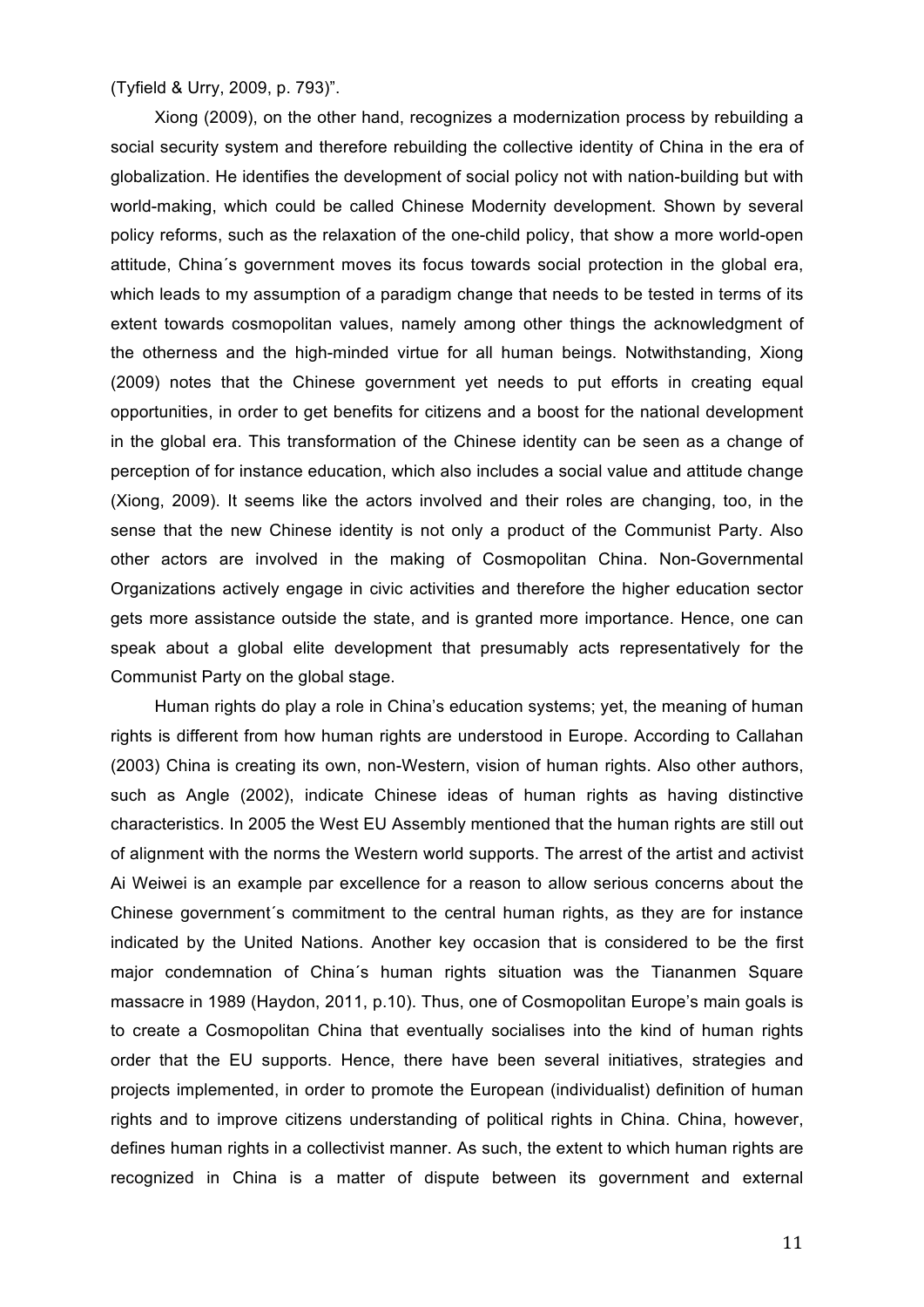organizations, such as activist groups.

Figure 1

|                 | <b>Cosmopolitan Europe</b>    | <b>Cosmopolitan China</b> |  |
|-----------------|-------------------------------|---------------------------|--|
| <b>Features</b> |                               |                           |  |
|                 | Beyond the nation-state       | Chinese modernity         |  |
|                 | <b>Supranational Citizens</b> | Global Elite development  |  |
|                 | Reflexivity                   | Goal-Rationality          |  |

## **2.4 Concluding Remarks**

The making of a cosmopolitan identity via cosmopolitanized education systems is characterized by the openness to the stranger and the inclusion of the other. On the one hand, the European cosmopolitan identity, as a theoretically constructed ideal type, is especially characterized by the balance and reflexivity of the self-interest with the collectivity and therefore about creating a shared European identity. Hence, the shared visions of the European society rooted in cosmopolitanism attributes, such as justice, human rights, democracy and equality, form a distinctive unity that constitutes a unity of a collective understanding. The Chinese cosmopolitan identity on the other hand is mostly referred to as a modern approach of the elite, reshaping social norms and values and eventually developing a new Chinese identity. This identity is characterized by social protection and security and it involves a conversion of roles and therefore of attitudes and interests. Since cosmopolitan views are considered to be world paradigms that therefore consist of thought patterns, it is obvious that the execution of the new model of the world bring along attitudinal changes in accordance with the cosmopolitan sphere. Both collective identity changes imply that educational reforms go hand in hand with those mentioned value changes, such as the recognition and inclusion of strangers into daily activities or the acknowledgment of one's own behaviour and its consequences on the world stage. On the basis of the theoretical discussion, I want to find out in my analysis, how the cosmopolitan identity making through education systems is being discussed in the media. That is, the constructed ideal types will be used to make sense of how media discussions that report about the higher education sector which displays that students are prepared to become world citizens, interacting worldwide with multiple nationalities.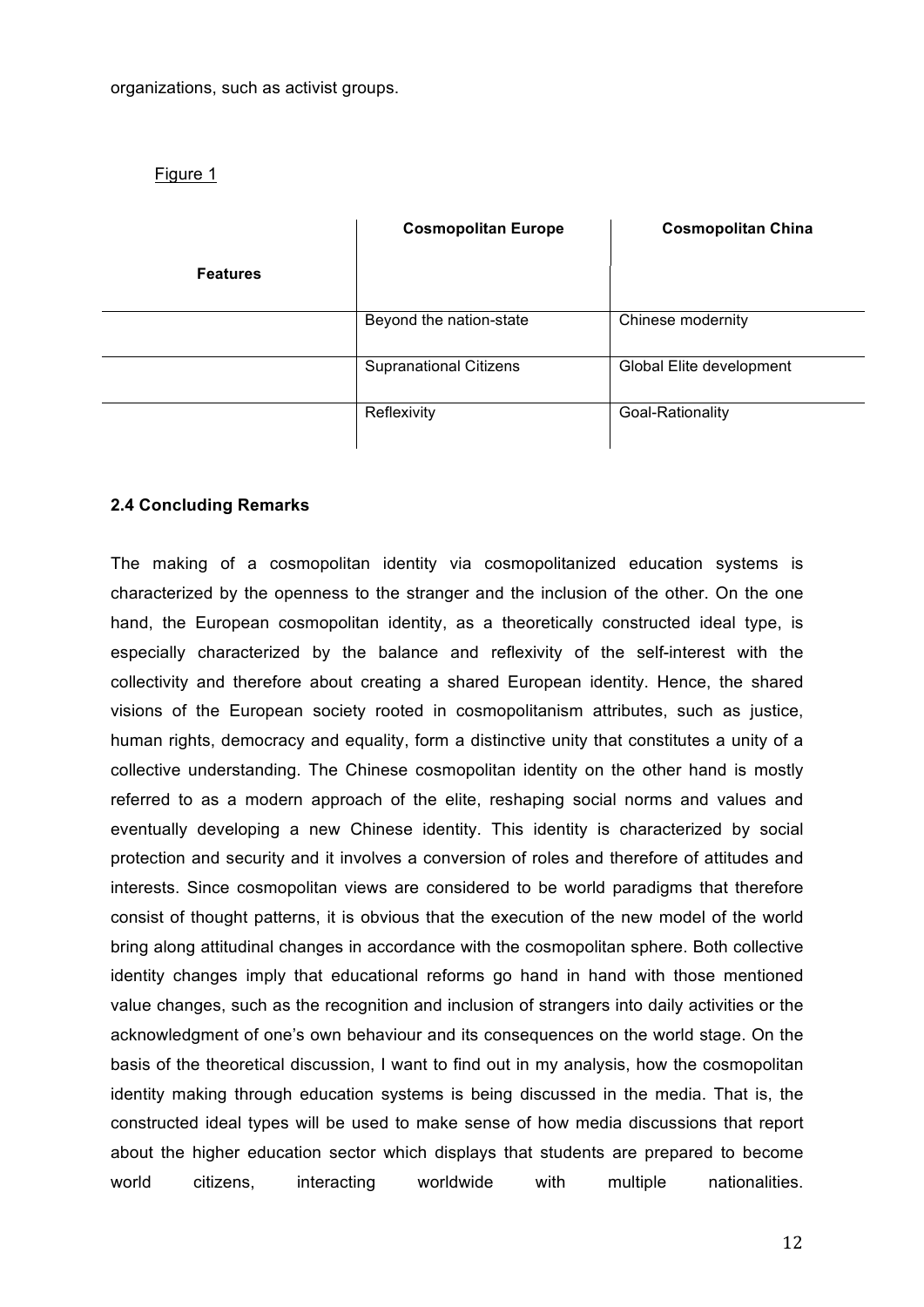### **3. Methods**

This chapter provides a discussion of the research design and the methods that are used I this thesis. In this thesis I have opted for a qualitative context analysis of European and English language Chinese newspaper articles that will be used as sources to show the reforms in the educational systems that are taking place in Europe and China. The key assumption is that the content of different media press articles about Bologna and Gaokao and cosmopolitan identity making reflects the way the EU and China, the both cases at stake, express and receive the higher education systems as cosmopolitan, which is connected to their perception of European and Chinese identities. The logic of the coding scheme, as well as the way of how to use and analyse the selected newspaper articles as sources that cover the educational systems, will be explained.

#### **3.1 Research Design**

This thesis contains a qualitative content analysis, which first was used for analysing and interpreting texts, such as newspaper articles (Schreier, 2012). The method employed to deconstruct and analyse journalistic texts in order to better understand the relation of cosmopolitan identity building in Europe and China. As a further step the research design can be framed as a comparative case study for there are two cases (cosmopolitan Europe and cosmopolitan China), which will be compared due to their educational systems as represented by media sources. The main idea of the research is to establish a framework of qualitative approaches by developing aspects of interpretation, called categories. This process mainly includes formulating a criterion of definition, which has been derived from the theoretical background and research questions. As a consequence, the aspects of the textual material will be determined. In other words, the research is going to be descriptive and based on the written varieties within the chosen data sets.

This study will analyse newspapers concerning the higher education systems in Europe and China. To be more specific, it will be investigated how newspaper articles – mainly daily and weekly magazines, online newswire and newspapers - represent the Bologna Process and the Gaokao. Coding will be conducted by using the qualitative research software NVivo and according to coding rules derived from the theory of the previous chapter, which reflects the ideal typical dimension of a cosmopolitan Europe and a cosmopolitan China. For this purpose, a strategy of a manifest and latent content analysis is used. Manifest content stands for those elements that are physically present and countable, whereas latent content is extended to an interpretive reading of the symbolism underlying the physical data. The written press media are considered to be reflections of images present in the European or national media and society and therefore create an appropriate base to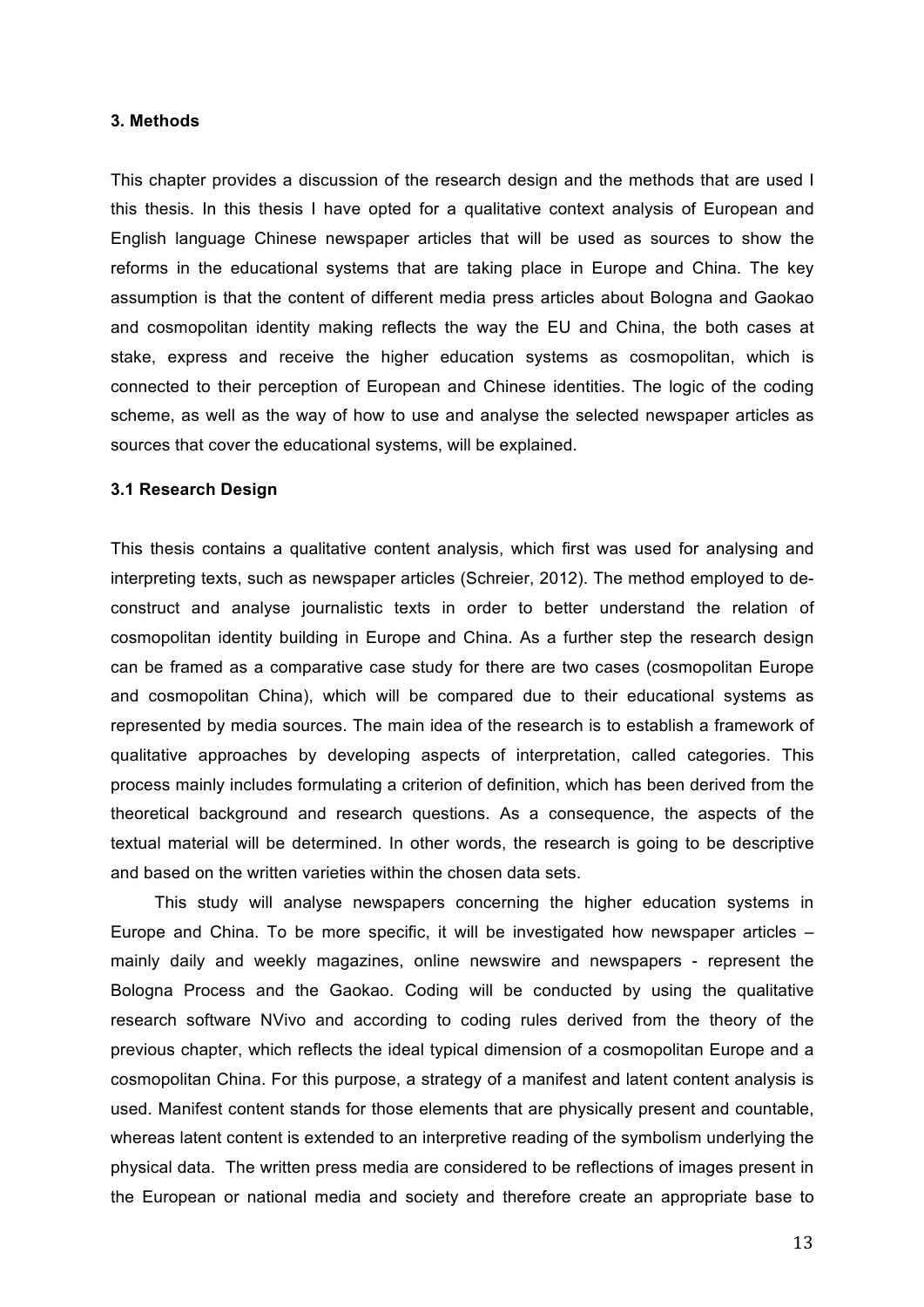obtain insight about the used types of representation of education policies of a cosmopolitan Europe and a cosmopolitan China. Due to the fact that four different newspapers for each ideal type are used, it assumed that a broad range of represented opinion will be found and hence, a general conclusion on how the press articulates higher education systems as being cosmopolitan can be made.

#### **3.2 Data Collection**

For the main research question I used the keyword European Higher Education Area, in order to get newspaper article with related content. The Bologna Process has been implemented to modernize the higher education systems of the member states of the European Union and even far beyond the borders of the EU, due to the fact that more than 40 European countries are participating in achieving the agenda goals (Ravinet, 2008). According to Keeling (2006), it began in 1999 as a commitment by 29 European governments to pursue complementary higher education reforms in order to establish a "European Higher Education Area" of compatible national systems. The social dimension of the Bologna Process is defined as equitable access to and successful completion of higher education by the diversity of populations, and as such, one of the main objectives is to increase the number and diversity of the student population (Bologna Implementation Report 2012). Moreover, the reform is aimed at the improvement of European students' mobility and employability and it shall make European higher education more attractive (Ravinet, 2008). I decided for a time-span starting in January 1999, because that was the point when "all the efforts of the Bologna Process members were targeted to creating the European Higher Education Area, that became reality with the Budapest Vienne Declaration of March 2010 (European Higher Education Area, 2014)". The time-span of finding related newspaper reports shall end in December 2014 to keep the currency of my study and in order to get a sufficient sample size. The data will be retrieved from the 'LexisNexis Group" webpage that provides the electronic accessibility of legal and journalistic documents. It counts as the world´s largest electronic database for legal and public-records related information. I used the academic platform of the search engine to filter my data.

The data used for the first sub question was retrieved from LexisNexis and by searching for 'Gaokao' in articles written in the English language including and after March 2013. I selected all reports until 31 December 2014. This timespan covers the point of time when the new president of China approved his inauguration and it includes the first Gaokao hold under his force. Xi Jinping's leadership is important in that regard, because he promoted the *Chinese Dream*, which is about a value change that contains a movement towards more openness. As such the National College Entrance Examination, called Gaokao, is a test that is undertaken at the completion of secondary schooling and the score that gained is needed

14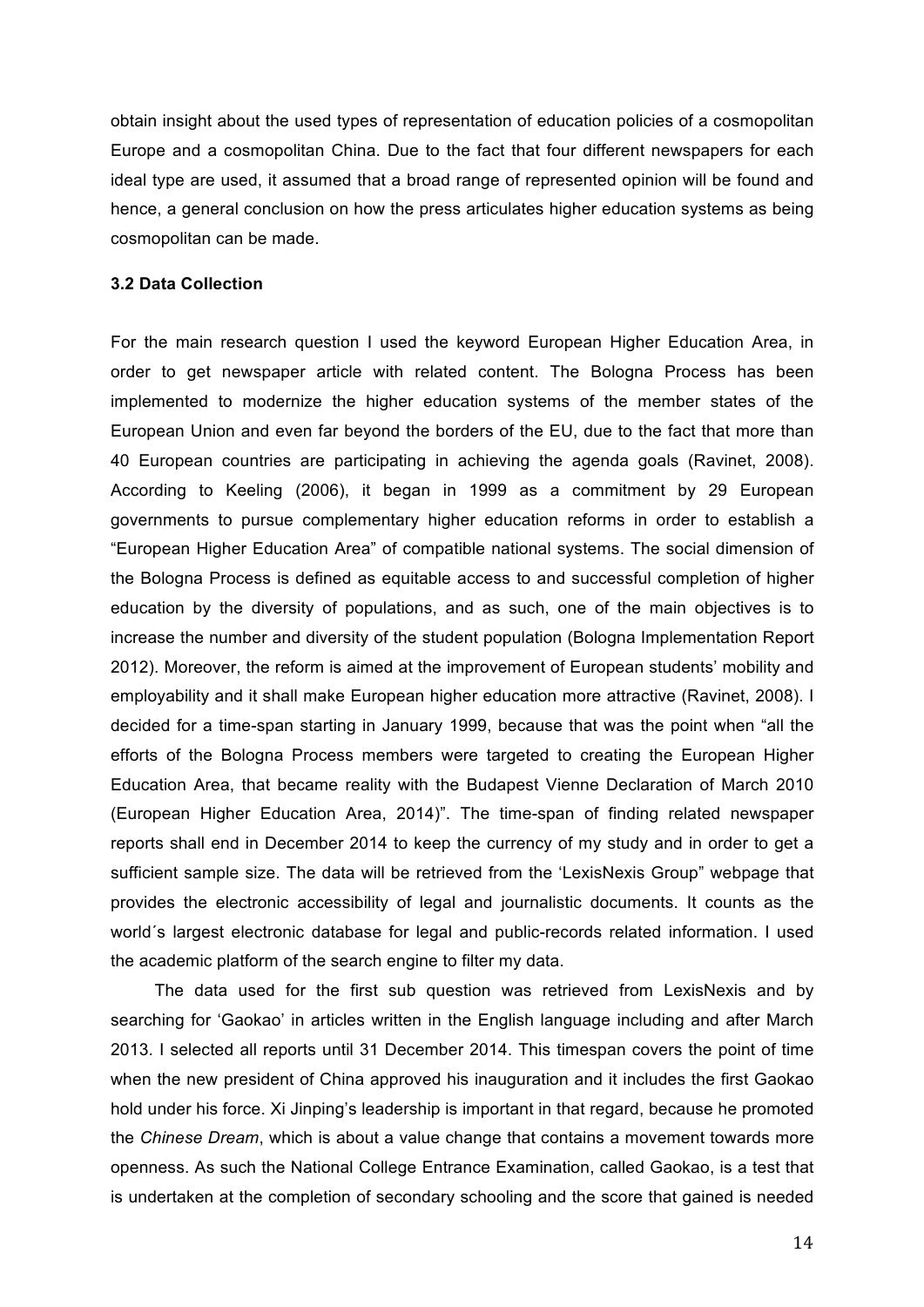for admission to higher education. According to the Report on the Gaokao by the Commonwealth of Australia (2009), 10.5 million senior secondary school graduates sat for Gaokao in 2008, seeking to be accepted into one of 5.99 million places available in China´s universities. During the last decade, there has been an immense increase in attendance at university in China. Since the Gaokao determines one´s access to higher education, it consequently impacts individual "future career choices and attainment of wealth, income, and social status (Houxiong, 2011)". I assume, that those kinds of policies in China are less cosmopolitan than the Bologna reform.

#### **3.3 Data Selection**

In order to answer the first research question, a data set of 42 articles in total out of five different news sources and has been selected, after searching for the term 'European Higher Education Area' on LexisNexis. The amount of different newspapers is due to get a sufficient size of a data sample. The selection is based on the source of content and is only added if it is valuable to the analysis and hence if it adds value to the research issue, meaning that the focus is on higher education reforms and their consequences for the society in terms of a cosmopolitan identity that is to be shaped. A complete list of the retrieved and analysed documents is attached under appendix A. One of the sources is the *Times Higher Education,*  which is the United Kingdom´s leading publication on issues about higher education. It is a weekly magazine that is located since 1971 in London. Moreover, *Europolitics* was used for the data selection, too. It is the European affairs daily and it is based in Brussels. *Europolitics* is an independent medium that analyses policies, decisions and initiatives by the European Union in a critical, thorough and objective way and it outlines their impacts on business and citizens. A third newspaper that is utilized is *The Guardian*, a British national daily newspaper founded in 1821. The readership is mainly on the mainstream left of British political opinion. Furthermore, *European Union News i*s published by a newswire called Plus Media Solutions. The fifth data source is a newswire named *States News Service* that is based in the US.

My data selection of the key term "Gaokao" included 372 newspaper articles in total. Within this sum, reports by the *China Daily European Edition, the US edition, Africa Weekly and the Global Times* were reviewed with all articles being English language Chinese newspapers. Hence, although those publications are written for Chinese, the fact that all the media articles are published from metropolises anywhere else around the world except from China, there might be a propensity on the position towards the educational system in China. Since the reforms are investigated far away from China, the media sources may lead to a reflection of the educational reform that might be either too impartial or too biased. *China Daily European Weekly* is published from London and is distributed in over 23 countries. The *US Edition* is based in New York City and publishes from Monday to Friday to many elite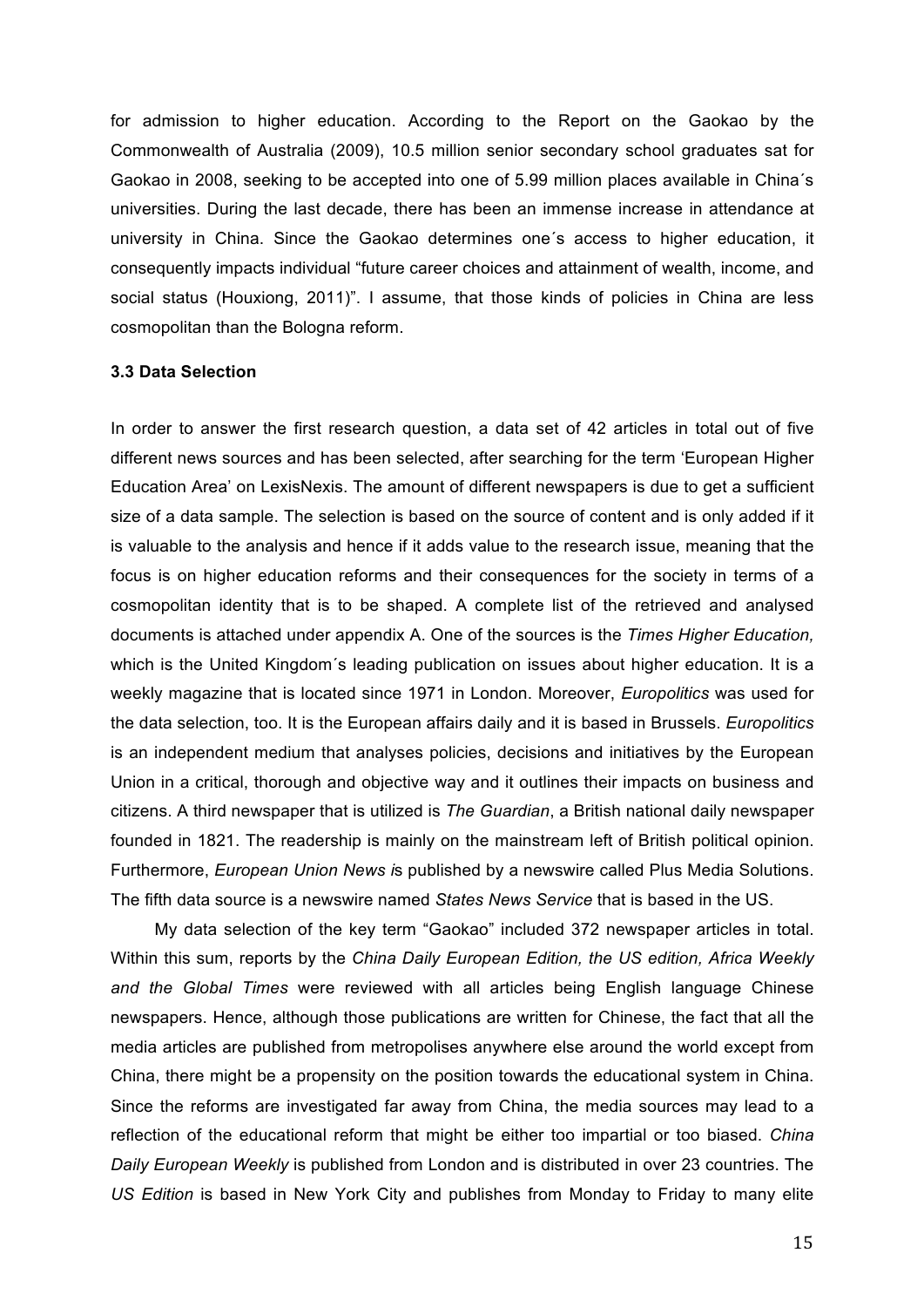sectors such as the United Nations Headquarters, thinks tanks and major financial institutions. The *Africa Edition* is published in the capital of Kenya since December 2012. *The Global Times* is a daily newspaper that focuses on international issues. Its most striking difference compared to other Chinese newspaper is its more populist approach to journalism together with a tendency to court controversy. I chose for these newspapers, because they cover a broad scale of locations worldwide and hence I assume to get a broad angle on the identity of the Chinese regime, which is reckoned to be Chinese nationalism. I selected the 45 most relevant reports, which I will use for my analysis, out of the mentioned newspapers and the predetermined time span. These are the most relevant articles due to the fact that they allow for a critical investigation of higher education systems in Europe and China and how these are expressed, constituted and legitimized as being cosmopolitan.

### **3.4 Method of Data Analysis**

The data analysis is grounded in a coding scheme. The ideal type of Figure 1 functions as the impetus for the coding scheme that entails three dimensions of a cosmopolitan Europe and three dimensions of a cosmopolitan China. Hence, there will be two different coding schemes for my cases and their two different data sets of related newspaper reports. Having this model as a starting point, two items for each dimension of each concept have been selected. The first coding scheme belongs to the first research question about the European Higher Education Area and the second one belongs to the second question about Gaokao. The first version of the schemes that have been created after the selection of the data set can be found in the appendix (Appendix 2). After a second reading the codification was adjusted. The transcription will be outlined in the next paragraphs. The instruction is as follows. Sentences and whole paragraphs that have the underlying meaning of the items described below will be counted to that particular node. It is allowed to code the same section for two different items. For instance 'international participation' can be boost cultural experiences and global awareness at the same time. Therefore it counts for the two related items each. This matter needs to be decided within the context of each passage. More on how to understand the items can be read below the coding schemes on the next pages. The amount of references being coded in the two different data sets can be found in brackets behind each item. In the analysis chapter, the focus is put on the most striking media reports.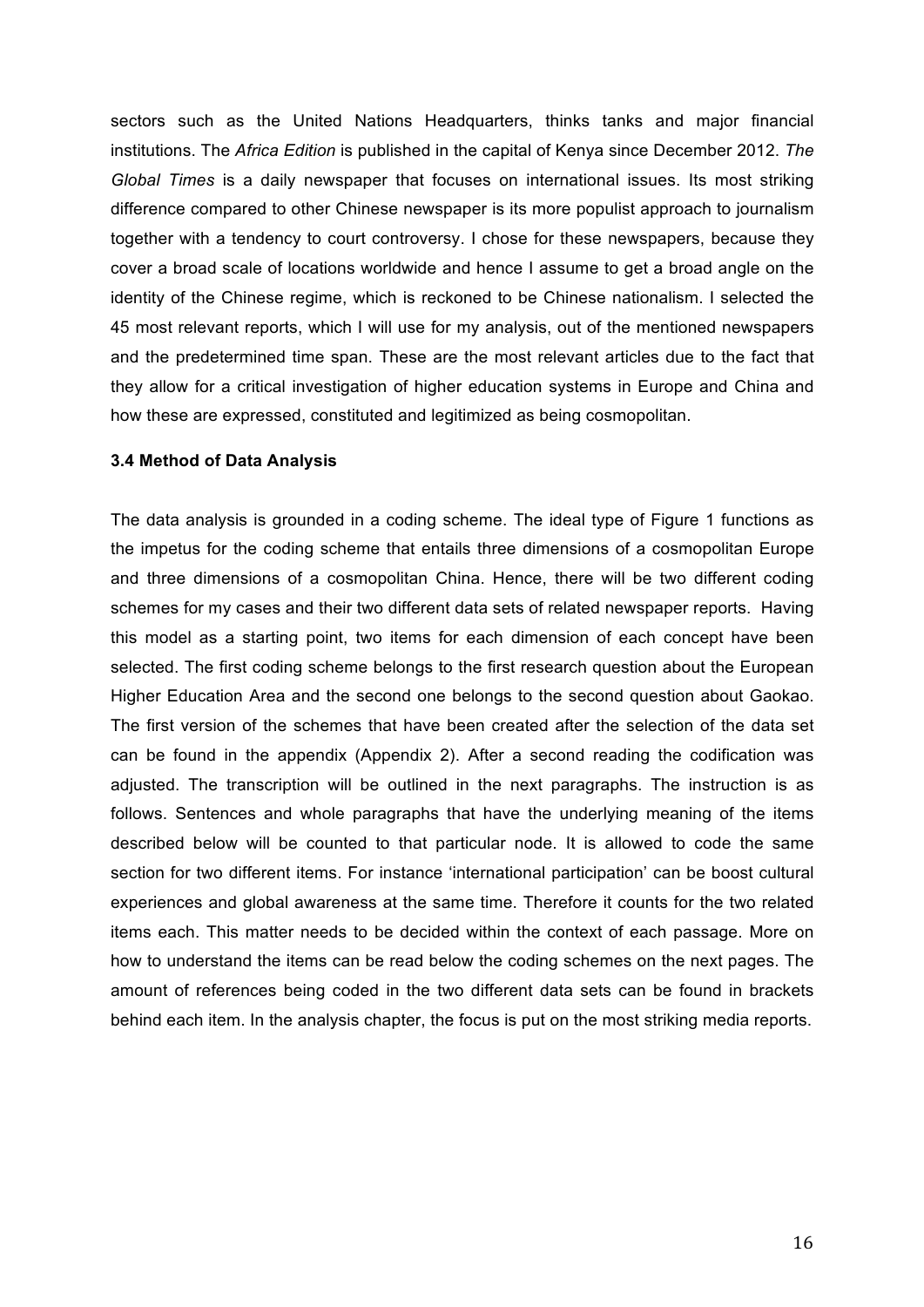#### **Coding Scheme 1**



One dimension of the cosmopolitan Europe coding scheme is called 'reflexivity'. Reflexivity can be understood as a cosmopolitan attitude towards relationships among social actors (Delanty, 2012). Therefore this dimension entails keywords that imply cultural forms, such as frames, socio-cognitive structures, cultural repertoires, discourses and quasi-objective cultural phenomena, because in all these mentioned aspects, a certain degree of reflexivity can be found and consequently the extent of cosmopolitanism. The 'reflexivity' dimension entails two items, namely 'sense of social responsibility' and 'quality education as human right'.

 All sentences that include keywords or sentences implying the importance of the self in light of the encounter with the Other and its related duties, will be coded as belonging to the 'sense of responsibility item'. This means for instance studying in a foreign environment carries along the appreciation of the other culture and curiosity of it. Therefore one needs to be responsible with regard to behaviour and one should think of the consequences for the Other. Hence a cosmopolitan European higher education system should not invoke the law, it should involve long-term and sustainable prospects for the student's futures and it should be a legible and transparent system. Paragraphs that entail positions about avoiding conflictive social situations and about the opening up of universities to society will be referred to the node 'sense of social responsibility'. Moreover, this item presents better opportunities for students and it considers life long learning, employability and a comparable and coherent system.

The item 'quality education as human right' is attributable to the individualization of social citizenship rights that have been taken place in modern society with the establishment of the welfare state in Europe. In a globalized society that is post-modern, citizens are legally entitled to for education. The expected content of this dimension shall imply forms of social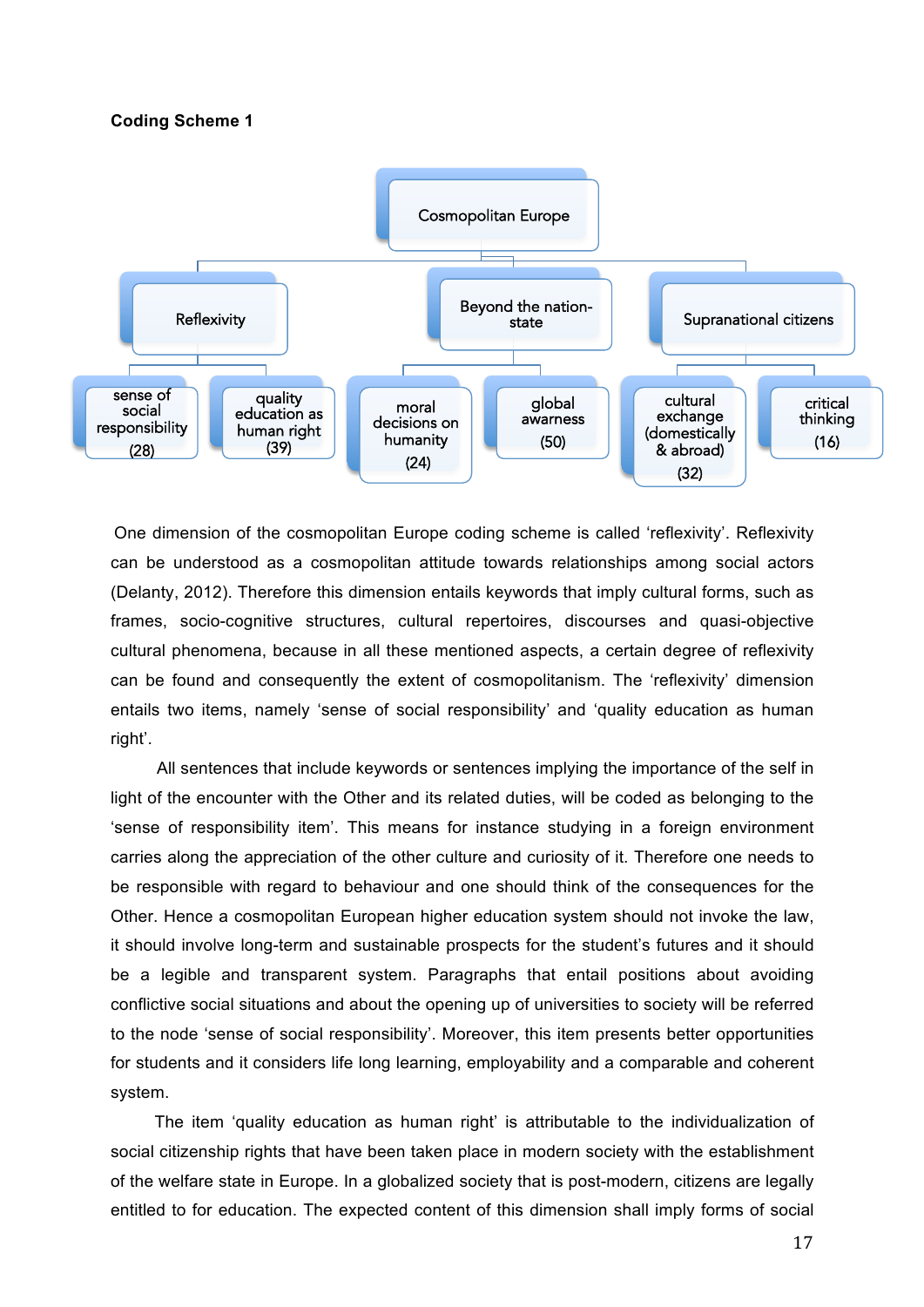integration of the higher education system called Bologna in the global era, in which students are emancipated from their nationhood. Sections that refer the Bologna Process to be about quality assurance, the raise of quality in higher education, the recognition of qualifications, and the improvement of efficiency within the system are those to be coded. Institution specific quality frameworks can be seen as the opposite to quality assurance.

The dimension 'beyond the nation-state' consists of the items 'moral decisions on humanity' and 'global awareness'. The latter is aimed at coding sentences that entail a classification of Bologna into the world order and that hint to the international dimension of education. Everything that indicates globalization processes, modernity, modernization, exchanges around the world, internationality, crossing borders, transferability, international competitiveness and mobility, will be coded as 'global awareness'. 'Moral decisions on humanity' on the other hand, stands for more equity in the system, for instance with regard to access to education. To give an example, students should not be limited in their pursuit of higher education. The openness towards migrants that are welcomed to be part of an educational system would be another example of this item. Non-discrimination and measurements taken for minor groups and low income families, the reinforcement of social aspects of education such as the removal of legal and administrative obstacles and the promotion of social cohesion shall be coded.

The third dimension called 'supranational citizens' has the two main features 'cultural exchange' and 'critical thinking'. Accordingly, sentences that imply the socialization of international students and the opportunity to consciously negotiate a multiplicity of cultural identities will be coded. Moreover, paragraphs that denote student exchange programs, student and learning mobility, international collaboration, emphasizing the need for different cultures and the opportunity for studying abroad, shall be referred to this item. 'Critical thinking' is about the coding of positions in the newspaper reports about moral and political values fostered by the European Higher Education Area. This node is also about deliberating learning outcomes, about knowledge and skills and an active and employable citizenship that shall be promoted by the Bologna Process to be considered as a cosmopolitan education system in Europe.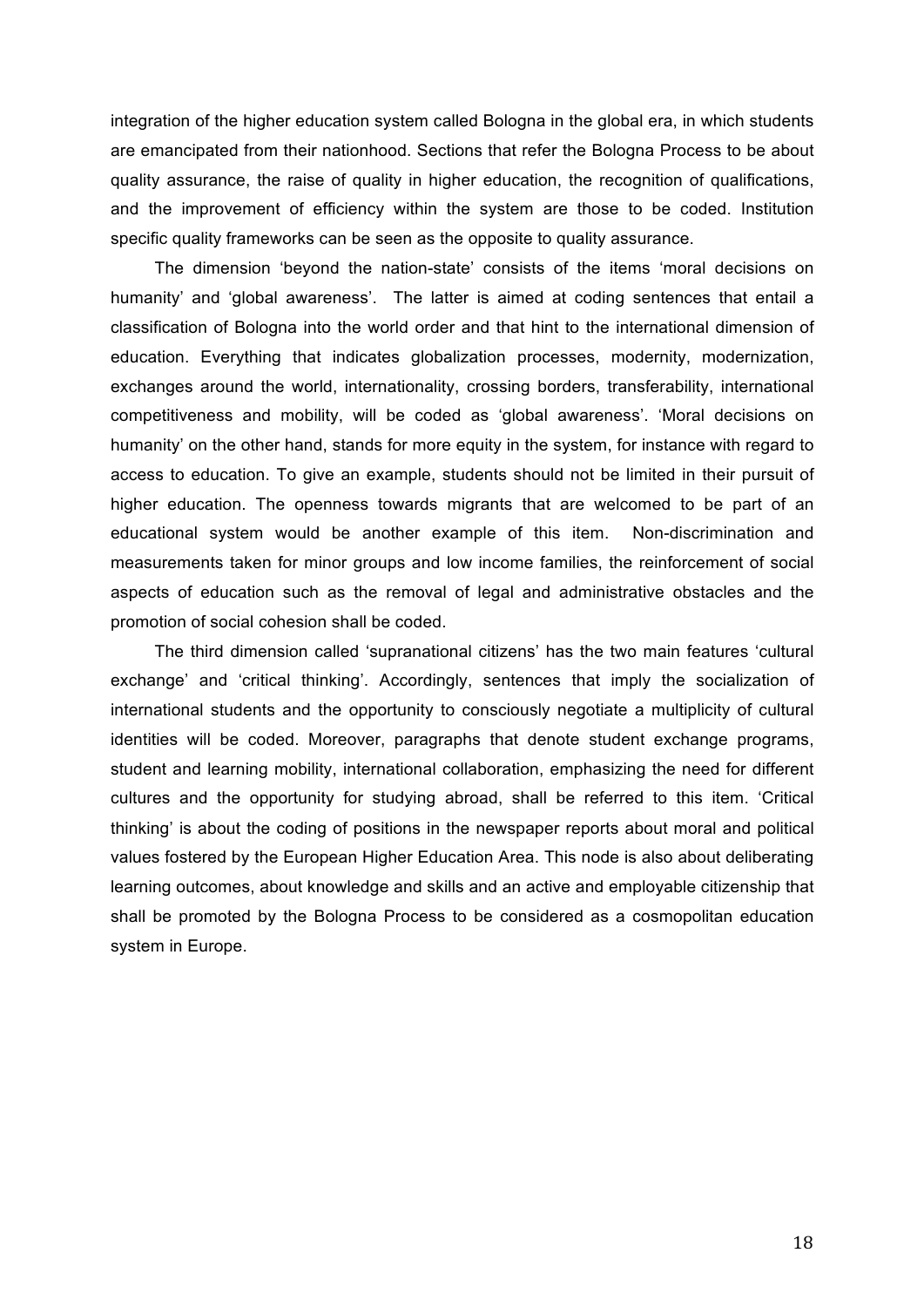#### **Coding Scheme 2**



The second coding scheme consists of dimensions called 'Chinese modernity development', 'Global elite development' and another one called 'Goal-rationality'. The dimensions shall explain a cosmopolitan China. The first item of the first dimension called 'increasing importance of the English language' shall code keywords and sentences indicating that the Gaokao values the English language as being important within the education system. It shall become clear that in term of the Chinese transformation into modernity, foreign languages are awarded as crucial aspects of education. The item 'prevention of discrimination' shall code any indication of the inclusion of minorities and the equal option to sit the entrance examination, for instance also for students from less developed areas in China. This would also include the abolishment of the hukou, which is a household registration system that restricts students from participating in the Gaokao in a city of their choice. Sitting the exam in Shanghai leads to better future opportunities with regard to access to universities. The item 'sending students abroad and accepting foreign students' will code every references to student exchanges, studies abroad, competition with foreign students, overseas education and on the other hand the acceptance of international students in Chinese universities.

In a cosmopolitan China with cosmopolitan education, people shall have access to all fields of study and the opportunity to specialize in particular interests to develop a global elite. All sentences that imply ways of specialization, instead of strict one-way patterns, will be coded as 'specialization of interests and extra curricular activities'. This node intimates an cosmopolitan Chinese education system; which is not blinkered but which provides a vital and flexible learning environment that strengthens the talents of students and allows for an open-minded attitude.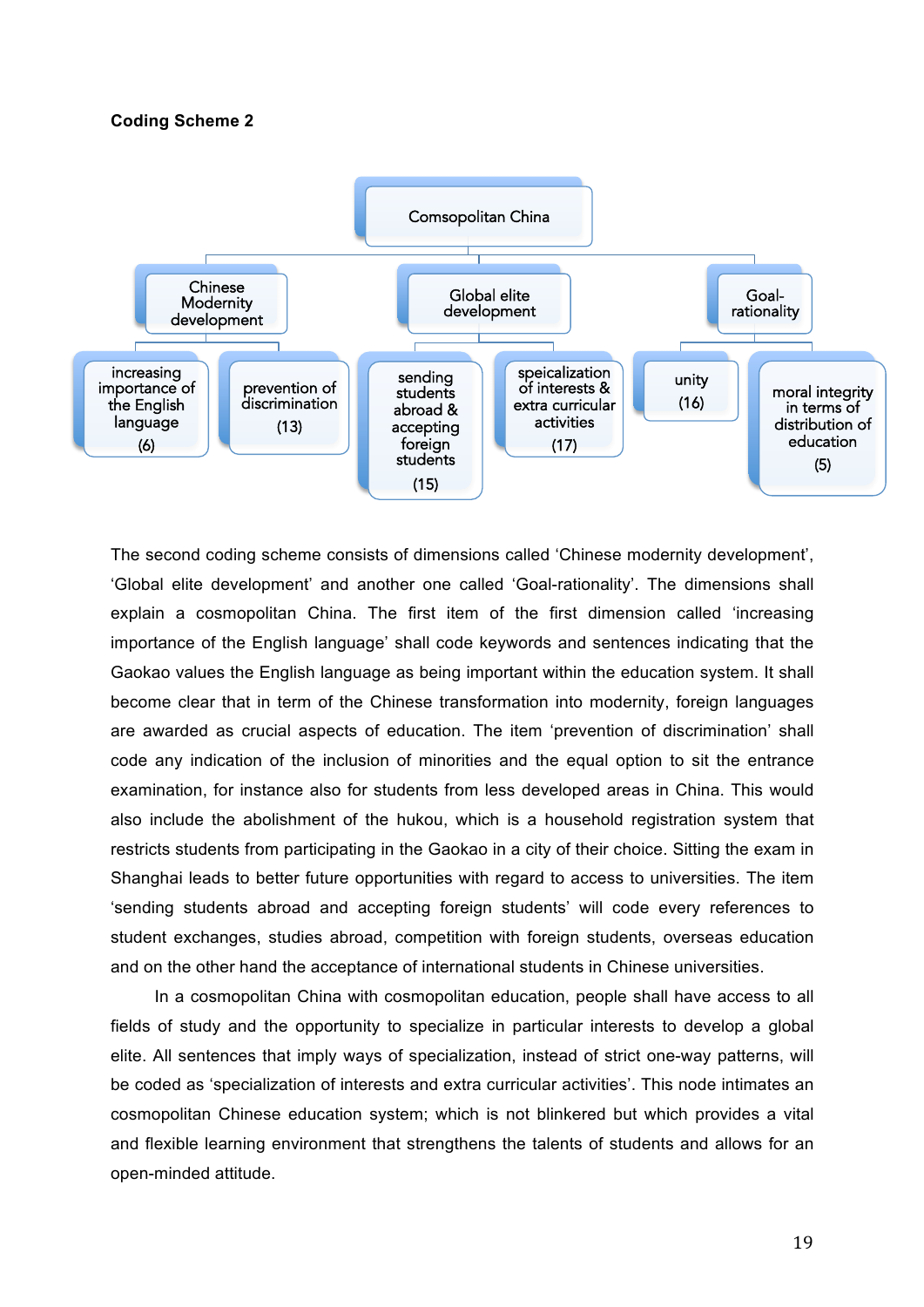The 'goal-rationality' dimension is about the items 'unity' and 'moral integrity in terms of distribution of education'. 'Unity' is coded as counting values like solidarity, community and equal opportunities. Every wording within the newspaper articles selection that signifies a feeling of a unity shall be highlighted. It is from importance with regard to Chinese cosmopolitanism due to the fact that the individuality has to be sacrificed in the collectivity and totality of the nation state and thus cosmopolitanism cannot be detached from nationalism either. In China, and that is what differentiates a cosmopolitan China from a cosmopolitan Europe, unity in culture is an instrument for world peace and development and thus it can be called an item of goal-rationality, which is a dimension of cosmopolitan China. As such, this node is mainly about equality and the guarantee that every citizen gains an equal share of the benefits.

The moral integrity in terms of distribution of education, is linked to China's struggles as a pre-modern imperial state that is confronted with its long-standing self-image and therefore with the encountering of being modern and Chinese at the same time. The party control of the one-party system determines the extent of a cosmopolitan China that is open to the world and that reclaims the national pride. Hence, the party control of the CCP can be seen as a structural condition for cosmopolitan education, too. Additionally, the CCP Government institutionalizes the tension of opening up. Therefore paragraphs that imply to ensure nationwide equality in higher education and that narrows the regional gap in college enrolment.

## **3.5 Concluding Remarks**

The methodological insights that can be derived from this chapter are in particular the destruction of formulations and language of the respective newspaper discourses that will be used to conduct a comparative analysis in order to find answers to the sub questions. The coding instructions mentioned in this chapter enable other readers to redo the research for other media sources and it is the foundation of the analysis. The classification of articulated positions in the press articles will not occur in a consistent way for every word or formulation and hence, it is necessary to take precise examples of newspaper sections into consideration. The following chapter shall analyse the coded data. The analysis chapter is aimed at an organized structure and presentation of the results. First, there will be a clear outline of the data findings as well as a clear and accurate interpretation of them. Second, a dialogue with what other scholars have found on cosmopolitan identity building will be added to the interpretation of the examined media sources. Third, similarities and differences between the European ideal type and the Chinese ideal type will be outlined and eventually, a persuasive discussion on the findings will follow.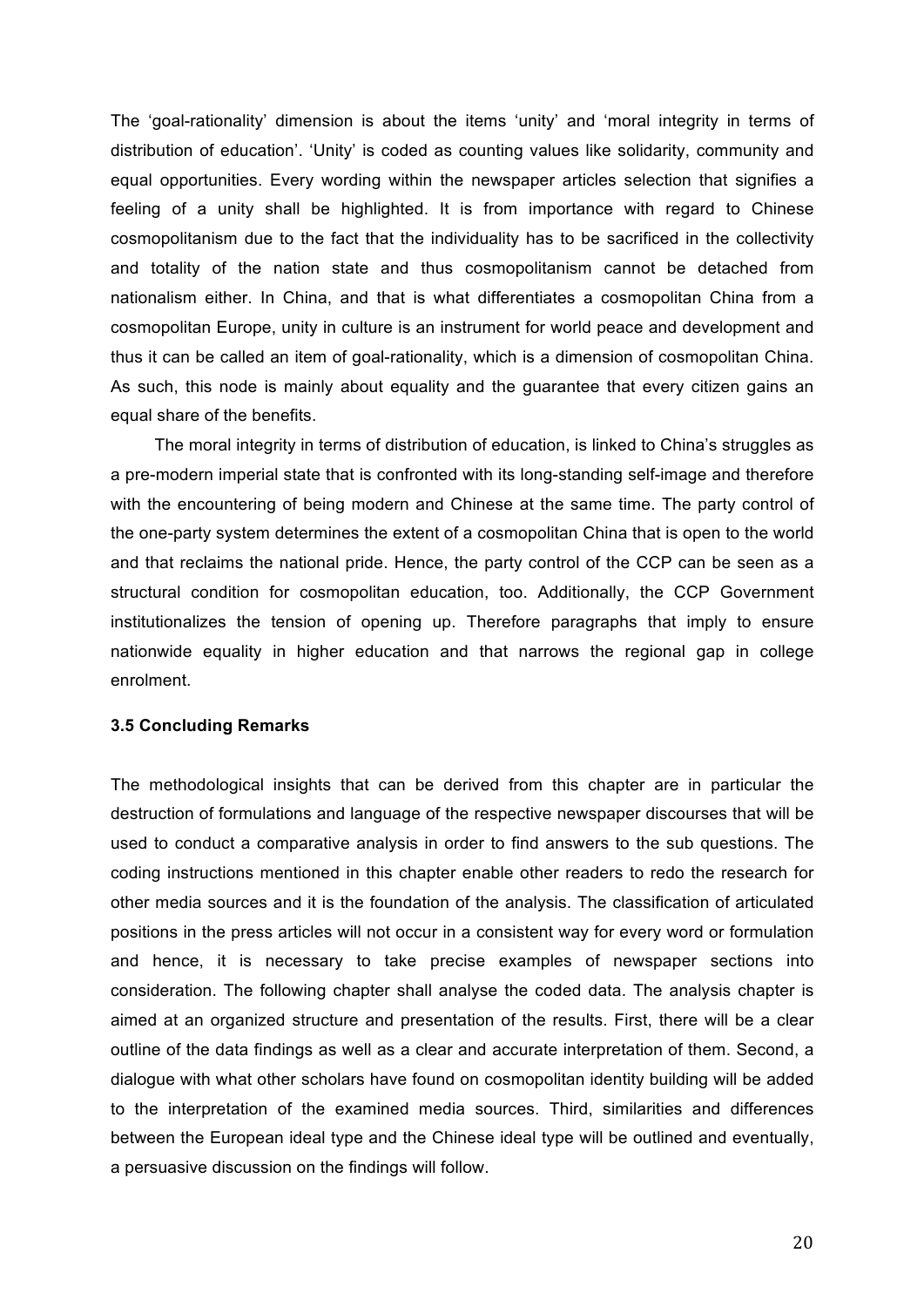#### **4. Data Analysis**

The purpose of this chapter is to investigate the extent to which newspaper texts represent education systems in Europe and in China as being cosmopolitan. This chapter will firstly outline the main findings of the newspaper articles that have been observed and secondly it will be discussed how to interpret these findings and how they relate to cosmopolitan education in a cosmopolitan Europe and a cosmopolitan China.

#### **4.1 Cosmopolitan Europe and the Bologna Process**

In this section, the most important media press articles on the Bologna Process will be summarized and interpreted in the light of the extent to which they are represented as being cosmopolitan. The analysis is conducted on the basis on the ideal typical dimensions as outlined in the previous chapters of this thesis.

A report from 2010 by *The Times Higher Education Supplement,* suggests that with the Bologna Process an ever more diverse European identity is created. As a consequence Bologna is in this particular newspaper report typified by having a 'questionable legitimacy'. This legitimacy problem can be classified into the human rights context, too, because the sphere of influence seems to be up to national governments or European intergovernmental institutions only, which are rather looking on (inter) governmental goals than considering appropriate measures to the benefit of humanity. In addition to that, the various newspapers include contents concerning 'sense for social responsibility', assumedly due to their perception of the lack thereof and in order to claim critique, proposals for improvement or to report about progress with regard to the matter. Those contents cover a broad range of topics, from life-long learning, affordable and accessible education over sustainable and increasing investment in education. It is noteworthy that those reports are aiming to increase the promotion of the Bologna Process and they are an appeal to Ministers of the European Union for Education. As such, the screened features seem to be still unincisive and under development within the European Higher Education Area.

The second ideal typical dimension of a cosmopolitan Europe, namely 'beyond the nation-state', is the by far mostly covered one within the newspaper articles, which also shown by the 50 counted tokens only for the value 'global awareness' and by the 24 tokens counted for 'moral decisions on humanity'. As such, every newspaper article includes signs for he recognition of global awareness in relation to the Bologna Process of the European Higher Education Area. This fact, which is about the idea of an identity change towards more world openness within the European Union, supports the initial idea of this research. These findings are also in line with what the scholars Beck and Grande (2007) have found. According to the authors, cosmopolitanism shapes new patterns of political directions beyond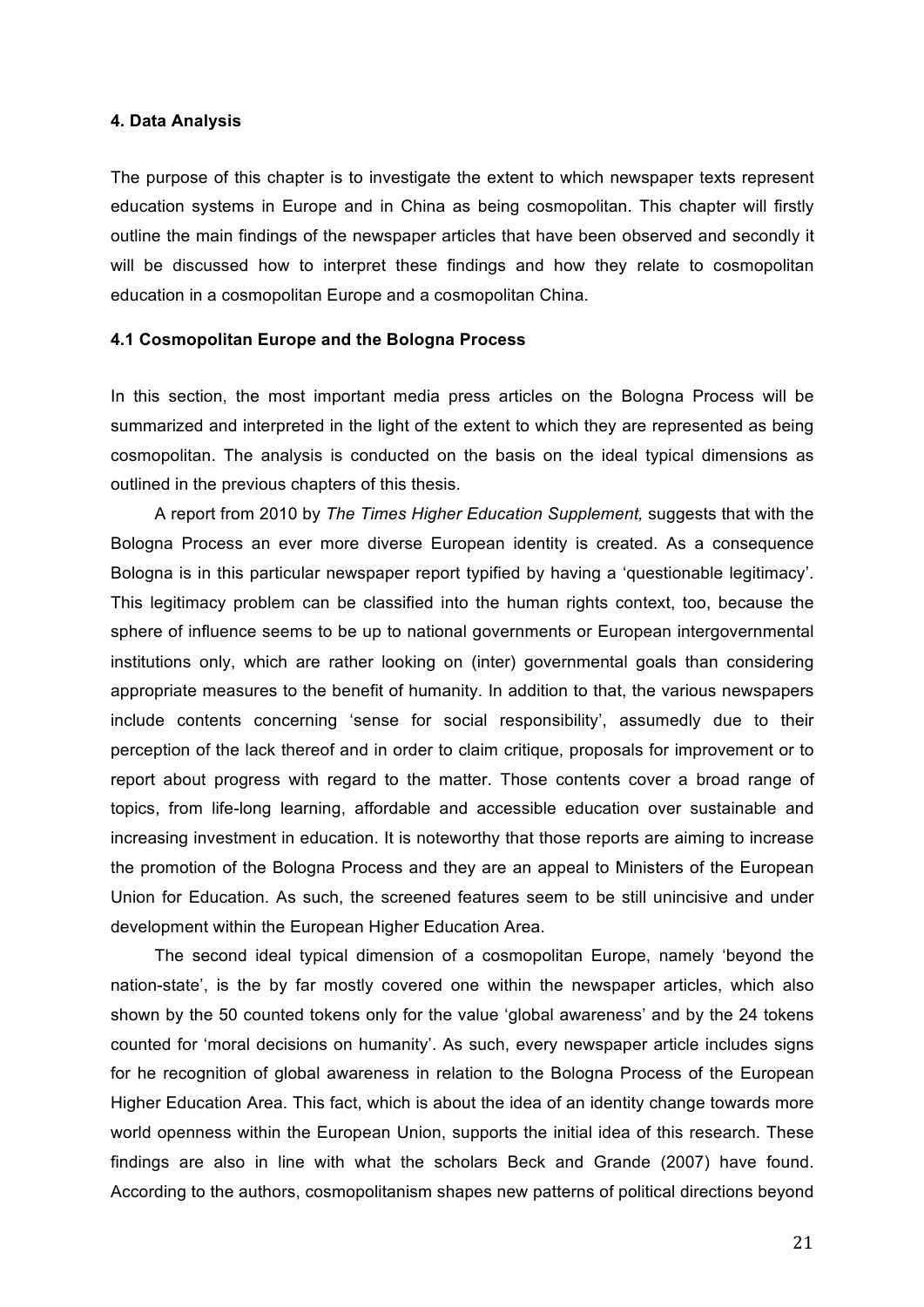the nation-states in Europe, hence creating a new identity. Notwithstanding, is it really true that the values that go hand in hand with a transformation of the society to a new cosmopolitan identity only needs to include the openness to the world and the self cognition as stated by Delanty (2012)? Or can it also be supposed that in terms of academic values of this identity one needs to differentiate between stakeholders. A newspaper article from 2012 by *The Times Higher Education Supplement* concludes that the academic values in ministerial communiqués are ambiguous and that this ambiguity around academic values matters in terms of shaping a new identity. The text determines a widening gap between the values of university leadership and those of academics as higher education goes global and ever more commercial. Besides the emphasis on an international scope of education, it is remarkable that European Union's goals, such as the fostering of European awareness and higher education as the engine of Europe's identity as a competitor on the globe, are weighted alike.

On the one hand, the Bologna Process is often referred to be a modernization progress that enhances the international dimension of education and it is outlined as the initial point of the 'trend to new global regionalism (Times Higher Education Supplement, 2009)'. Furthermore, the mentioned weekly magazine *Times Higher Education* that is specialised on higher education issues, remarks in one of the August edition's that the European Higher Education Area aims at the promotion of student and staff mobility and to help attract more international students to Europe. On the other hand, many of the selected articles demonstrate a primarily national interest and are concerned with the national advantages of being competitive on the global scale. As such, higher education certainly also plays a role as being a requirement for the economy and hence it cannot be detached from its identity. Even though global awareness appear to be a great part of European newspaper articles on Bologna, the substance on hints for improvement rather than existing results on the matter prevails.

In addition to that, the coded content on 'moral decisions on humanity' addresses topics such as social progress, European values of liberty, equity, respect for human rights, fundamental freedoms, the rule of law and cohesion, the removal of legal and administrative obstacles and arrangements for financial supports. These aspects show the attempt by European newspaper to demonstrate the Bologna Process as being part of a cosmopolitan identity that is shaped within Europe. Hence, European core principles are closely intertwined with the Bologna objectives and as a result the Bologna Process itself is illustrated as an engine of boosting and constructing a European Higher Education Area that reinforces social aspects.

Apart from that the third ideal typical dimension of a cosmopolitan Europe, namely 'supranational citizenry' has been analysed and it is found that 'cultural exchange' is mostly

22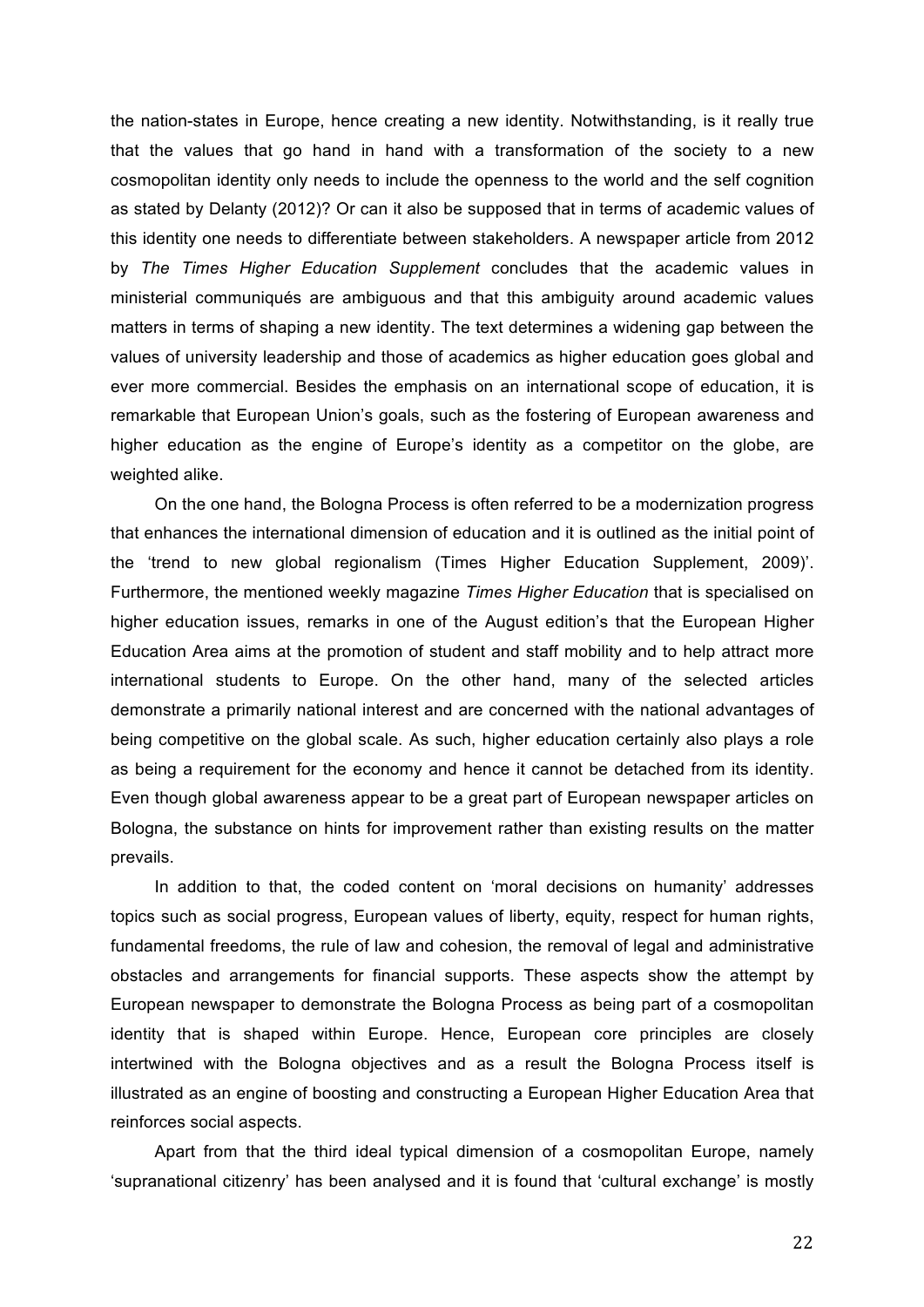represented by contents dealing with the Erasmus and Erasmus Mundus programs and on the contrary with the European Credit Transfer and Accumulation System. As indicated in a speech by a Member of the European Commission responsible for Education, Culture, Multilingualism and Youth in April 2012 in Brussels, which is published in the *European Union News*, 'programs such as Erasmus underpin not only the pursuit of the underlined goals of the Bologna Process but the EU's policy objectives at the same time. Notwithstanding, both contribute to driving reform efforts'. Hence, the Bologna Process could be seen as stimulating a European identity. As defined by Nussbaum (1997), cosmopolitanism concurs to the interaction of multinational beings that eventually become supranational citizens in the context of a European identity. The content of the newspaper texts reflects the importance given to this aspect. In addition to that, the role of European Union institutions are emphasized with regard to their input and support of initiatives that simplify cultural exchange within the European Higher Education Area and on a global level, which shows their influence on shaping a cosmopolitan identity. To give some examples, the Commission is called upon underpinning more intensive exchanges between the EHEA and countries around the world, and the Council is asked to give general agreement to the recommendation on mobility within the Community for students. Hence, it can be argued that the intergovernmental organization of the EHEA indeed has established cosmopolitan tools that also have been recognized by media press articles.

'Critical thinking' as a main feature of supranational citizens, could only be coded rarely (16 tokens) compared to the other attributes of the dimensions. However, some of the articles imply to expand student's horizons by supporting them with the instruments needed. An illustrative example is the article 'Europe needs more graduates and high-level skills' of April 2012 and out of the *European Union News*, which claims that 'Europe's higher education institutions have a great tradition of helping individuals to develop critical and inquisitive mind-sets, and fostering the acquisition of new scientific knowledge'. With the insight that there are measures taken, which foster the cooperation between the exchange of knowledge, experiences and ideas, a cosmopolitan European identity could be shaped. This again underlines the focus on the modernization and internationalization process of universities that eventually frames the being of a supranational citizen with the competence to live a cosmopolitan life anywhere on the globe.

In sum, this section has delivered the key observations that the Bologna Process indeed shapes an identity in Europe, which also includes cosmopolitan aspects, but yet only to a limited extent due to national interests, educational competition on the world stage and new evolving actors, that influence decisions and direct the social change alike.

23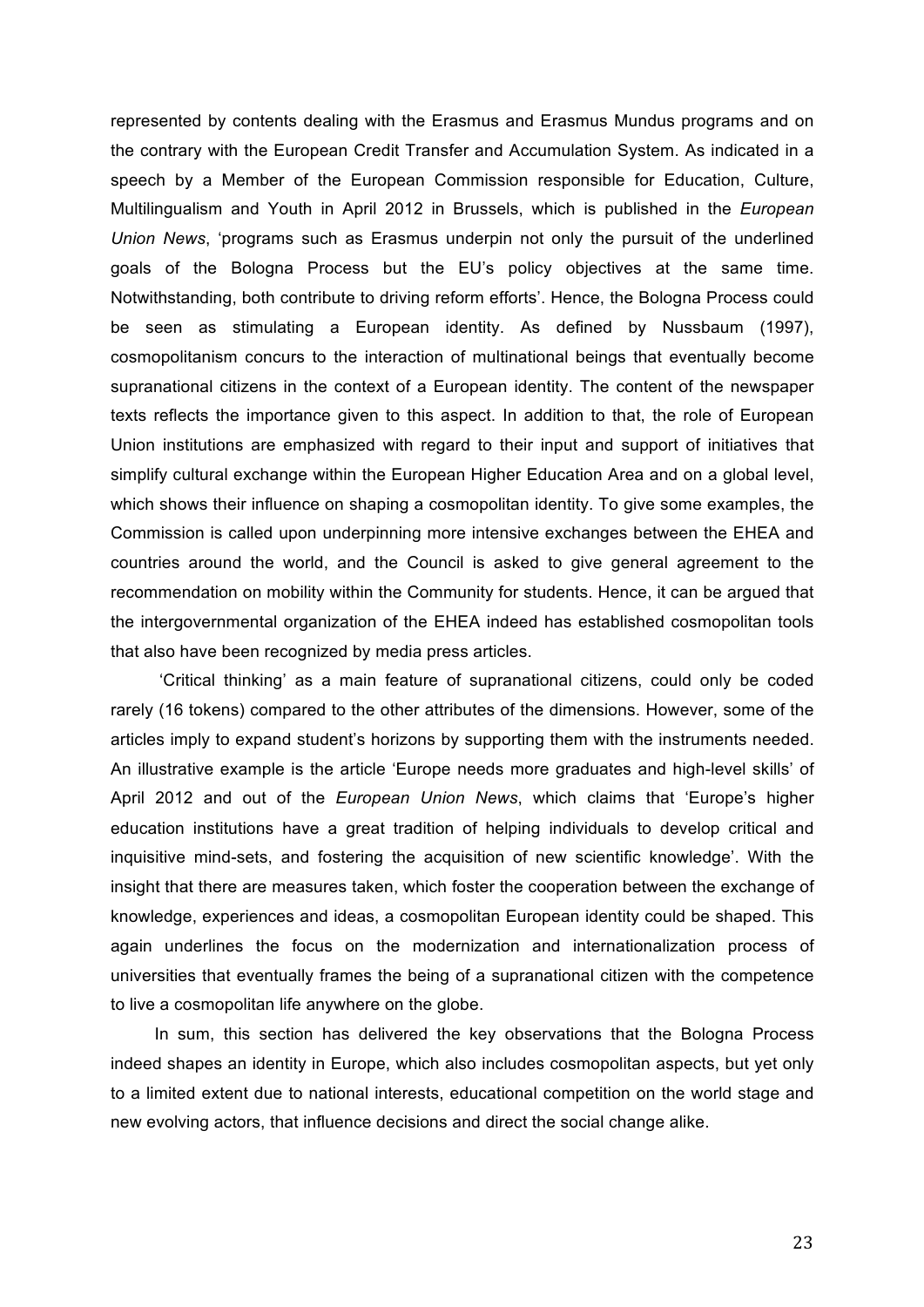#### **4.2 Cosmopolitan China and Gaokao**

After describing how the contents of European newspapers describe the Bologna Process as cosmopolitan, this section investigates the intensity of cosmopolitan features in the Chinese National College Entrance Examination as represented by Chinese media articles. To bear in mind the second research question and the three ideal types for a cosmopolitan Europe, the first ideal typical dimension, namely Chinese Modernity development, has been transcribed into the content of newspaper reports on the gaokao, into the context of ascribing an increasing importance of the English language and the prevention of discrimination, which are the two items of the first dimension within the coding scheme of a cosmopolitan China. In comparison to other items, the identity of a cosmopolitan China and its education system has hardly been emphasized as relying on the ideal features of a Chinese Modernity that is the importance of the English language. Nevertheless, several discussions on leaving the English assessment part in the Gaokao test examination or not, shows its relevance given by media sources. Hence, there are two main conclusions that can be reflected within the press articles. First, in 2013 there have been rumours that English would be taken out of the required subjects for the exam, which have shown the attitude that English is not seen as essential any more and hence students can focus on the relevant subjects for the test only. As a consequence, the highly exam-oriented nature of the National College Entrance Examination becomes clear.

Second, on the contrary and maybe due to the fact that the mentioned rumours were confirmed to be true and apparently come into effect in 2017, it is emphasized that since English is still a component of the Gaokao, it is appraised as being important for the Chinese society. In May 2014, *China Daily-Africa Weekly* published an article called 'Plan to ditch English test draws concern', in which a mother of a primary school student in Beijing is asked to comment on the topic that English will possibly be excluded form the test. According to her, 'English as a communication tool is so important for children, and therefore she will urge her son to study it hard no matter how the gaokao is reformed'. As a result, there seems to be a conflicting view with regard to the role of English in cosmopolitan identity building in China as described in newspaper reports.

Concerning content intended to indicate a cosmopolitan Chinese identity that is aimed at the prevention of discrimination as part of the ideal type, it is noticeable that most of the media sources coded, portray an opening up towards migrants, disadvantaged students and students from the rural areas. As a consequence, according to *China Daily European Edition*  in September 2014*,* 'enrolment at top universities by students from rural areas grew by 11.4 per cent, with roughly 50,000 students from 832 impoverished counties in 22 provinces gaining entrance to top universities'. The article also illustrates the government's efforts to rebuild and modernize the gaokao and its 'determination to enhance the equity of the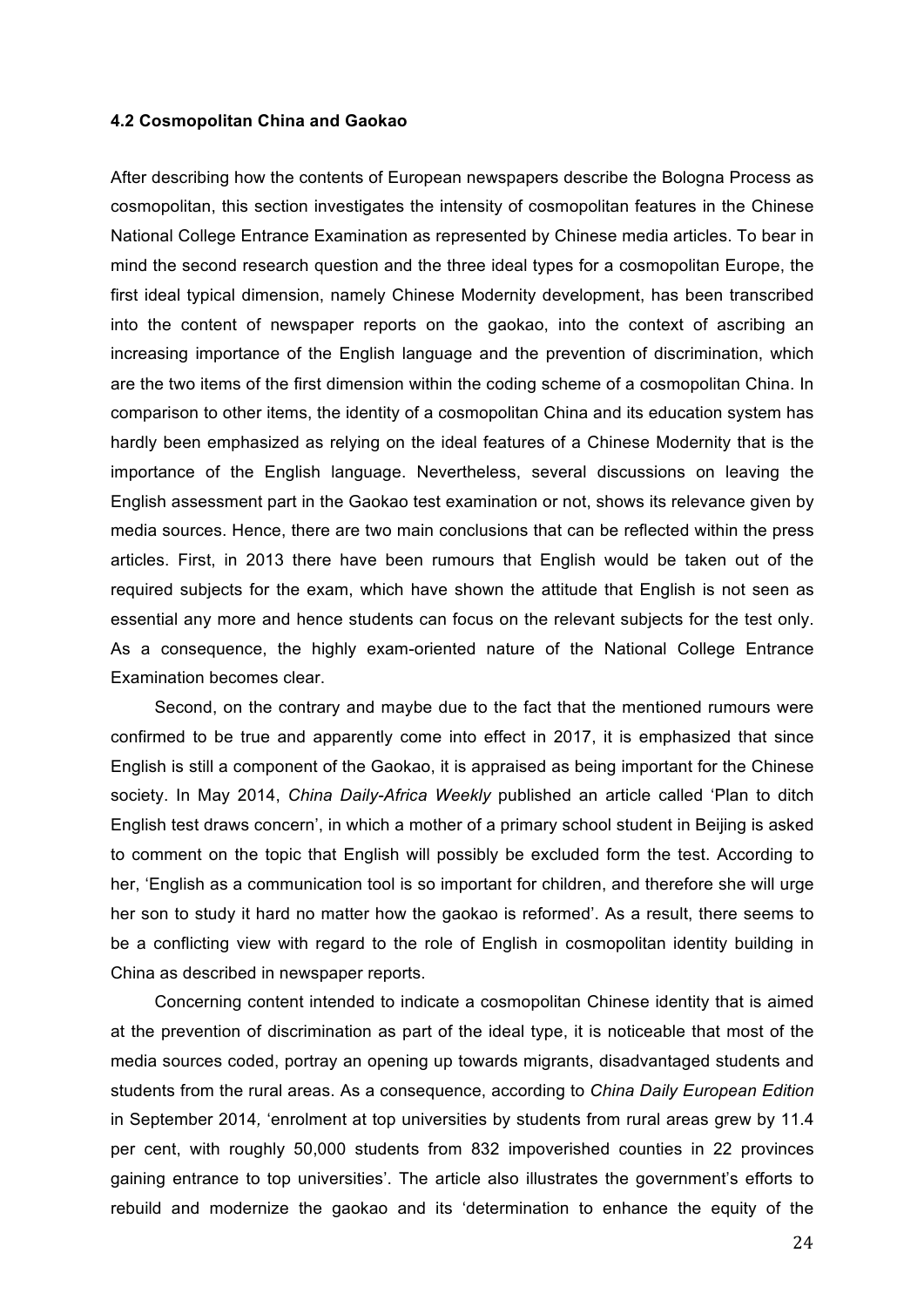society'. In sum, students have gained better access to good universities and the gap in college enrolment in different regions has been narrowed, which is a first step to ensure nationwide equality of higher education that is seen as a requirement for a cosmopolitan identity.

The most cosmopolitan features are observed in the 'Global Elite Development' dimension, that outlines the second ideal type of a cosmopolitan China. Hence, there is a relationship to what Tyfield & Urry (2009) denotes about a Chinese elite identity that is created in a cosmopolitan China, despite its increasingly deep integration into global networks and flows. The content coded as 'sending students abroad' encompasses two aspects, namely sending Chinese students abroad and accepting international students. As such, it is outlined that China's opening-up gives Chinese students more resources and conditions to study abroad and it becomes clear that China has developed to the country with the largest number of students going abroad for study. Hence, a clear trend towards recognizing opportunities across the national border is determined and therefore an identity that considers collective interests of the modern society.

Content coded as 'specialization of interests and extracurricular activities' makes clear that the new cosmopolitan Chinese identity includes that students are allegedly prepared for becoming world citizens by reforming the Gaokao towards the training of social competences to acquire a 'solid foundation' as mentioned by Zhou Xuhong, president of Chongqing University, and published in the *China Daily-Africa Weekly* edition of September 2014. Consequently, the initially narrow-minded concept of the gaokao system turns to allegedly become an educational scheme that includes a cosmopolitan identity-making by integrating personal interests, such as political science, history, geography, physics, chemistry and biology, into the evaluation system and school requirements. In addition, the reforms of gaokao as popularized in Chinese newspaper articles, comprise the consideration of morality standards, physical health, art cultivation and social practice, which particularizes the opening up of the Chinese education system and hence the establishment of a cosmopolitan Chinese identity. This finding is accordance with what Xiong (2009) noticed, namely a transformation of perception with regard to education, which brings about a value and attitude change and hence an identity change. However, it is interesting that all these measures taken, happen on the basis of ensuring social status since the talents tested decide about which university one is allowed to go and hence which visions of identity can be broadened eventually. Therefore it could be assumed that the Gaokao is still seen as the Confucianism way of thinking, in which education is highly valued and emphasized beyond other values. Hence, those who are privileged to enjoy education at a 'good' university will be able to boost their social status in society. Since the ideal typical dimension relates to the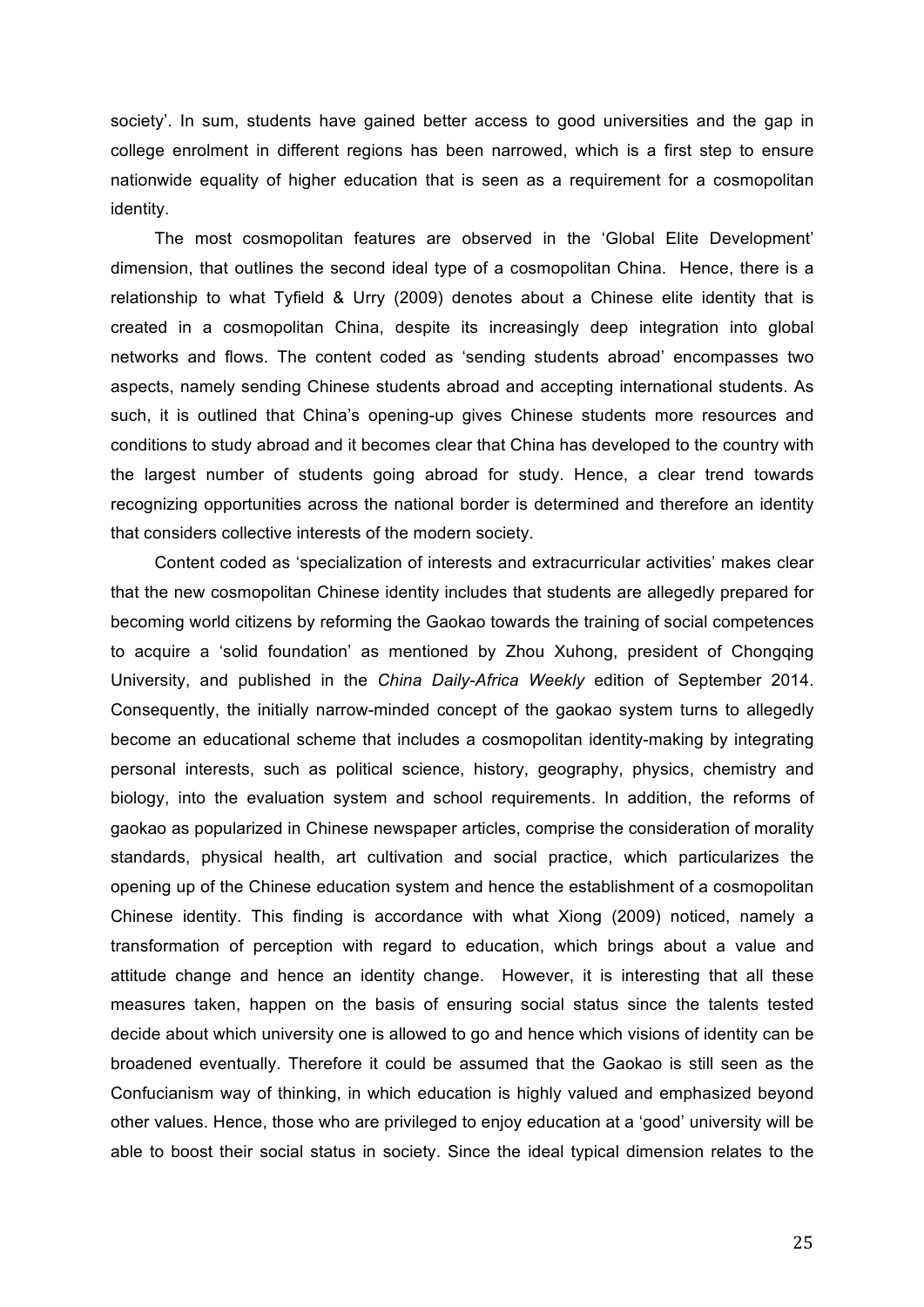development of a Chinese modernity, this finding is contradicting to it. As such, the ancient Chinese thought system is still persistence, in spite of modernization.

The most frequently coded content besides the specialization of interests and extra curricular activities is the item 'unity', which belongs to the 'goal-rationality' dimension as an ideal type of a cosmopolitan China. The article 'Gaokao reform aims to embody fairness' which was published in September 2014 in the *Global Times (China)*, in particular emphasizes that 'the new reform plan has not divided society into two opposing camps that are morally challenging each other. The difficulties of advancing gaokao reform are frustrating, but at the same time the new gaokao policy brings precious hope and encouragement. It is hoped it will provide a pillar to unite the whole country'. This passage clearly popularizes the strong wish for a homogenous body, a shared cosmopolitan identity of social fairness, social morality, social equality and social equity with regard to the higher education sector. In addition to that, the article 'Hot Words' out of the *China Daily – US Edition* from June 2014, is interesting with regard to this thesis, since it says 'fortunately, there are signs that the craze of considering the gaokao as the most important step in a youth's life is on the wane, because media reports are now focusing more on such students' learning methods and the honours bestowed on them are becoming more acceptable'. Furthermore, they say 'as the education reforms deepen, it is likely that this craze will ultimately die out and people will adopt a more rational approach to evaluate the most successful candidates in the gaokao'. In sum, those words reflect a reversal of trend towards a cosmopolitan Chinese identity that is characterized by a collective identity in which every citizen gains an equal share of the benefits of the mentioned regulation. As such, this identity could be referred to Beck and Grande (2007), who mention a 'national realism', which here can be identified as a conscious vision towards cosmopolitan progress as shown by the modernization of the gaokao in terms of a strategic change of critical thinking there over.

The item 'moral integrity in terms of distribution of education' is another attribute of the 'goal-rationality' dimension of a ideal cosmopolitan China. The related content could only be coded hardly, which is probably due to the nature of the gaokao itself. Since the enhancement of the distribution of education is still under development and hence moving away from the initial partially accessibility of taking the exam, most of the reports indicate recent measures by the government to reduce regional gaps and to ensure nationwide equality in higher education. In sum, it can be said that education in China is looking at a new era, in which the cosmopolitan identity of China is fostered.

The key observations of this section can be described as being partly contradictory to the theoretical framework that has been outlined in chapter two, but also the articles themselves display inconsistent argumentations and perceptions on the Gaokao reforms as being popularized in the media. On the other hand, aspects like the national realism as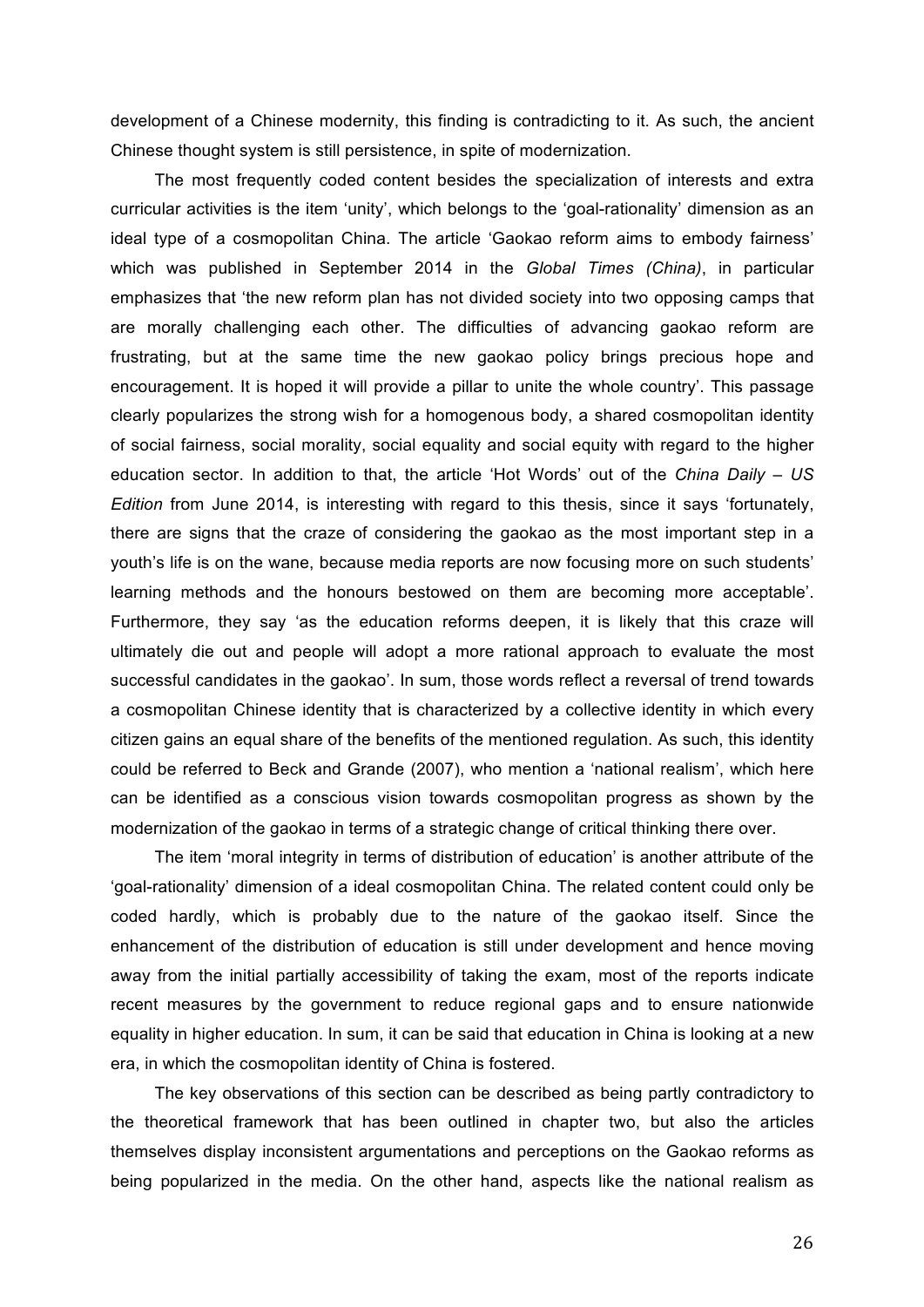mentioned by Beck and Grande (2007) are in line with what has been found in the newspapers. In sum, the media does not seem to have found a final conclusion on how to express the Chinese identity as given by the Gaokao policies, whereas allegedly a cosmopolitan China is under development, obviously also reshaping the Chinese society and their identical being.

#### **4.3 Education in cosmopolitan Europe and cosmopolitan China**

The findings of the third research question about similarities and differences between higher education policies in a cosmopolitan Europe and a cosmopolitan China will be outlined in the following. First, it is remarkable that both, China and Europe undergo a modernization process that especially includes the reforms of their education systems, namely the Bologna Process and the Gaokao. Hence, both regimes are found to change their ideological orientation in the realm of education and as a consequence their new cosmopolitan identity is shaped, too. Second, however, the notion of cosmopolitanism remains problematic as education is still mainly attached to the nation-state, rather than it is transnationally structured. Most of the media sources emphasize the advantages of a quality-oriented higher education in terms of single member states of the European Union or China as a whole. *The China Daily European Edition* reported on September 5, 2014 that interrelationships make the gaokao reform a complicated one, which is among other things shown by the closely related reforms on hukou, the household registration system that could finally out an end to a system that has divided the nation into rural and urban populations since the 1950s. By looking at the European Higher Education Area, and as stated by the *States News Service* on September 20, 2011, Member States are first and foremost responsible for their own education and training systems, and higher education institutions are autonomous organisations in most countries. Moreover, higher education in Europe is used to achieve national or European goals. *The States News Service* claimed on September 20, 2011 that a reform strategy for the modernization of higher education is necessary and urgent, because, if properly supported, higher education can be the engine of Europe's competitiveness, innovation and social cohesion, and a key driver for growth and jobs in Europe. In another article the opposite is declared, namely that the EU and Bologna processes are separate. Anne Corbet (The Times Higher Education Supplement, 2012) claims that the EU priority indeed is to use universities to support and strengthen the EU's growth and innovation strategy, whereas the Bologna Process emerged to develop higher education per se.

Second, education is not only an identity maker, but it is also a business. Many media reports demonstrate that education is orientated towards the production of workers in the competitive global economy. In the newspaper article 'Education meets the market' by Fuxi Wang and published in the *China Daily European Edition* on July 5, 2014, the author claims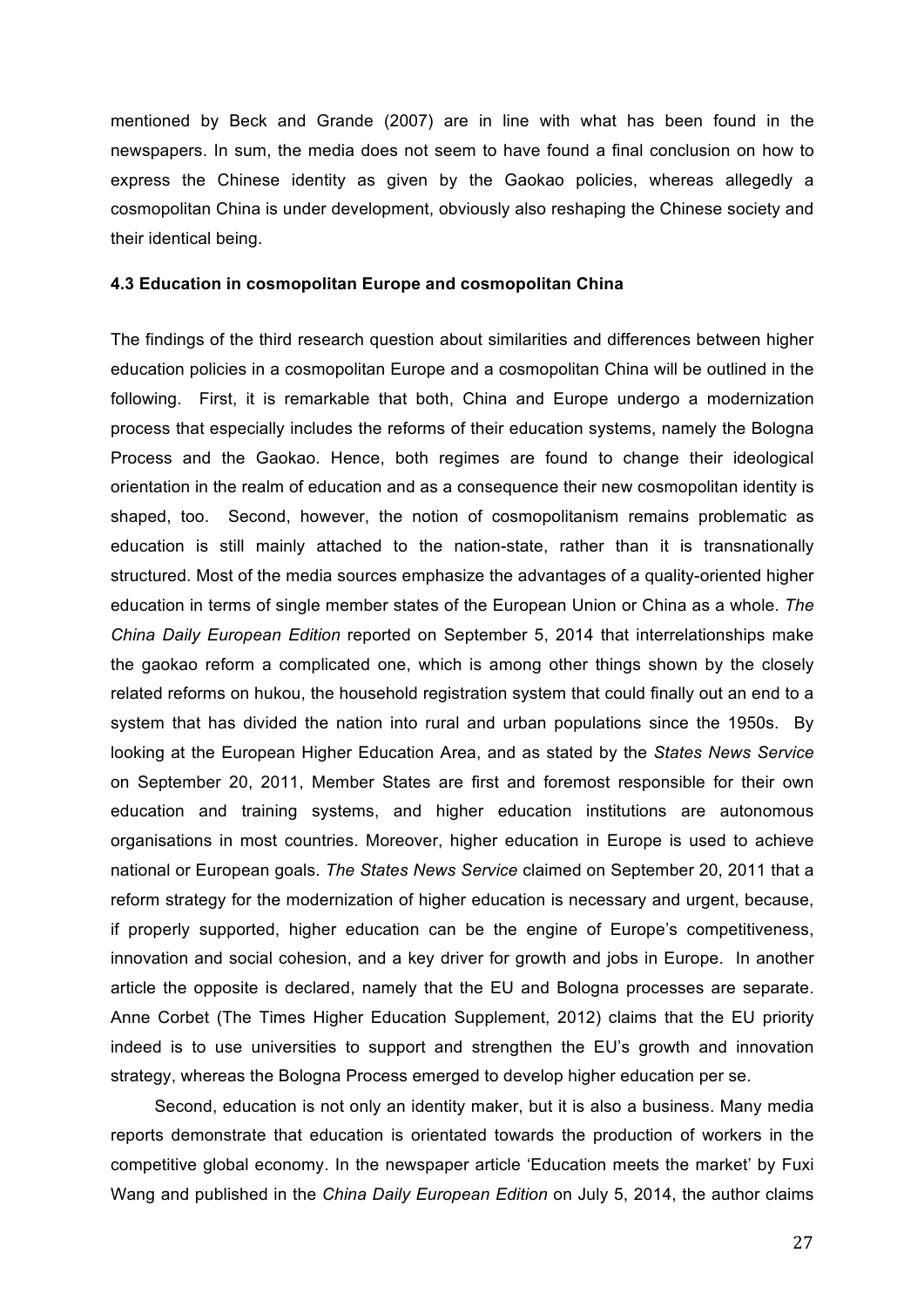that education in China is looking at a new era, an era in which vocational education and training will play a greater role in the country's education system as well as the economy. In addition to that, the article 'Europe needs more graduates and high-level skills' published on April 26, 2012 in the *European News*, Androulla Vassiliou, Member of the European Commission responsible for Education, Culture, Multilingualism and Youth, mentions that the EU must strive for continued improvement in quality, stimulate mobility, and ensure the higher education the EU offers is relevant for the labour markets. Therefore it is shown that all measures taken, always consider the boost of the economy and the stabilization of job markets, which indicates that global capitalism is a driving force of education systems as presented by newspapers. Hence, higher education in Europe and China tends to be more neoliberal than cosmopolitan. The article 'From where I sit – Filtering Bologna's muddy waters' by Anne Corbett published on April 19, 2012 in *The Times Higher Education Supplement* shows her conclusion on the review of the principles underpinning Bologna and EU higher education collaboration. The author concludes that academic values in ministerial communiqués are ambiguous since politicians love to muddy waters and as a consequence there are widening gaps between the values of university leadership and those of academic as higher education goes global and ever more commercial. Hence, the commercialization of higher education seems to provide the platform for international competition.

Third, education policies are in a process of constant reform, rather than there is a fixed structure. There is no end state, but constant readjustment to changing circumstances in Europe and China. This can be explained on the one hand by the completely voluntary participation of states in the Bologna Process and its intergovernmental nature between both EU and non-EU countries, and on the other hand by the one-party system that is leading and direction the development of higher education policies in China. Hence, there are many countries as part of the Bologna Process and therefore many possible obstacles that need to be tackled in constructing an effective cooperation among countries within the European Higher Education Area. Since there are no legal obligation due to the fact that the Bologna Process is neither a treaty or a convention, media article often refer to Bologna as being undemocratic because it does not operate under the full process of European Union law. In China, there can be many adjustments identified especially with regard to the quality of education and on the aspect to educate more people of the country that made rapid changes over the last two decades. Hence, the Communist Party of China announced a number of strategies to address social and economic challenges faced by China to frame the future direction of Chinese education and to pursue further development.

With regard to what the Bologna Process and the Gaokao do not have in common, firstly the different views on human rights can be outlined. First of all, China is governed by an authoritarian one-party state that maintains Party control over all judicial institutions, but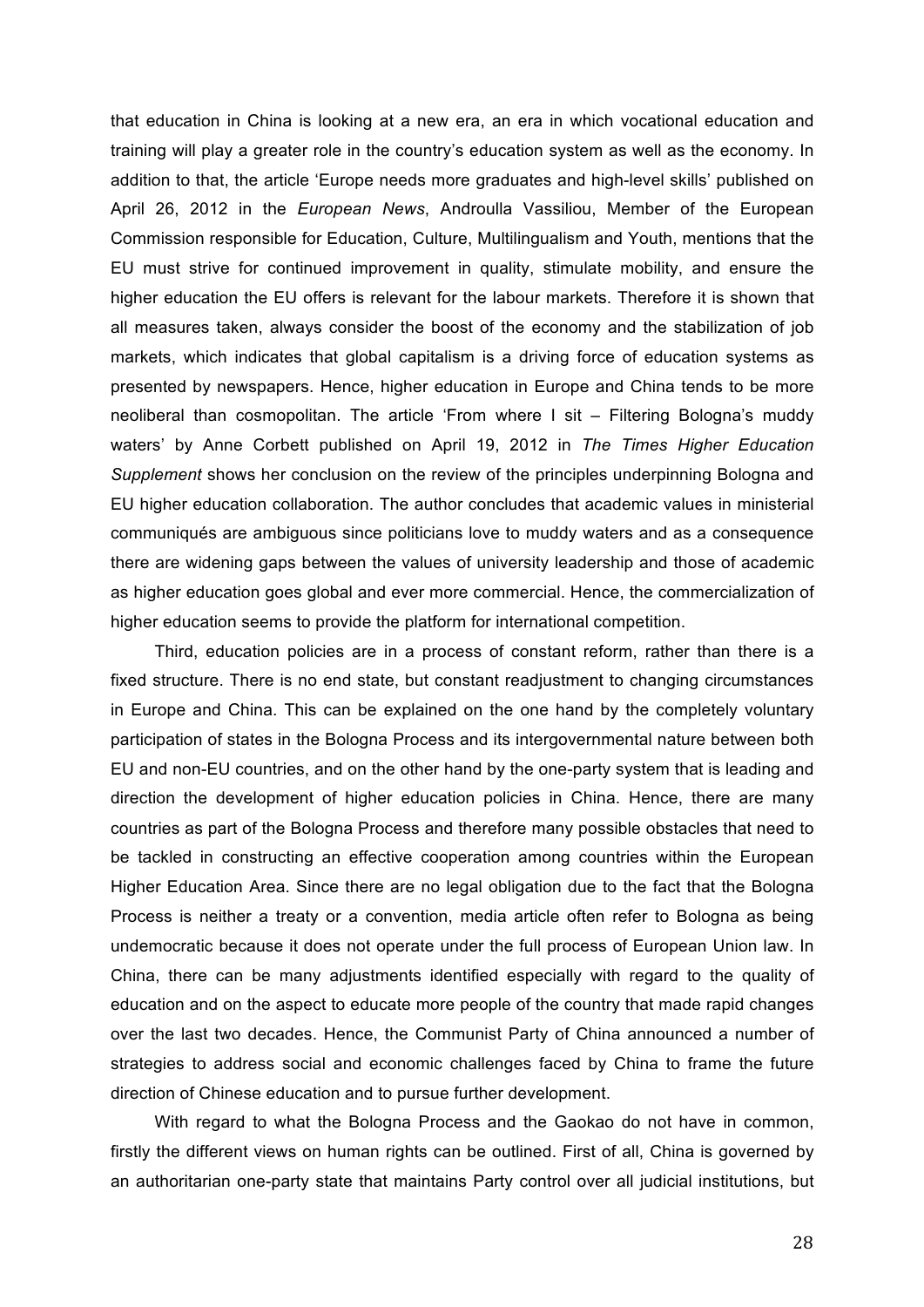also on print publications, the Internet and academic research. Hence, the government may influence reform-oriented media such as the data set of this research. Nevertheless, the findings of the study allegedly outline an evermore-cosmopolitan higher education policy. To revert to the human rights, since the Xi Jinping administration starting in March 2014, the change to the household registration system called houkou also had immense impacts on the Gaokao and therefore better access to taking the nation-wide examination was guaranteed. This aspect again is a sign for a trend towards a more open China and a cosmopolitan identity. In addition to that, the *China Daily – US Edition* reported on July 2, 2014 that the Ministry of Education is banning universities from recruiting students based on gender and that the ministry therewith has addressed gender in its regulations for the first time. On the contrary, the European cosmopolitan identity is emphasized by liberal education from the beginning of the reform onwards.

Second, the role of the urban zone for European and Chinese cosmopolitan education differs. In June 8, 2013 the *China Daily European Edition* addresses that migrant students were allowed for the first time to take part in national college entrance exams away from their home regions, a move that officials say highlights efforts to boost equality in education. The *China Daily European Edition* (June 7, 2013) mentioned in the article 'Migrant students can now take gaokao away from home' that although there are only a few thousand eligible migrant students among 9 million exam candidates, it highlights a leap forward in educational equality in China. Moreover, *The China Daily – Africa Weekly* magazine reported on June 6, 2014 that in 2013, 12 provinces and municipalities held examinations for migrant students and in 2014 the coverage has expanded to 28 provincial-level regions, which can be ascribed to the already mentioned disintegration of the household registration system. In cosmopolitan terms this shows a new cosmopolitan Chinese identity that allegedly facilitates access to education nation-wide and without considering neither regional differences nor income gaps. The prevention of such kind of discrimination seems to supposedly being tackled. In Europe on the other hand, the urban zone does not prevail a distinction of students' origins. To draw a parallel it could be argued that the European Credit Transfer and Accumulation System (ECTS) and the recognition of qualification could be seen as a restriction of the Bologna reform in Europe, since it is not completely effective and followed inherently safe within the European Higher Education Area. The ECTS is a standard for comparing the study attainment and performance of students of higher education across the European Union and other collaborating European countries and it also includes a standard ECTS grading scale that is intended to be shown in addition to local, for instance national, standard grades. A *European Report* from November 20, 2004 highlights that the ECTS however remains based on good will, because Bologna is an inter-governmental process in which the Commission is just one player.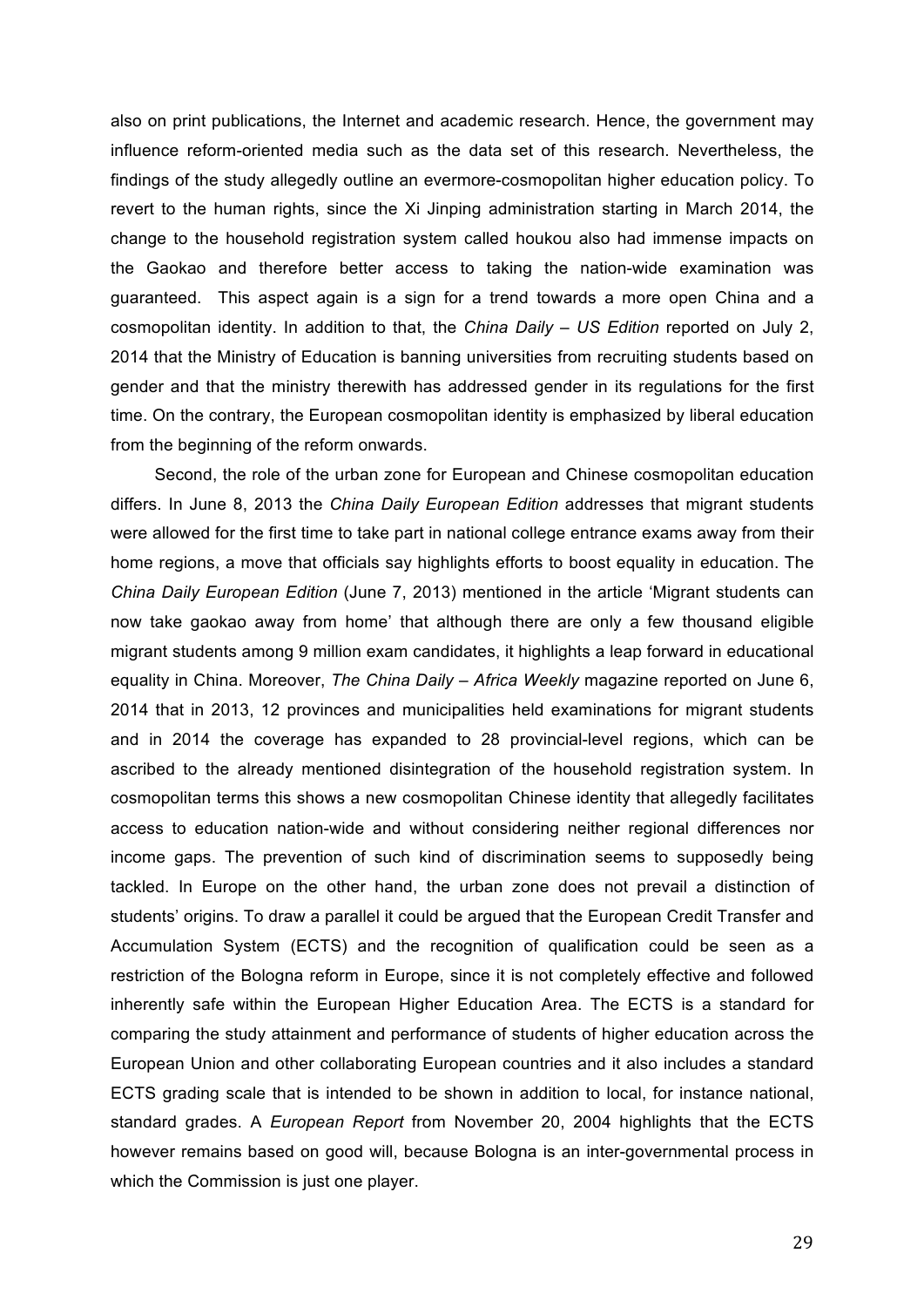Third, the role of English or other foreign languages in Europe is very different from the perception thereof in China. A *European Report* (October, 2005) called 'Education: MEPs back measure to guarantee high standards' states that measures making for linguistic diversity whereby the choice of alternatives to the official language would not be limited to the most widely spoken European languages should be taken and that integration should be promoted through multilingualism. Hence, attention is even put on minor languages within the European Union, whereas in China there haven been various media articles that indicate a reduction of the scale and emphasis of English in gaokao. However, other articles the opposite is declared, namely as mentioned by Luo Wangshu and Su Zhou in December 29, 2014 in the *China Daily Edition*, that the reform – unlike the rumours of the last year saying that the gaokao would reduce the scale of English and add weight to Chinese – reiterated the importance of English in the exam. Hence, in a cosmopolitan China the reduction of differences is part of a more homogeneous Chinese identity that is not opposite to nationalism. Nevertheless, media sources articulated increasing number of Chinese students studying abroad. Liu Zhun (Global Times, July 15, 2014) brings up number by a report from the Ministry of Education, stating that some 400,000 Chinese students began new courses of study in foreign countries in 2013, 14,300 more than in 2012. Furthermore, the author goes on saying that this number is expected to reach 500,000 in 2014. It is concluded that studying overseas is no longer out of reach for many ordinary young Chinese students. In addition to that it becomes clear that a lucrative market has been emerged in response to the strong demand, breeding 'study abroad agents' to help these kids apply for foreign universities. According to statistics from the *Chinese Service Center for Scholarly Exchange* (2012), 66.8 per cent of students chose to consult these agents to file application, which cultivated an enormous market worth at least 80 billion Yuan (\$12.8 billion). In July 2014, Ni Dandan claims in the *Global Times* that as announced by the National Institute of Education Sciences, around 1 million high-school graduates sidestepped gaokao in 2013, a number that has been growing by some 100,000 annually since 2010. According to the author, this is a consequence of Chinese students studying abroad. Furthermore, Chen Chenchen noted in the *Global Times* that statistics show that since 2008, the number of Chinese students studying in the US expands by 20 per cent each year. Consequently, according to the news report, Chinese, South Korean and Indian students make up roughly 50 per cent of all international students in the US. On the other hand in the article 'Educated in the East' of the Global Times (September 23, 2014) the author claims that China has the largest number of students going abroad for study, and now it is also among the top destination countries. Hence, not only China became attractive for foreign students, but also Chinese students increasingly decide to study abroad. In sum, the article reports that China ranks at ninth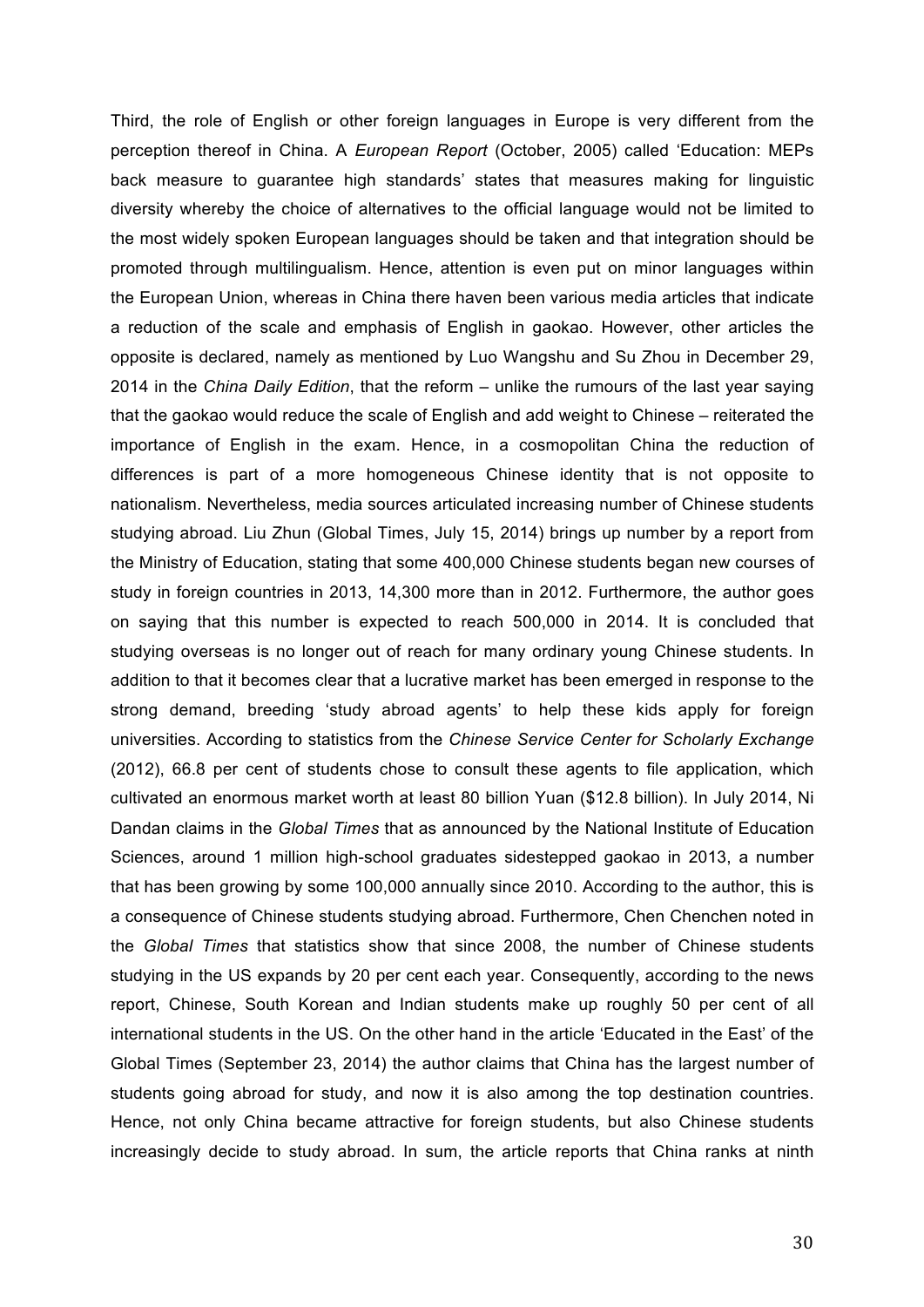place with 2 per cent of all mobile students worldwide studying there, with the top three being in the US, UK and France.

### **4.4 Concluding Remarks**

Detecting the extent to which European and Chinese newspapers represent the Bologna Process and the Gaokao as being cosmopolitan, is a complex issue that is far from easy, especially when we want to find out what kind of identity is re-told by media sources for which we must take into account that the reports selective, sensational and written on the basis of a certain position. The first sub question on the cosmopolitan identity given by the education policy Bologna as portrayed by European newspapers can now be answered by the observation that the overall news coverage is often related to the internationalization of education that yet has failed to construct a well-functioning European Higher Education Area. However, the news reports contribute to a cosmopolitan Europe as its strong emphasis on quality education opportunities for all citizens. In this respect, the observation is to the most extent congruent with the theoretical arguments by the presented scholars of chapter two, including (Nussbaum, 1997, 2012; Beck and Grande, 2007; Delanty, 2012).

The second sub questions can be answered by the conclusion that the coverage among Chinese news articles is often empirically based to convince the reader of facts on the higher education system in China. Notwithstanding, most of the articles include a critical attitude towards calling the gaokao cosmopolitan. Hence, the gaokao reform as represented by Chinese newspapers rather advocates to a neo-liberal stance on education as a private good. The increasing numbers of international students and therefore the competition for international students in China is argued to enhance the quality of teaching, of a education system that is still exam-oriented in its nature, and make Chinese universities more competitive in the international marketplace. Beside that, a populist political view with regard to migrants becomes clear, since there are still restrictions although barriers such as the hukou have been removed. As a result and with regard to the third sub question it can be concluded that, yet, perhaps the most important difference between the European and the Chinese education systems is the ethos of education as a civil right and a public service (as it is seen in Europe), rather than a commodity or a matter confined to the elite (as it seems to be the case in China).

In sum, the differences between the societal goals and social dynamics of higher education in Europe and China could be observed as being divergent from each other, whereas the motives are often similar, such as national and regional economical growth and being competitive on the world market in the field of education and eventually on the global job market.

31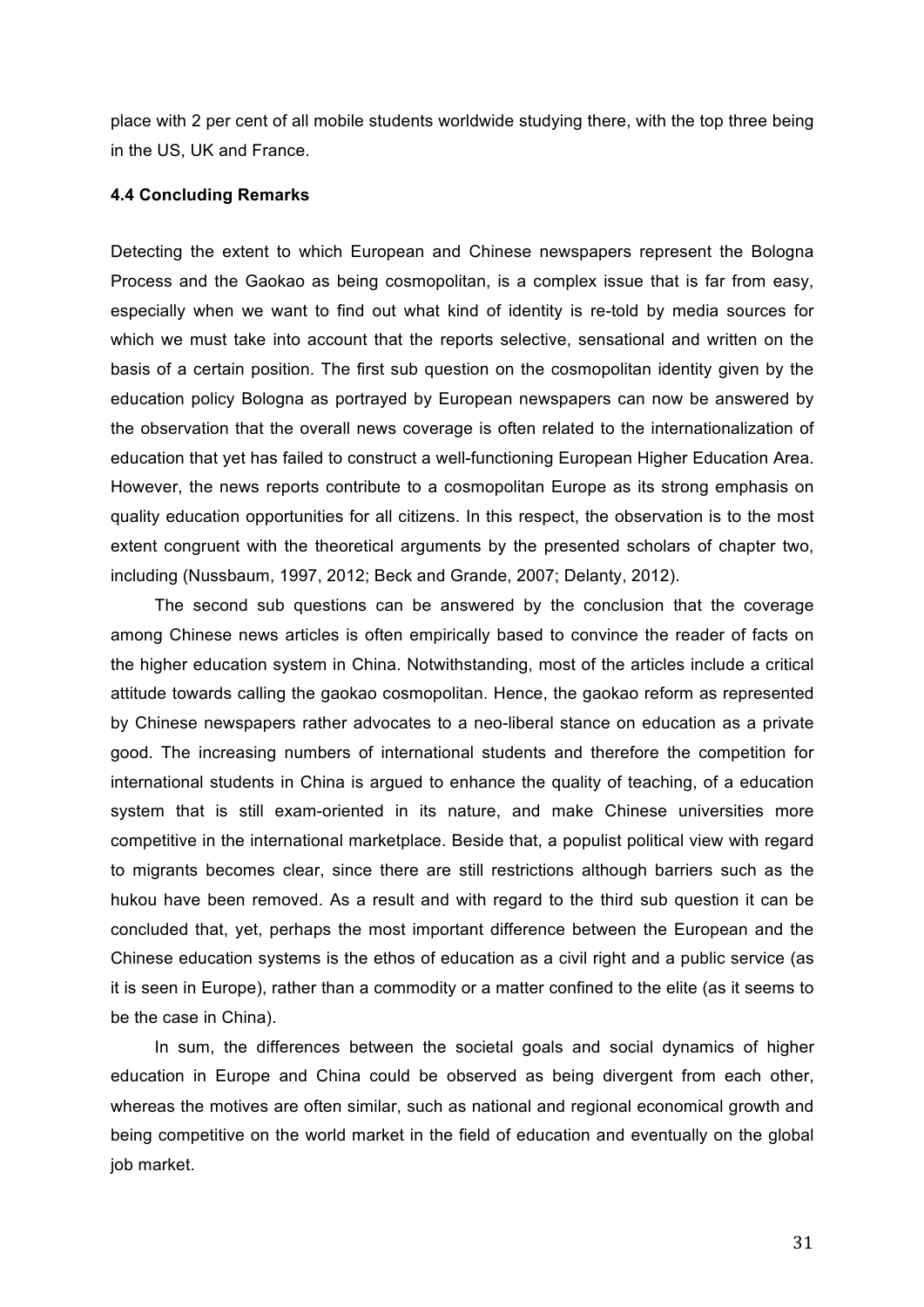#### **5. Conclusion and Discussion**

In this thesis I elaborated to what extent the Bologna Process and the Gaokao are represented as being cosmopolitan in European and Chinese media sources. What can be derived from the newspaper analysis is that the representation of the Bologna Process and the Gaokao mainly includes wishes for enhancement in terms of cosmopolitan issues of education, such as the recognition of qualifications and more student-centred systems, and failures, such as lacking transparency of the policies and the lack of social cohesion, of the both education systems. Nevertheless, taking the images derived from the selected newspaper articles, it becomes clear that the general idea of a cosmopolitan identity in Europe and China given by the education reforms are not entirely highlighted as negative attempts to create a new identity of a modern society.

Taking into consideration the on-going commercialization of education, a new anticosmopolitan aspect, but instead neoliberal features of the European Higher Education Area and the Chinese higher education regulations have been discovered. Moreover, and that is also why the commerce of education cannot be dealt as cosmopolitan, education has become a business, which is not in relationship to a liberal education that other scholars have found. It is not confirming to an identity of convergence, as it should intent to do, following a cosmopolitan view and as indicated by (Nussbaum, 1997, 2012; Beck and Grande, 2007; Delanty, 2012; Tyfield & Urry, 2009; Xiong, 2009; Callahan, 2003).

According to Beck and Grande (2007) the new identity that is established by a cosmopolitan education, is defined by political orders that go beyond the nation-state. Mechanisms such as the ECTS as and programs such as the Erasmus Mundus that are part of the Bologna Process in the European Higher Education Area are certainly specified towards a perspective beyond the nation-state. Hence, to convert the cosmopolitan education and its new cosmopolitan identity that is created by higher education policies, into the definition by Beck and Grande (2007), the Bologna Process is portrayed in European newspapers as a cosmopolitan education system that allows the coexistence of different ethnic groups, religious and political forms of life across national borders based on the principle of cosmopolitan tolerance. Since studying abroad is hardly an obstacle for European students any more, the idea of a cosmopolitan identity as formulated by Beck and Grande (2007) in Europe, is supported to the extent that the standards of studying abroad, such as having the same quality of education and having a guarantee for a fully recognition of qualifications after the return, are the same as in the country of original studies. Under these conditions, also media press articles confirm the creation of a cosmopolitan identity via the Bologna Process. However, that is at the same time the point of most critique on the Bologna Process. As such, the Bologna Process is often referred to as being economydriven and acting under the principle of national autonomy, rather than being aimed at the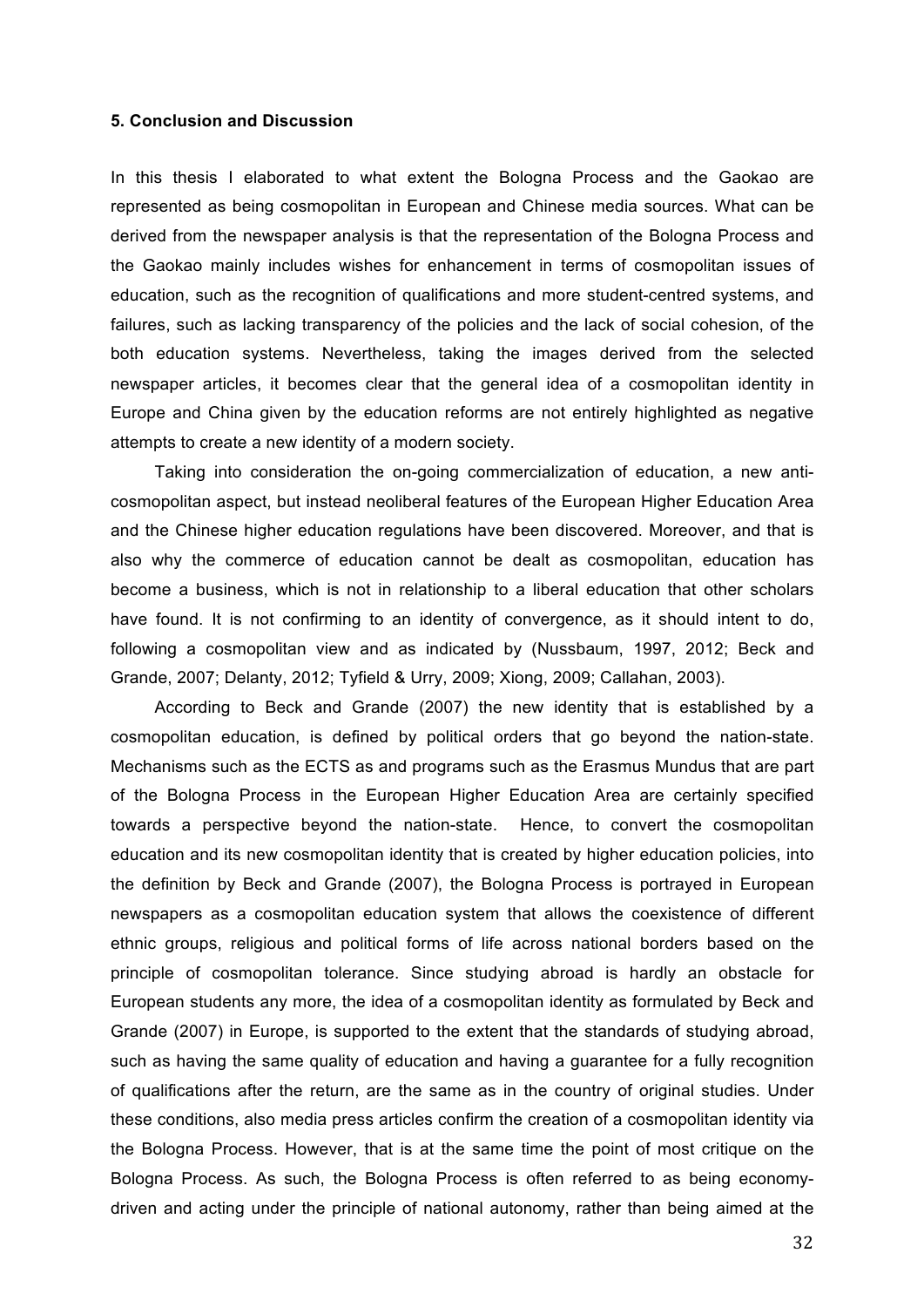benefit of the students by ensuring internal and external quality. Consequently, the contradictory aspect with regard to the theory by Beck and Grande (2007) becomes obvious.

The cosmopolitan identity as defined by Delanty (2012) can be find in European newspapers to the extent that integration through multilingualism is promoted by the Commission, which supports the idea of a societal transformation in light of the encounter with the non-European other. Besides, the findings have shown that more intensive exchanges between the European Higher Education Area and other countries around the world is supported and hence reflexivity as a result of cosmopolitan attitudes or orientations and values (Delanty, 2012) are popularized via European media. On the one hand, it becomes clear that the original intention of the Bologna process is cosmopolitan, but the motives failed to be achieved yet. Therefore, an identity change of a pan-European system can be indicated although on the other hand the progress towards the goals of Bologna is far too slow or even non-existent according to, among other reports, *The Times Higher Education Supplement* in 2010 and as indicated in the European Students' Union (ESU).

With regard to a cosmopolitan China, I need to reject the hypothesis by Tyfield & Urry (2009) that local differences and political solidarity characterize the cosmopolitan identity of China, based on what I have found in the analysed English-written Chinese press articles, namely that social differences such as low income or coming from poor regional provinces, have an influence on the access to higher education. Nevertheless, some reforms of the Gaokao, such as the abandonment of the household registration system and the permission for migrants to take the national entrance examination, show an opening up of the country. Also the mentioned cultural openness and the longing for international togetherness (Tyfield & Urry, 2009), can be supported by the numbers given on international students studying in China and Chinese students going abroad for study purposes, in English-written Chinese newspapers. Chinese students are to the widest extent still driven by the Communist Party and their policies and regulations on higher education. Many newspaper articles have shown critique on the Gaokao, but even more newspapers emphasize the allegedly social changes of the reform and hence the focus is on the identical change towards a more open and less narrow-minded China as such. This means, shown by the Chinese students streams to the West and the numbers of students who refuse to sit the Gaokao because they will go abroad for their studies, that at least the civil society at large is developing and articulating a more cosmopolitan identity in China. My assumption is that the Chinese government recognizes this identical change of the collectivity, also with regard to international pressures and the tough competition in higher education on the global stage, and hence the readjustments of the Gaokao reforms can be seen as the result of an allegedly transformation towards a cosmopolitan identity driven by the Communist Party that grudgingly became to be subjected to the strong forces of cosmopolitanism, and hence it changes the Gaokao. This assumption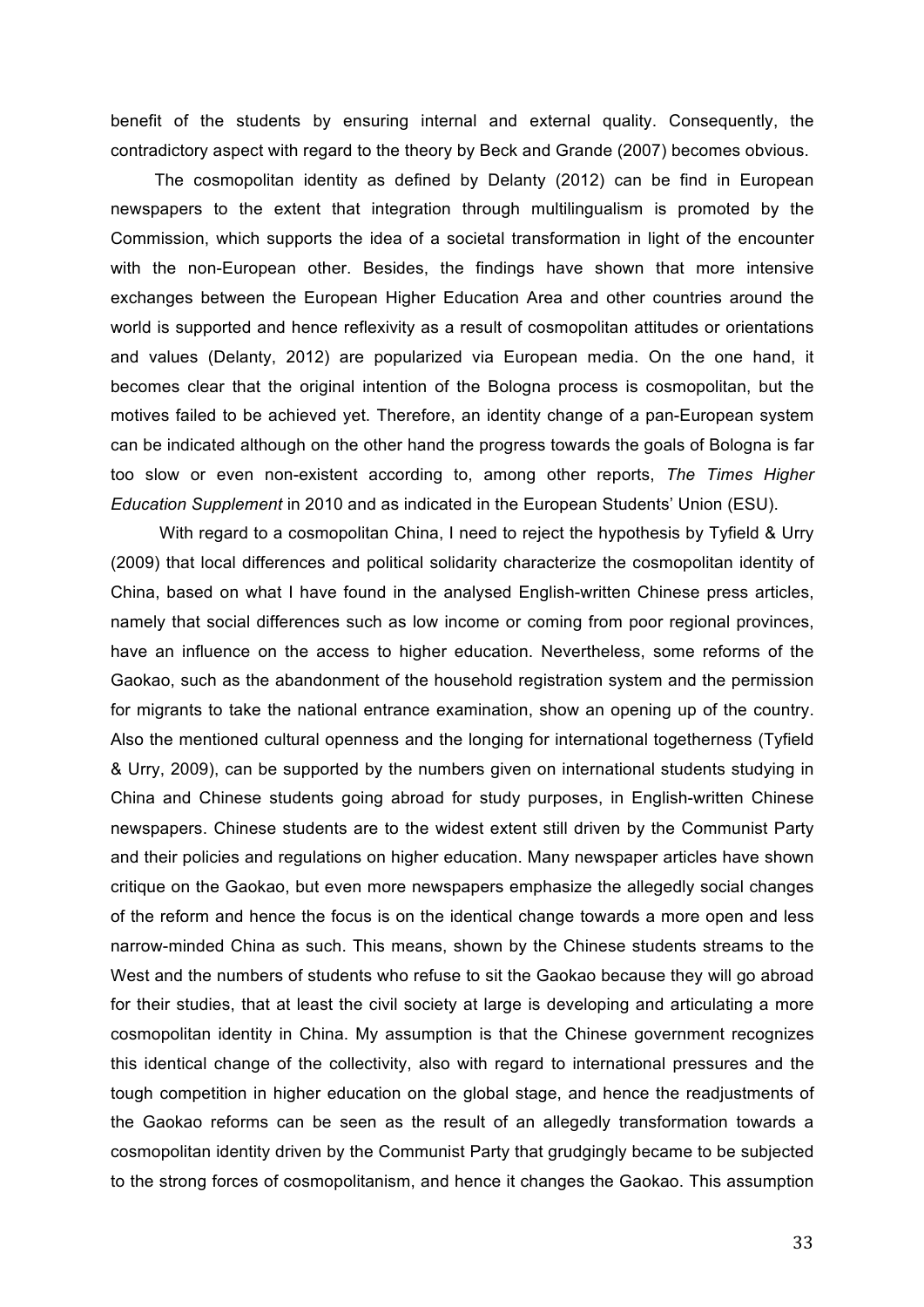is in line with Madsen (1993), who already found years ago that even though a Communist party governs China, the party is ideologically dead and therefore, to stay in power, it must economically adopt policies, also with regard to education, that contradict its basic principles. Consequently, it becomes clear that China gradually forfeited its traditional approach to education in favour of a Western one, which is an overhaul that was necessitated to allow China to function successfully in the modern era in terms of education as a public sphere of a civil society that is undergoing the forces of contemporary Chinese social processes. As today's world is largely dominated by Western ideas and its science and technology, China will continue to adjust to be a successful member of the world community. The current trend is that when China sends its students to foreign and Western countries, foreign and Western countries also send theirs to China. This reciprocity will continue and will be benefit both China and the West. According to Madsen (1993), since the early history of the Soviet Union, the Communist Party seems to have created a story of the past and a vision of the future that resonated with the multiple stories that a wide range of diverse citizens told each other about themselves and additionally, the brutality of the Stalinist and Maoist regimes led to the result of citizens' feign belief in them. Nowadays, in the post socialist world, diverse communities of citizens in an allegedly cosmopolitan China, focus in the contradictions between their memories, the incompatibility of their hopes for the future, which has also been found in the representation of the Chinese identity in English-written media sources.

In sum, it is remarkable that European as well as English language Chinese newspapers do identify education as an identity maker. This is in line with the assumption of this thesis and it means in terms of the Bologna Process that it can be seen as a tool for reshaping the European identity into the global sphere. Since also China allegedly forms an ever more cosmopolitan identity by reforming extensively its higher education system and by opening up to the extent the Communist Party tolerates it and by looking at the most vital parts of cultural China beyond the borders of the PRC, it can be argued that the relationship between the EU and China is characterized by an increased competition in the educational sector.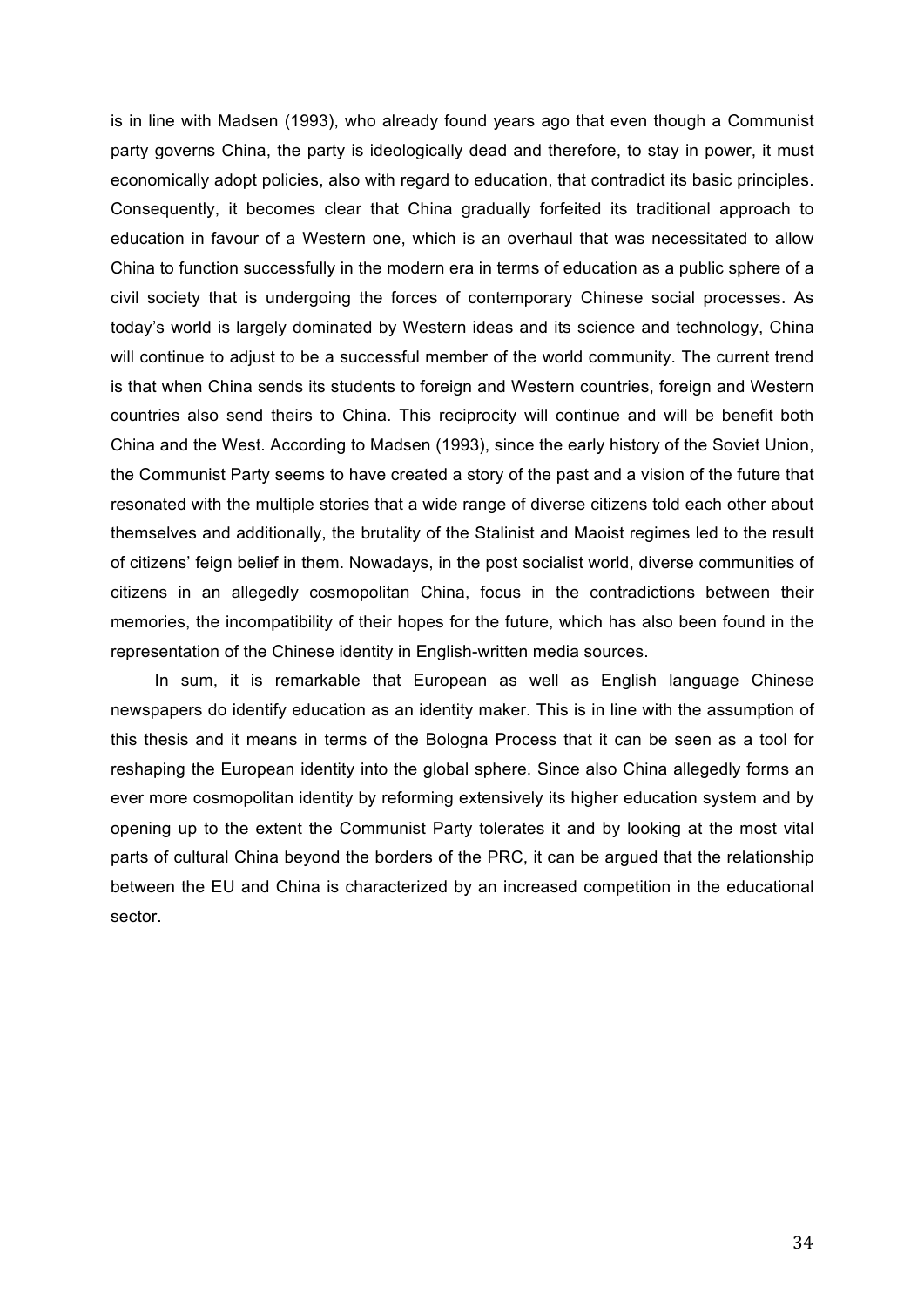## **References**

Ayaz Naseem, M., & Hyslop-Margison, E. J. (2006). Nussbaum's Concept of Cosmopolitanism: Practical Possibility or Academic Delusion?. *Paideusis, 15(2),* 51-60.

Beck, U., & Grande, E. (2007). Cosmopolitanism: Europe ́s Way Out of Crisis. *European Journal of Social Theory, 10(67),* 67-85.

Callahan, W.A. (2003). Beyond Cosmopolitanism and Nationalism: Diasporic Chinese and Neo-Nationalism in China and Thailand. *International Organization, 57,* 481-517.

Cosmopolitanism. *The Journal of Asian Studies, 68(3),* 715-747.

Davey, G., & De Lian, C.,& Higgins, L. (2007). The university entrance examination system in China, *Journal of Further and Higher Education, 31(4),* 385-396. doi: 10.1080/03098770701625761

Delanty G. (2012). A cosmopolitan approach to the explanation of social change: social mechanisms, processes, modernity. *The Sociological Review, 60(2),* 333-354.

Elo, S., & Kyngäs, H. (2007). The qualitative content analysis process. *Journal of Advanced Nursing, 62(1),* 107-115. doi: 10.1111/j.1365-2648.2007.04569.x

Elverskog, J. (2013). China and the New Cosmopolitanism. *Sino-Platnonic Papers, 233,* 1-31.

European Commission (2012). The European Higher Education Area in 2012. *Education, Audiovisual and Culture Executive Agency.* doi:10.2797/81203

Hague, R., & Harrop, M. (2010). Comparative Government and Politics. An introduction. palgrave macmillan, 8. Hillenbrand, M. (2009). Murakami Haruki in Greater China: Creative Responses and the Quest for

Houxiong, W. (2011). Access to Higher Education in China: Differences in Opportunity. *Higher Education Press and Springer-Verlag, 6(2), 227-247.* doi: 10.1007/s11516-011-0130-6

Houxiong, W. (2011). Access to Higher Education in China: Differnces in Opportunity. *Higher Education Press and Springer-Verlag, 6(2),* 227-247.

Hsieh, H., & Shannon, S.E. (2005). Three Approaches to Qualitative Content Analysis. *Qualitative Health Research, 15(9),* 1277-1289. doi: 10.1177/1049732305276687

Hughes, C. (2011), Reclassifying Chinese Nationalism: the geopolitik turn. *Journal of Contemporary China, 20(71)*, 601-620.

Igarashi, H., & Saito, H. (2014). Cosmopolitanism as Cultural Capital: Exploring the Intersection of Globalization, Education and Stratification. Cultural Sociology, 8(3), 222-239. doi: 10.1177/1749975514523935

Jin,L., & Cortazzi, M. (2006). Changing Practices in Chinese Cultures of Learning, Language, Culture and Curriculum. 19(1), 5-20. doi: 10.1007/s11516-011-0130-6

Keeling, R. (2006). The Bologna Process and the Lisbon Research Agenda: the European Commission's expanding role in higher education discourse. *European Journal of Education, 41(2),*  203-223.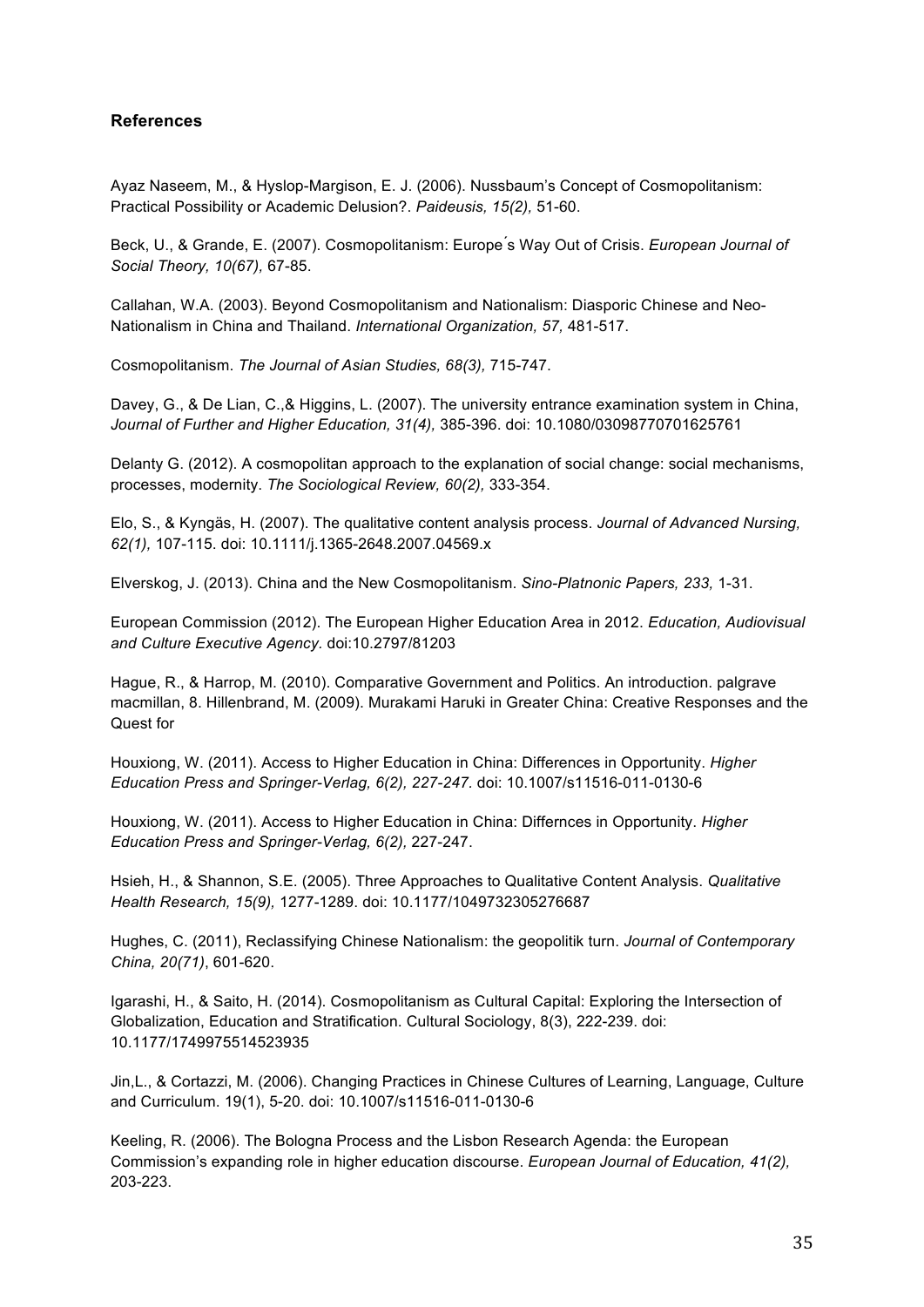Kwiek, M. (2004). The Emergent European Educational Policies under Scrutniy: the Bologna Process from a Central European perspective. *European Educational Research Journal, 3(4),* 759-776.

Law, W. (2014). Understanding China ́s curriculum reform fort he 21st century. *Jorunal of Curriculum Studies, 46(3)*, 332-360. doi: 10.1080/00220272.2014.883431

Levy, D., & Sznaider, N. (2006). Sovereignity transformes: a sociology of human rights. *The British Journal of Sociology, 57(4),* 657- *676.* 

Madsen, R. (1993). The Public Sphere, Civil Society and Moral Community: A Research Agenda for Contemporary China Studies. *Modern China, 19(2),* 183-198.

Morris, L. (2007). Rights: Sociological Perspectives. *Essex Human Rights Review, 4(1),* 1-3.

Morris, L. (2009). An emergent cosmopolitan paradigm? Asylum, welfare and human rights. *The British Journal of Sociology, 60(2),* 215-235.

Ossewaarde, M. (2007). Cosmopolitanism and the Society of Strangers. *Current Sociology, 55(3),*  367-388.

Ravinet, P. (2008). From Voluntary Participation to Monitored Coordination: why European countries feel increasingly bound by their commitment to the Bologna Process. *European Journal of Education, 43(3),* 353-367.

Scott, D. (2007). China and EU: A Strategic Axis for the Twenty-First Century?. *International Relations, 21(23),* 22-45.

Smith, M., & Xie, H. (2010). 'The European Union and China: The Logics of , Strategic Partnership'. *Journal of Contemporary European Research, 6(4),* 432-448.

Tang, W., & Darr, B. (2012). Chinese Nationalism and its Political and Social Origins. *Journal of Contemporary China, 21(77),* 811-826.

Tsang, M.C. (2000). Education and National Development in China since 1949: Oscillating Policies and Enduring Dilemmas. *China Review,* 1-26.

Tyfield, D., & Urry, J. (2009). Cosmopolitan China? Lessons from international collaboration in lowcarbon innovation. *The British Journal of Sociology, 60(4),* 793-811.

Wächter, B. (2004). The Bologna Process: development and prospects. *European Journal of Education, 39(3),* 265-273.

Walker, A., & Qian, H. (2012). Reform Disconnection in China. *Peabody Journal of Education.* 87(2), 162-177. doi: 10.1080/0161956X.2012.664462

Xiong, Y. (2009). Social Change and Social Policy in China: National Adaption to Global Challenge. *International Journal of Japanese Sociology, 18,* 33-45.

Zheng, S. (2014). Rising Confidence Behind the "Chinese Dream". *Journal of Chinese Political Science/Association of Chinese Politcal Studies, 19(1),* 35-48.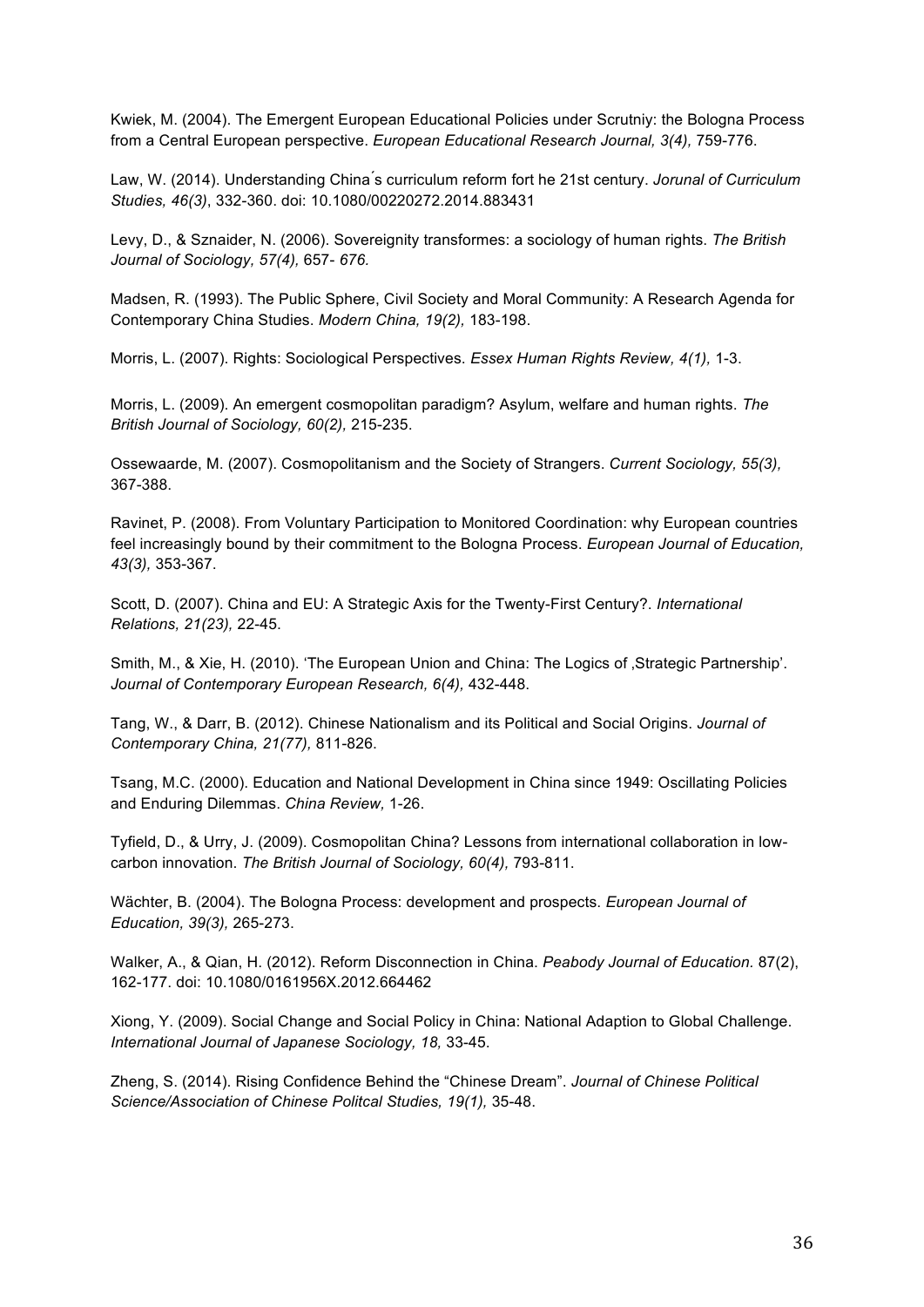## **Appendices**

## **Appendix 1**

#### *The Bologna Process*

The implementation of the reform agenda, which was establishing a three-tiered progression of Bachelor´s, Master´s, and doctoral degrees in 2003, is done in a decentralised way at the national level. Nevertheless, it is closely monitored and advanced by European-level reports, conferences, communiqués and policy declarations, which are all structures around a series of biennial ministerial meetings (Keeling, 2006). Beside that, the European Commission plays a crucial role as the only non-state actor, too. Higher education has been giving a new role, since it can be seen as being reformed to be more effective and more open to the world (Ravinet, 2008). Citing Ravinet (2008), Bologna rhetoric can be seen as a means for the government to build a bridge between higher education institutions and national and European competiveness projects, which eventually show the way the actors involved, define their identity. In this research it is argued that such kind of identity, is a cosmopolitan identity. In fact, I will investigate to what extent the Bologna Process is a cosmopolitan identity, shaping a (new) European identity with regard to its education sector.

## *The Gaokao*

In 1998 3.4 million students attended university, which is compared to ten years later more than seven times less: In 2008 there have been 21.5 million students as a result of China´s rapid economic growth and its high demand for a skilled workforce (Commonwealth of Australia, 2009). The Ministry of Education (MoE) is responsible and has overall jurisdiction for supervising and implementing plans, as well as setting the guidelines for content of the senior secondary curriculum and examination, and the Gaokao. The provincial education authorities are responsible for Gaokao student applications, conducting examinations, and developing recruitment plans according to provincial needs, and under the guidance of MoE (Commonwealth of Australia, 2009). Although it is called the National College Entrance Examination, it is not nation-wide in its context, but only with regard to the date when it is held. Beside that, the Gaokao cannot be compared province to province, due to the fact that each Gaokao is "designed to reflect the senior secondary curriculum implemented in that province (The Commonwealth of Australia, 2009, p. 25)". Having mentioned those differences, it becomes clear that "the gap in university admission between different social classes has been closing more slowly (Houxiong, 2011, p. 227)".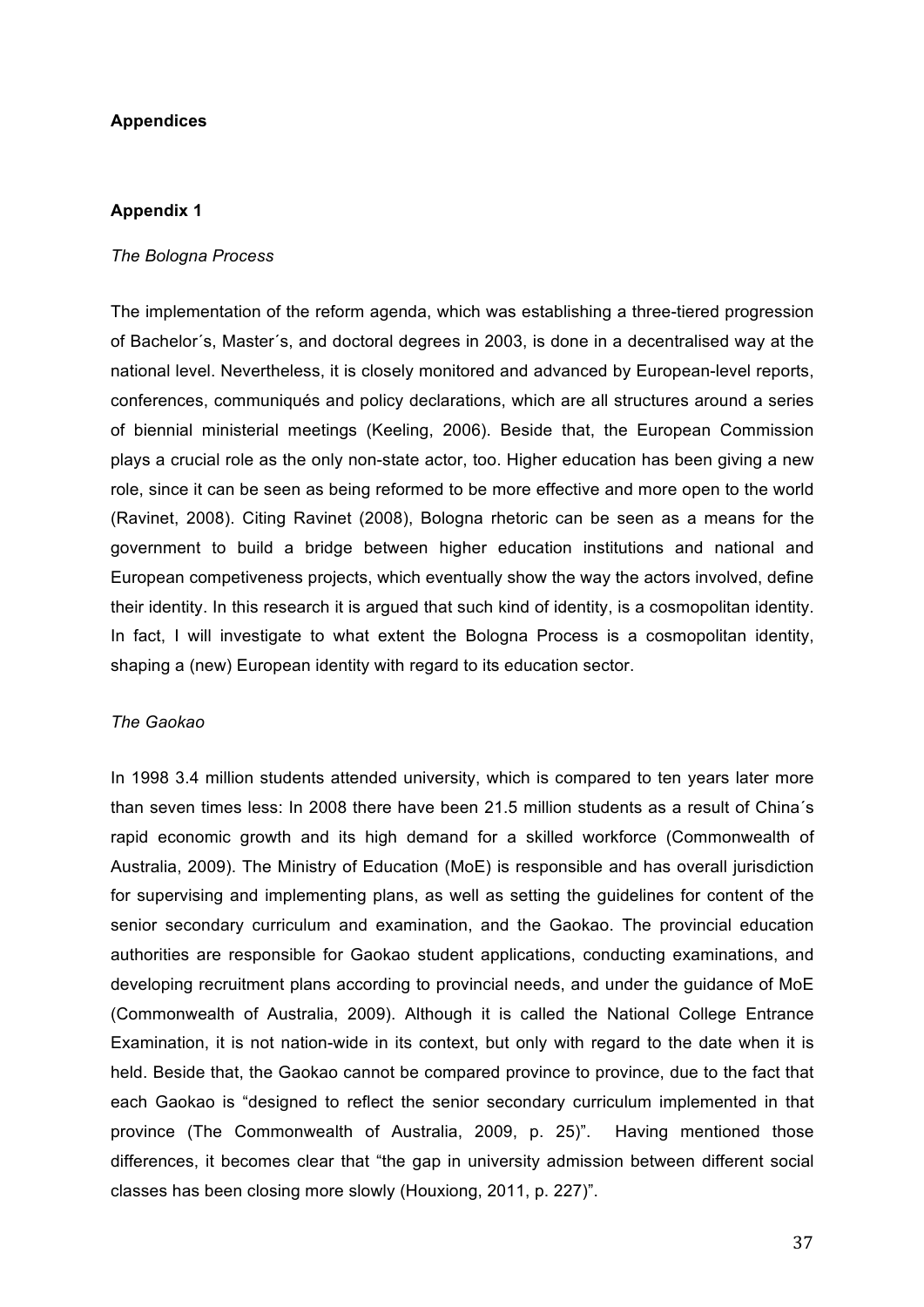## **Appendix 2**

*Coding Scheme 1*



 *Coding Scheme 2*

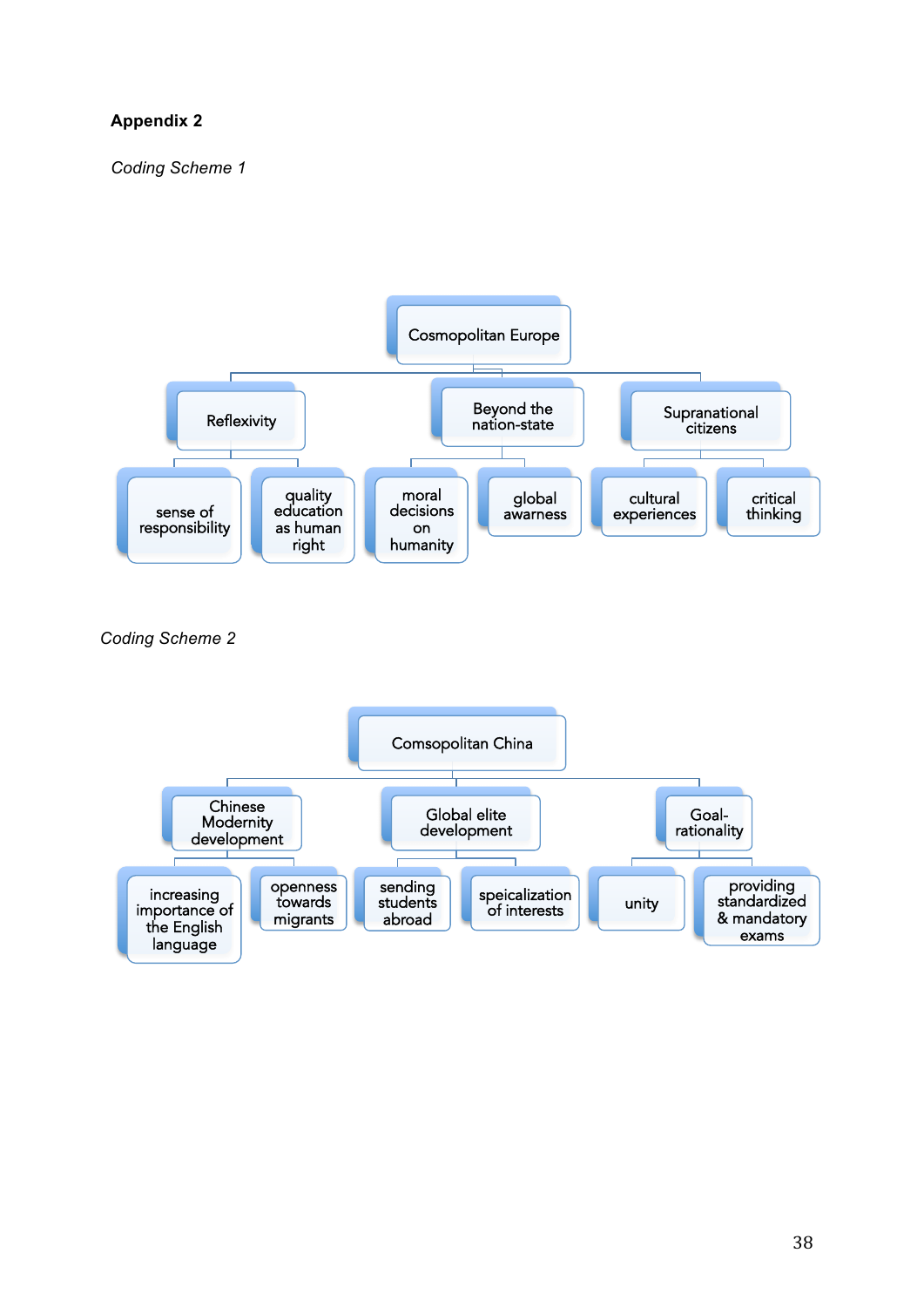# **Appendix 3**

*Pre-selected newspaper articles; sorted by date in ascending order (Total 91)* 

|     | Newspaper                                          | <b>Headline</b>                                                                                                                                             | <b>Date</b>            | Source/URL                                                                                                           |
|-----|----------------------------------------------------|-------------------------------------------------------------------------------------------------------------------------------------------------------------|------------------------|----------------------------------------------------------------------------------------------------------------------|
| 2.  | European<br>Report                                 | <b>EDUCATION: MEPS BACK</b><br>MEASURE TO GUARANTEE<br><b>HIGH STANDARDS</b>                                                                                | October 19, 2005       | Retrieved from<br>http://academic.lexisnexis.eu/?lni=4HC6-<br>3YR0-00FG-<br>T125&csi=8399&oc=00240&perma=true        |
| 5.  | European<br>Report                                 | <b>EUROPEAN EDUCATION</b><br><b>MINISTERS DISCUSS</b><br><b>MOBILITY</b>                                                                                    | May 19, 2001           | Retrieved from<br>http://academic.lexisnexis.eu/?lni=433F-4FK0-<br>00FG-T0F4&csi=8399&oc=00240&perma=true            |
| 6.  | European<br>Report                                 | EDUCATION/YOUTH:<br>MINISTERS TO DISCUSS EU<br>POLICY DIMENSION                                                                                             | May 24, 2001           | Retrieved from<br>http://academic.lexisnexis.eu/?lni=4354-24M0-<br>00FG-<br>T0JH&csi=8399&oc=00240&perma=true        |
| 7.  | The Guardian<br>(London)                           | Higher Education: Strength in<br>Europe: European universities<br>are quietly forging new links to<br>integrate qualifications                              | May 27, 2003           | Retrieved from<br>http://academic.lexisnexis.eu/?lni=48PD-0VG0-<br>00VR-R54K&csi=8399&oc=00240&perma=true            |
| 8.  | The Times<br>Higher<br>Education<br>Supplement     | Some Stumbling On Common<br>Ground                                                                                                                          | <b>January 9, 2004</b> | Retrieved from<br>http://academic.lexisnexis.eu/?lni=4BF0-9V10-<br>00X8-34M0&csi=8399&oc=00240&perma=true            |
| 9.  | The Times<br>Higher<br>Education<br>Supplement     | <b>Future Trends</b>                                                                                                                                        | November 12, 2004      | Retrieved from<br>http://academic.lexisnexis.eu/?lni=4DSP-HF50-<br>00X8-34W0&csi=8399&oc=00240&perma=true            |
| 10. | European<br>Report                                 | MID-TERM REVIEW OF<br><b>BOLOGNA PROCESS ON</b><br>MENU FOR MAY 19-20<br><b>EDUCATION SUMMIT</b>                                                            | May 19, 2005           | Retrieved from<br>http://academic.lexisnexis.eu/?lni=4G6H-<br>S3H0-00FG-<br>T37J&csi=8399&oc=00240&perma=true        |
|     | 11. The Times<br>Higher<br>Education<br>Supplement | Bologna Threat To Degree                                                                                                                                    | May 20, 2005           | Retrieved from<br>http://academic.lexisnexis.eu/?lni=4G7M-D0G0-<br>00X8-32VX&csi=8399&oc=00240&perma=true            |
|     | 12. The Times<br>Higher<br>Education<br>Supplement | <b>Quality Control Blueprint Tops</b><br>Ministers' Agenda                                                                                                  | May 20, 2005           | Retrieved from<br>http://academic.lexisnexis.eu/?lni=4G7M-D0G0-<br>00X8-32VY&csi=8399&oc=00240&perma=true            |
|     | 13. The Guardian<br>(London) - Final<br>Edition    | Education: Higher: Getting closer<br>by degrees: The Bologna<br>Process aims to standardise<br>university courses across Europe.<br>Is that to be welcomed? | May 1, 2007<br>Tuesday | Retrieved from<br>http://academic.lexisnexis.eu/?lni=4NMD-<br><b>PCV0-TX37-</b><br>G1S2&csi=8399&oc=00240&perma=true |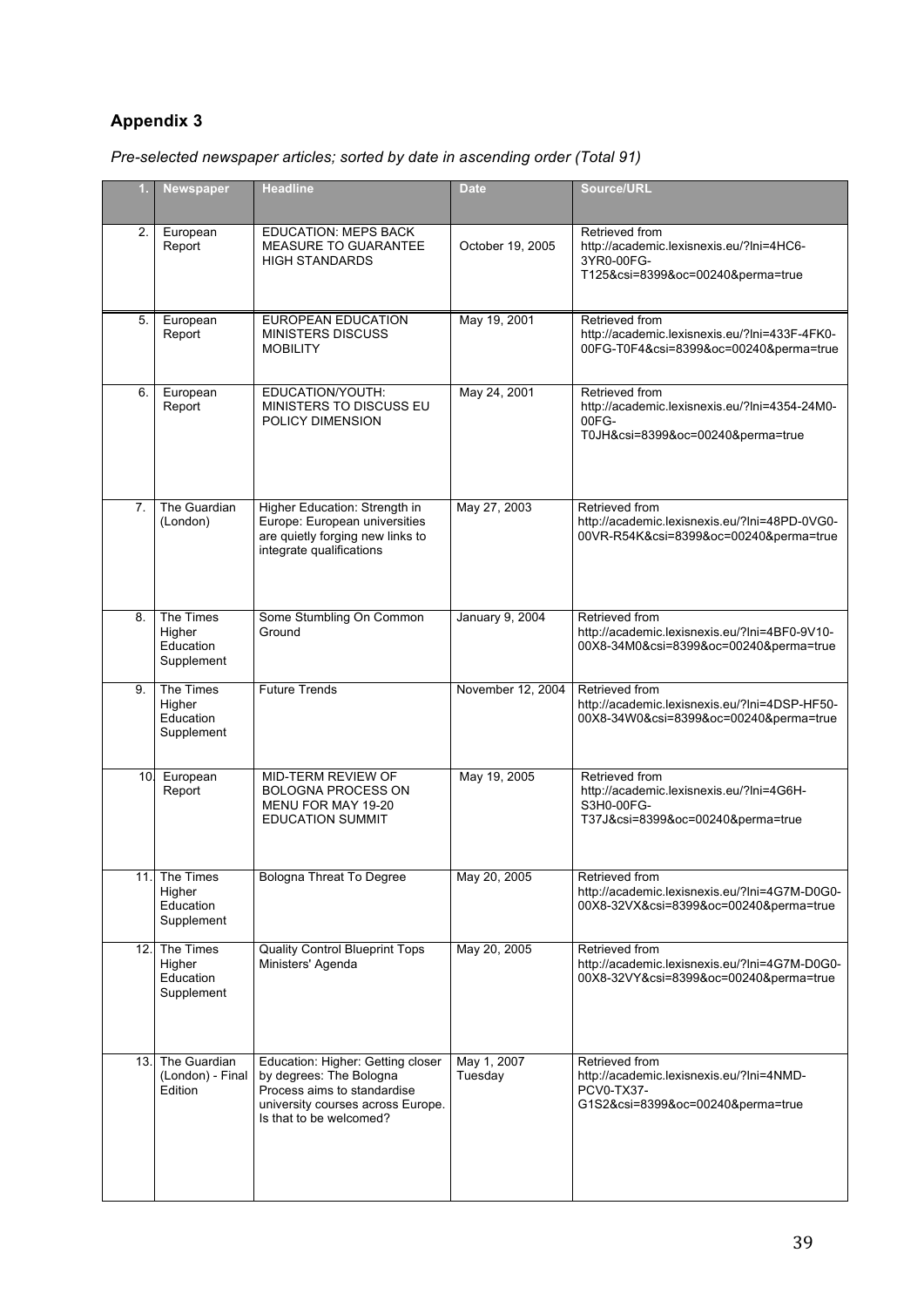| 14. | The Times<br>Higher<br>Education<br>Supplement | The long and the short of it                                                                                                      | October 2, 2008            | Retrieved from<br>http://academic.lexisnexis.eu/?lni=4TKG-91D0-<br>TX7H-M06D&csi=8399&oc=00240&perma=true      |
|-----|------------------------------------------------|-----------------------------------------------------------------------------------------------------------------------------------|----------------------------|----------------------------------------------------------------------------------------------------------------|
| 15. | Guardian.com                                   | More students should study<br>abroad, says Lammy                                                                                  | October 28, 2008           | Retrieved from<br>http://academic.lexisnexis.eu/?lni=4TSW-4VF0-<br>TX0B-N0RN&csi=8399&oc=00240&perma=true      |
| 16. | The Guardian<br>(London) - Final<br>Edition    | Education: Higher: Comment: Six<br>to be reckoned with at the<br>Bologna conference                                               | April 21, 2009<br>Tuesday  | Retrieved from<br>http://academic.lexisnexis.eu/?lni=7VH6-85X0-<br>Y9M5-S3XS&csi=8399&oc=00240&perma=true      |
| 18. | <b>States News</b><br>Service                  | EUROPEAN CO-OPERATION<br>IN EDUCATION                                                                                             | May 12, 2009<br>Tuesday    | Retrieved from<br>http://academic.lexisnexis.eu/?lni=7VNT-<br>JYY0-Y9NS-<br>B19D&csi=8399&oc=00240&perma=true  |
| 19. | The Times<br>Higher<br>Education<br>Supplement | Western dominance of education<br>under threat                                                                                    | August 27, 2009            | Retrieved from<br>http://academic.lexisnexis.eu/?lni=7WGN-<br>7PD0-Y9SF-<br>X000&csi=8399&oc=00240&perma=true  |
| 20. | <b>States News</b><br>Service                  | THE MINISTER OF<br><b>EDUCATION INFORMS</b><br>EUROPEAN PARLIAMENT OF<br><b>GOVERNMENT'S PRIORITIES</b><br>IN EDUCATION           | January 25, 2010<br>Monday | Retrieved from<br>http://academic.lexisnexis.eu/??lni=7XN2-<br>6510-Y9NS-<br>B1DR&csi=8399&oc=00240&perma=true |
| 21  | <b>States News</b><br>Service                  | <b>HIGHER EDUCATION</b><br><b>REFORMS: EUROPE MUST</b><br>CONTINUE TO MODERNISE<br>AND INCREASE QUALITY,<br><b>SAYS VASSILIOU</b> | March 8, 2010<br>Monday    | Retrieved from<br>http://academic.lexisnexis.eu/?lni=7XYW-<br>G6P1-2R6P-<br>M157&csi=8399&oc=00240&perma=true  |
| 22. | <b>States News</b><br>Service                  | <b>FOCUS ON HIGHER</b><br><b>EDUCATION IN EUROPE 2010:</b><br>NEW REPORT ON IMPACT OF<br><b>BOLOGNA PROCESS</b>                   | March 8, 2010<br>Monday    | Retrieved from<br>http://academic.lexisnexis.eu/?lni=7XYW-<br>G6P1-2R6P-<br>M15F&csi=8399&oc=00240&perma=true  |
| 23. | Europolitics<br>(daily in<br>English)          | EDUCATION : COMMISSION<br><b>REPORT WARNS OF HIGHER</b><br><b>EDUCATION CUTS</b>                                                  | March 9, 2010<br>Tuesday   | Retrieved from<br>http://academic.lexisnexis.eu/?lni=7XYN-<br>JMM1-2SD9-<br>P009&csi=8399&oc=00240&perma=true  |
| 24. | The Times<br>Higher<br>Education<br>Supplement | Process Report - Bologna lacks<br>coherent Europe-wide focus                                                                      | March 18, 2010             | Retrieved from<br>http://academic.lexisnexis.eu/?lni=7Y1Y-HXH1-<br>2R9D-50NG&csi=8399&oc=00240&perma=true      |
| 25. | <b>States News</b><br>Service                  | EU SUPPORTS HIGHER<br>EDUCATION COOPERATION<br>WITH ITS NEIGHBOURS                                                                | July 19, 2010<br>Monday    | Retrieved from<br>http://academic.lexisnexis.eu/?lni=8001-<br>FGM1-2R6P-<br>M0FY&csi=8399&oc=00240&perma=true  |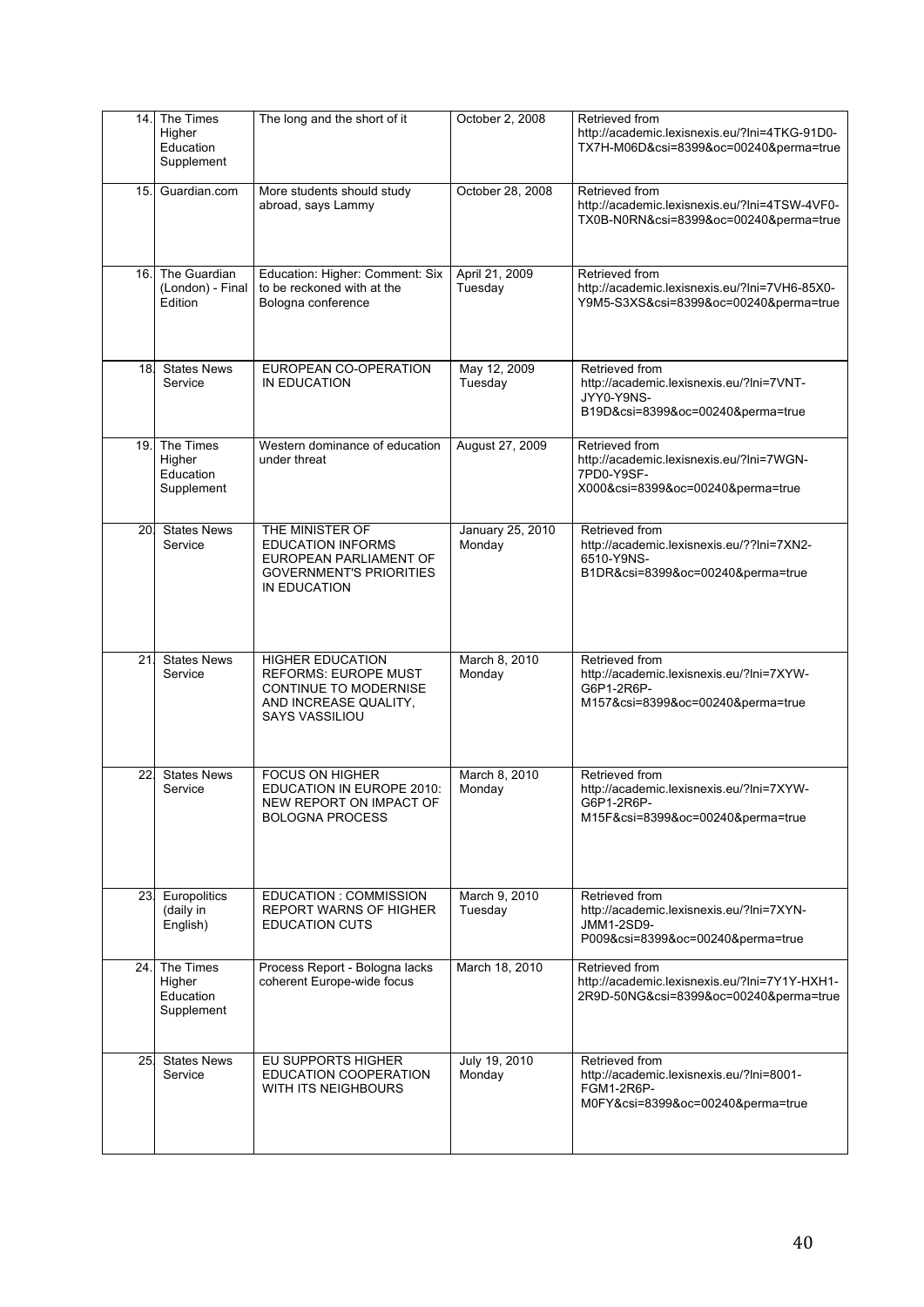|                 | 26. The Times<br>Higher<br>Education<br>Supplement | Bologna's slowly does it not doing<br>it for students                                                                                                                               | September 9, 2010             | Retrieved from<br>http://academic.lexisnexis.eu/?lni=5107-FC81-<br>DYX7-1002&csi=8399&oc=00240&perma=true     |  |
|-----------------|----------------------------------------------------|-------------------------------------------------------------------------------------------------------------------------------------------------------------------------------------|-------------------------------|---------------------------------------------------------------------------------------------------------------|--|
|                 | 27. The Times<br>Higher<br>Education<br>Supplement | Beware of ministers bearing gifts<br>labelled 'made in Bologna'                                                                                                                     | October 28, 2010              | Retrieved from<br>http://academic.lexisnexis.eu/?lni=51BP-2YC1-<br>JCF5-919G&csi=8399&oc=00240&perma=true     |  |
| 28.1            | The Times<br>Higher<br>Education<br>Supplement     | Shared vision results only in<br>difference and indifference                                                                                                                        | November 18, 2010             | Retrieved from<br>http://academic.lexisnexis.eu/?lni=51H5-M701-<br>JCF5-936C&csi=8399&oc=00240&perma=true     |  |
|                 | 29. Europolitics<br>(daily in<br>English)          | <b>BOLOGNA PROCESS: NEW</b><br><b>FRAMEWORK HARMONISES</b><br><b>COURSES LEADING TO</b><br><b>CERTIFICATES</b>                                                                      | January 18, 2011<br>Tuesday   | Retrieved from<br>http://academic.lexisnexis.eu/?lni=51YT-M8G1-<br>F114-J339&csi=8399&oc=00240&perma=true     |  |
| 30 <sub>1</sub> | <b>States News</b><br>Service                      | EUROPEAN UNION<br>ALLOCATES NEW FUNDING<br>TO BOOST HIGHER<br>EDUCATION PROJECTS AND<br><b>IMPROVE TEACHING</b><br><b>ACROSS THE EUROPEAN</b><br>NEIGHBOURHOOD AND<br><b>RUSSIA</b> | July 5, 2011<br>Tuesday       | Retrieved from<br>http://academic.lexisnexis.eu/?lni=537V-<br>GC81-DYTH-<br>G2N0&csi=8399&oc=00240&perma=true |  |
| 31              | <b>States News</b><br>Service                      | AN EU STRATEGY FOR<br><b>MODERNISING HIGHER</b><br>EDUCATION - QUESTIONS<br><b>AND ANSWERS</b>                                                                                      | September 20,<br>2011 Tuesday | Retrieved from<br>http://academic.lexisnexis.eu/?lni=53V8-79X1-<br>JCBF-<br>S42N&csi=8399&oc=00240&perma=true |  |
| 32.             | <b>States News</b><br>Service                      | MEPS CALL FOR MORE<br>MONEY AND SUPPORT FOR<br><b>HIGHER EDUCATION IN</b><br><b>EUROPE</b>                                                                                          | March 14, 2012<br>Wednesday   | Retrieved from<br>http://academic.lexisnexis.eu/?lni=555T-4JH1-<br>JCBF-<br>S0CM&csi=8399&oc=00240&perma=true |  |
|                 | 33. European<br><b>Union News</b>                  | MEPs call for more money and<br>support for higher education in<br>Europe                                                                                                           | March 21, 2012<br>Wednesday   | Retrieved from<br>http://academic.lexisnexis.eu/?lni=56JK-YJP1-<br>J9XT-P4N4&csi=8399&oc=00240&perma=true     |  |
|                 | 34. The Times<br>Higher<br>Education<br>Supplement | From where I sit - Filtering<br>Bologna's muddy waters                                                                                                                              | April 19, 2012                | Retrieved from<br>http://academic.lexisnexis.eu/?lni=55FM-9SJ1-<br>JCF5-94B4&csi=8399&oc=00240&perma=true     |  |
| 35.             | <b>States News</b><br>Service                      | <b>HIGHER EDUCATION REFORM</b><br>KEY FOR JOBS AND GROWTH,<br><b>BOLOGNA PROCESS</b><br>MINISTERS ARE TOLD.                                                                         | April 25, 2012<br>Wednesday   | Retrieved from<br>http://academic.lexisnexis.eu/?lni=55GR-WK91-<br>JCBF-S3CV&csi=8399&oc=00240&perma=true     |  |
| 36.             | European<br><b>Union News</b>                      | Higher education reform key for<br>jobs and growth, Bologna<br>Process Ministers are told                                                                                           | April 26, 2012<br>Thursday    | Retrieved from<br>http://academic.lexisnexis.eu/?lni=56JK-YJG1-<br>J9XT-P05S&csi=8399&oc=00240&perma=true     |  |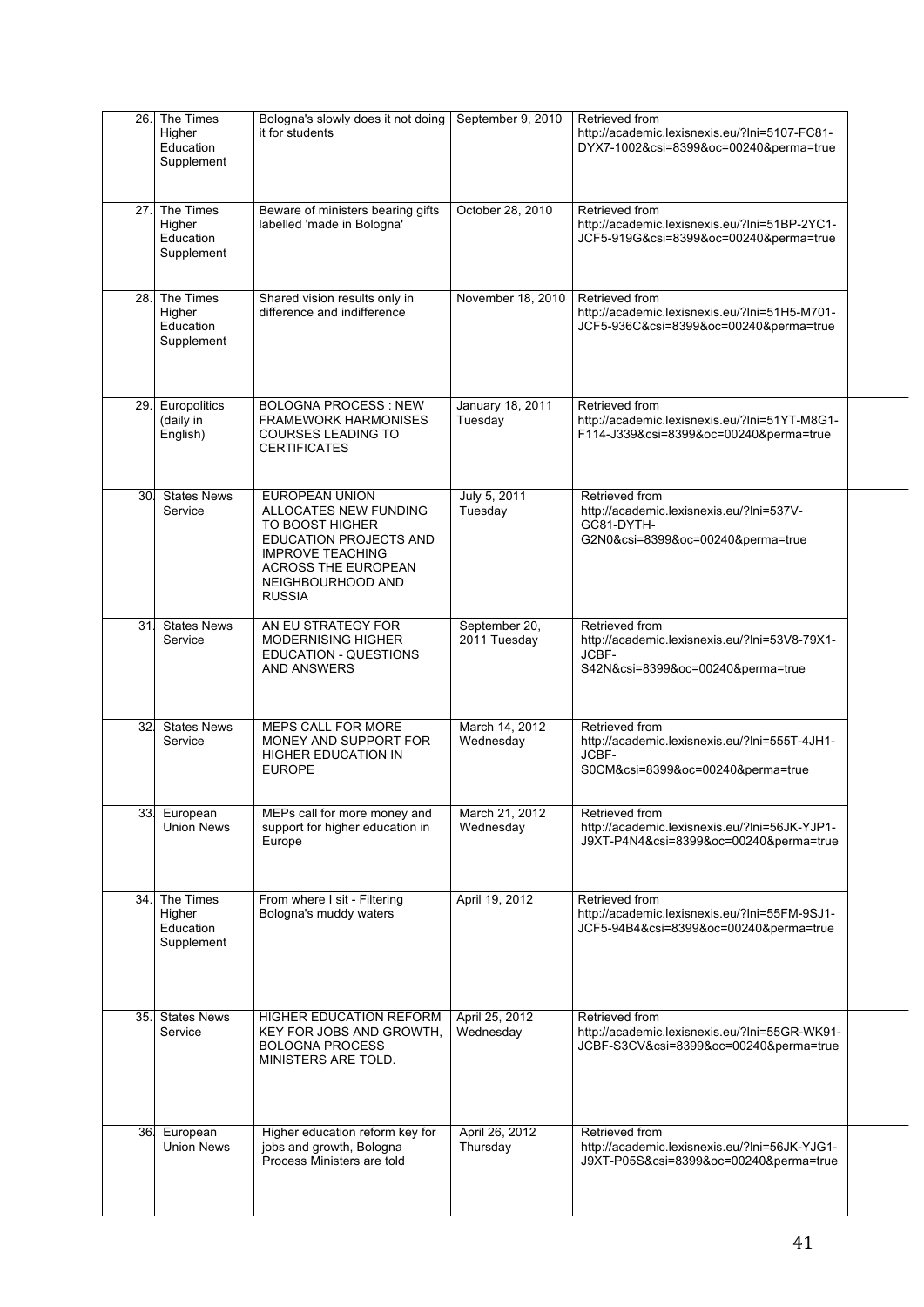| 37. | The Guardian<br>(London) - Final<br>Edition    | Education: Opinion: A universities<br>revolution that excites the world<br>except England                                                 | May 1, 2012<br>Tuesday       | Retrieved from<br>http://academic.lexisnexis.eu/?lni=55J1-3TT1-<br>JC8W-641F&csi=8399&oc=00240&perma=true                                  |
|-----|------------------------------------------------|-------------------------------------------------------------------------------------------------------------------------------------------|------------------------------|--------------------------------------------------------------------------------------------------------------------------------------------|
| 38. | The Times<br>Higher<br>Education<br>Supplement | Willetts pledges partial grant to<br>encourage overseas study                                                                             | May 3, 2012                  | Retrieved from<br>http://academic.lexisnexis.eu/?lni=55JK-VT61-<br>DYX7-136H&csi=8399&oc=00240&perma=true                                  |
| 39. | The Times<br>Higher<br>Education<br>Supplement | The Bologna chorus: harmony<br>from two tones of same note                                                                                | October 11, 2012             | Retrieved from<br>http://academic.lexisnexis.eu/?lni=56SY-9991-<br>DYX7-14V1&csi=8399&oc=00240&perma=true                                  |
| 40. | European<br><b>Union News</b>                  | Conclusions on 'A reinforced<br>European research area<br>partnership for excellence and<br>growth'                                       | December 11,<br>2012 Tuesday | Retrieved from<br>http://academic.lexisnexis.eu/?lni=5780-T8S1-<br>J9XT-P458&csi=8399&oc=00240&perma=true                                  |
| 41. | China Daily<br>European<br>Edition             | Reform hukou to release<br>society's vitality.                                                                                            | March 21, 2013<br>Thursday   | Retrieved from<br>http://academic.lexisnexis.eu/??lni=5814-<br>2RV1-JB4B-<br>V4S5&csi=8399&oc=00240&perma=true                             |
| 42  | <b>China Daily</b><br>European<br>Edition      | Some still face question of<br>identity.                                                                                                  | March 26, 2013<br>Tuesday    | Retrieved from www.lexisnexis.com/uk/nexis<br>http://academic.lexisnexis.eu/??lni=5823-<br>YV41-DXKD-<br>J3T9&csi=8399&oc=00240&perma=true |
| 43. | The Times<br>Higher<br>Education<br>Supplement | All-terrain scholars pursue<br>fluency in different cultures                                                                              | April 11, 2013               | Retrieved from<br>http://academic.lexisnexis.eu/?lni=585S-3PW1-<br>DYX7-149N&csi=8399&oc=00240&perma=true                                  |
| 44. | European<br>Union News                         | Council conclusions on the<br>social dimension of higher<br>education                                                                     | May 21, 2013<br>Tuesday      | Retrieved from<br>http://academic.lexisnexis.eu/?lni=56V9-5821-<br>DXCW-<br>D29V&csi=8399&oc=00240&perma=true                              |
|     | 45. States News<br>Service                     | HUMAN RIGHTS COUNCIL<br><b>HOLDS CLUSTERED</b><br>INTERACTIVE DIALOGUE ON<br>THE RIGHT TO EDUCATION<br>AND ON INTERNATIONAL<br>SOLIDARITY | May 31, 2013<br>Friday       | Retrieved from<br>http://academic.lexisnexis.eu/?lni=58J8-6271-<br>DYTH-G1J5&csi=8399&oc=00240&perma=true                                  |
| 46  | China Daily<br>European<br>Edition             | Battle cries of examinees reflect<br>reality.                                                                                             | June 14, 2013<br>Friday      | Retrieved from www.lexisnexis.com/uk/nexis<br>http://academic.lexisnexis.eu/??lni=58NV-<br>JNC1-JB4B-<br>V0N0&csi=8399&oc=00240&perma=true |
| 47. | China Daily -<br>Africa Weekly                 | Trade in college admission<br>raises public hackles                                                                                       | July 27, 2013                | Retrieved from<br>http://academic.lexisnexis.eu/??lni=59CN-<br>6G71-JDJN-<br>61TT&csi=8399&oc=00240&perma=true                             |
| 48. | <b>Global Times</b><br>(China)                 | National gaokao plan.                                                                                                                     | December 6, 2013<br>Friday   | Retrieved from www.lexisnexis.com/uk/nexis<br>http://academic.lexisnexis.eu/??lni=5B0G-<br>1C11-JDJN-<br>64GX&csi=8399&oc=00240&perma=true |
| 49. | <b>Global Times</b><br>(China)                 | Admissions scandal shows need<br>for exam reform care.                                                                                    | December 23,<br>2013 Monday  | Retrieved from www.lexisnexis.com/uk/nexis<br>http://academic.lexisnexis.eu/??lni=5B43-<br>HFC1-F11P-                                      |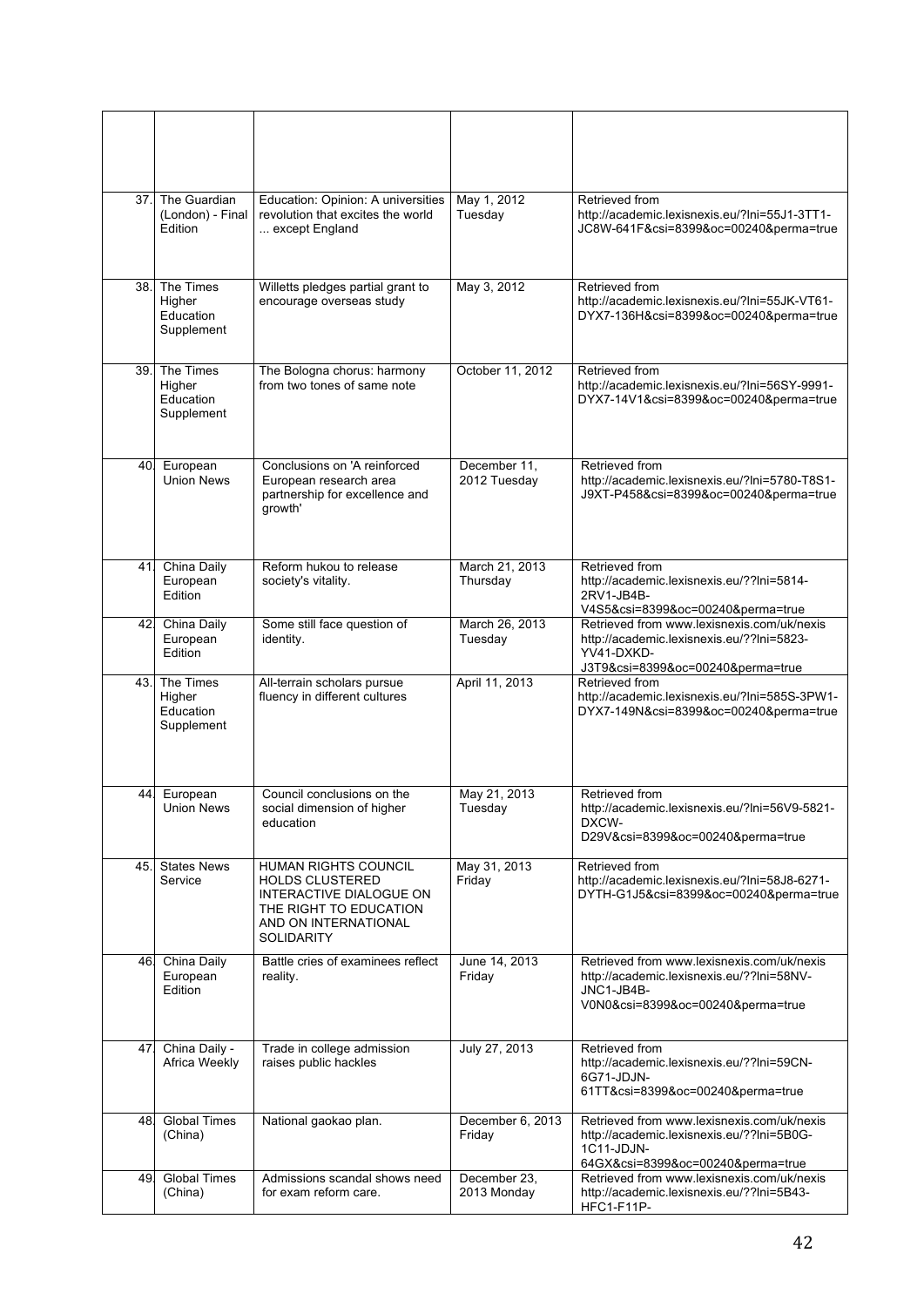|     |                                    |                                                               |                              | X4R9&csi=8399&oc=00240&perma=true                                                                                                                 |
|-----|------------------------------------|---------------------------------------------------------------|------------------------------|---------------------------------------------------------------------------------------------------------------------------------------------------|
| 50. | <b>Global Times</b><br>(China)     | An alternative to the gaokao.                                 | January 16, 2014<br>Thursday | Retrieved from www.lexisnexis.com/uk/nexis<br>http://academic.lexisnexis.eu/??lni=5B96-<br><b>VBH1-F11P-</b><br>X2B8&csi=8399&oc=00240&perma=true |
| 51  | <b>Global Times</b><br>(China)     | China, West looking to each<br>other for lessons.             | February 28, 2014<br>Friday  | Retrieved from www.lexisnexis.com/uk/nexis<br>http://academic.lexisnexis.eu/??lni=5BMC-<br>JWK1-JDJN-<br>645R&csi=8399&oc=00240&perma=true        |
| 52. | <b>Global Times</b><br>(China)     | College boom still only ladder for<br>upward social mobility. | March 31, 2014<br>Monday     | Retrieved from www.lexisnexis.com/uk/nexis<br>http://academic.lexisnexis.eu/??lni=5BW2-<br>9RF1-F11P-<br>X16J&csi=8399&oc=00240&perma=true        |
| 53. | China Daily -<br>Africa Weekly     | Plan to ditch English test draws<br>concern                   | May 19, 2014                 | Retrieved from www.lexisnexis.com/uk/nexis<br>http://academic.lexisnexis.eu/??lni=5C7B-<br>D4S1-F11P-<br>X421&csi=8399&oc=00240&perma=true        |
| 54  | China Daily -<br>Africa Weekly     | Flunking gaokao not end of the<br>world                       | June 3, 2014                 | Retrieved from www.lexisnexis.com/uk/nexis<br>http://academic.lexisnexis.eu/??lni=5CBN-<br>CR31-F11P-<br>X1SM&csi=8399&oc=00240&perma=true        |
| 55. | China Daily -<br>Africa Weekly     | The question of morality                                      | June 3, 2014                 | Retrieved from www.lexisnexis.com/uk/nexis<br>http://academic.lexisnexis.eu/??lni=5CBN-<br>CR31-F11P-<br>X1SX&csi=8399&oc=00240&perma=true        |
| 56. | China Daily -<br><b>US Edition</b> | Universities fall short in<br>recruitment of students.        | June 5, 2014<br>Thursday     | Retrieved from www.lexisnexis.com/uk/nexis<br>http://academic.lexisnexis.eu/??lni=5CD1-<br><b>VKN1-F11P-</b><br>X53N&csi=8399&oc=00240&perma=true |
| 57. | China Daily -<br>Africa Weekly     | Tough regime cranks out test<br>winners                       | June 6, 2014                 | Retrieved from www.lexisnexis.com/uk/nexis<br>http://academic.lexisnexis.eu/??lni=5CC9-<br>7W81-F11P-<br>X4FG&csi=8399&oc=00240&perma=true        |
| 58  | China Daily -<br>Africa Weekly     | Soaring number of migrants to<br>attend China's gaokao        | June 6, 2014                 | Retrieved from<br>http://academic.lexisnexis.eu/??lni=5CCC-<br>91Y1-F11P-<br>X2YF&csi=8399&oc=00240&perma=true                                    |
| 59  | China Daily -<br>Africa Weekly     | Students hang gaokao hopes on<br>prayers to Confucius         | June 7, 2014                 | Retrieved from www.lexisnexis.com/uk/nexis<br>http://academic.lexisnexis.eu/??lni=5CCG-<br>JMP1-F11P-<br>X14X&csi=8399&oc=00240&perma=true        |
| 60. | China Daily -<br>Africa Weekly     | Education system in search of<br>reforms                      | June 9, 2014                 | Retrieved from www.lexisnexis.com/uk/nexis<br>http://academic.lexisnexis.eu/??lni=5CCX-<br>FVT1-JDJN-<br>64F3&csi=8399&oc=00240&perma=true        |
| 61. | China Daily -<br>Africa Weekly     | Gaokao essay prompts should<br>be fair to all                 | June 10, 2014                | Retrieved from www.lexisnexis.com/uk/nexis<br>http://academic.lexisnexis.eu/??lni=5CD5-<br>JT31-F11P-<br>X2XP&csi=8399&oc=00240&perma=true        |
| 62  | China Daily -<br><b>US Edition</b> | From the Chinese press.                                       | June 25, 2014<br>Wednesday   | Retrieved from www.lexisnexis.com/uk/nexis<br>http://academic.lexisnexis.eu/??lni=5CHC-<br>PYC1-F11P-<br>X20Y&csi=8399&oc=00240&perma=true        |
| 63. | China Daily -<br><b>US Edition</b> | Hot Words.                                                    | June 27, 2014<br>Friday      | Retrieved from www.lexisnexis.com/uk/nexis<br>http://academic.lexisnexis.eu/??lni=5CHT-<br>F371-F11P-<br>X1T4&csi=8399&oc=00240&perma=true        |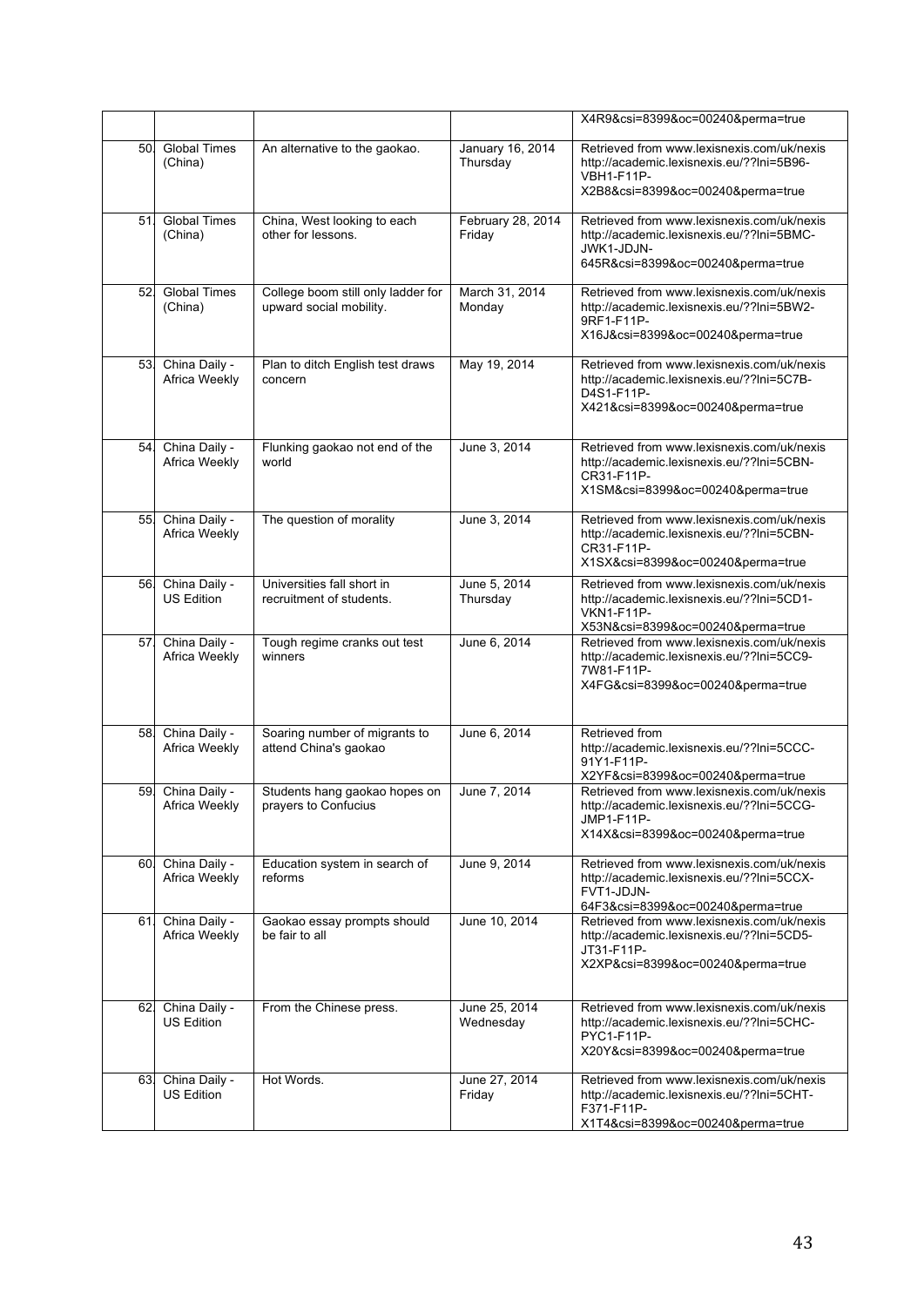| 64.  | <b>States News</b><br>Service                  | PROCESS OF HIGHER<br><b>EDUCATION</b><br>"HARMONIZATION"<br><b>BEGINNING IN SOUTHEAST</b><br><b>ASIA</b> | July 1, 2014<br>Tuesday     | Retrieved from<br>http://academic.lexisnexis.eu/?lni=5CJV-4TY1-<br>DYTH-<br>G27N&csi=8399&oc=00240&perma=true                                     |
|------|------------------------------------------------|----------------------------------------------------------------------------------------------------------|-----------------------------|---------------------------------------------------------------------------------------------------------------------------------------------------|
| 65.  | China Daily -<br><b>US Edition</b>             | Education ministry prohibits<br>gender-based college recruiting.                                         | July 2, 2014<br>Wednesday   | Retrieved from www.lexisnexis.com/uk/nexis<br>http://academic.lexisnexis.eu/??lni=5CJW-<br>4751-F11P-<br>X4Y7&csi=8399&oc=00240&perma=true        |
| 66.I | The Times<br>Higher<br>Education<br>Supplement | Bologna and the states of limbo                                                                          | July 3, 2014                | Retrieved from<br>http://academic.lexisnexis.eu/?lni=5CK9-W3X1-<br>JCF5-B0N0&csi=8399&oc=00240&perma=true                                         |
| 67.  | China Daily -<br>Africa Weekly                 | Education meets the market.                                                                              | July 5, 2014                | Retrieved from www.lexisnexis.com/uk/nexis<br>http://academic.lexisnexis.eu/??lni=5CKG-<br>CN71-JDJN-<br>62P1&csi=8399&oc=00240&perma=true        |
| 68.  | China Daily<br>European<br>Edition             | Education meets the market.                                                                              | July 5, 2014<br>Saturday    | Retrieved from www.lexisnexis.com/uk/nexis<br>http://academic.lexisnexis.eu/??lni=5CKG-<br>HNY1-JB4B-<br>V49W&csi=8399&oc=00240&perma=true        |
| 69.  | <b>Global Times</b><br>(China)                 | Here or to go?                                                                                           | July 8, 2014<br>Tuesday     | Retrieved from www.lexisnexis.com/uk/nexis<br>http://academic.lexisnexis.eu/??lni=5CM4-<br>8NF1-F11P-<br>X2SR&csi=8399&oc=00240&perma=true        |
| 70.  | <b>Global Times</b><br>(China)                 | Parents feeding shady<br>education agents.                                                               | July 15, 2014<br>Tuesday    | Retrieved from www.lexisnexis.com/uk/nexis<br>http://academic.lexisnexis.eu/??lni=5CNM-<br>2XX1-F11P-<br>X0JS&csi=8399&oc=00240&perma=true        |
| 71.  | China Daily -<br>Africa Weekly                 | End money and privilege<br>bonuses in exams.                                                             | July 16, 2014               | Retrieved from www.lexisnexis.com/uk/nexis<br>http://academic.lexisnexis.eu/??lni=5CNV-<br>2B01-JDJN-<br>61SK&csi=8399&oc=00240&perma=true        |
| 72.  | China Daily -<br><b>US Edition</b>             | Cut interest chain behind exam<br>scams.                                                                 | July 16, 2014<br>Wednesday  | Retrieved from www.lexisnexis.com/uk/nexis<br>http://academic.lexisnexis.eu/??lni=5CNV-<br><b>PCS1-F11P-</b><br>X1C9&csi=8399&oc=00240&perma=true |
| 73.  | China Daily<br>European<br>Edition             | End gaokao bias toward migrant<br>workers' kids.                                                         | August 12, 2014<br>Tuesday  | Retrieved from www.lexisnexis.com/uk/nexis<br>http://academic.lexisnexis.eu/??lni=5CWK-<br>G0N1-JB4B-<br>V01C&csi=8399&oc=00240&perma=true        |
| 74   | <b>Global Times</b><br>(China)                 | High school students need wider<br>academic horizons.                                                    | August 25, 2014<br>Monday   | Retrieved from www.lexisnexis.com/uk/nexis<br>http://academic.lexisnexis.eu/??lni=5D0B-<br>W8J1-F11P-<br>X3M6&csi=8399&oc=00240&perma=true        |
| 75.  | China Daily -<br>Africa Weekly                 | Changes to gaokao will see all<br>students equal.                                                        | September 4,<br>2014        | Retrieved from www.lexisnexis.com/uk/nexis<br>http://academic.lexisnexis.eu/??lni=5D2H-<br>8VF1-F11P-<br>X0NW&csi=8399&oc=00240&perma=true        |
| 76.  | China Daily -<br>Africa Weekly                 | Govt vows to work toward<br>equality in education                                                        | September 5,<br>2014        | Retrieved from www.lexisnexis.com/uk/nexis<br>http://academic.lexisnexis.eu/??lni=5D2P-<br>KT41-F11P-<br>X163&csi=8399&oc=00240&perma=true        |
| 77.  | China Daily -<br>Africa Weekly                 | Gaokao reform significant for<br>enhancing social equity                                                 | September 5,<br>2014        | Retrieved from www.lexisnexis.com/uk/nexis<br>http://academic.lexisnexis.eu/??lni=5D2S-<br>JS31-JDJN-<br>6481&csi=8399&oc=00240&perma=true        |
|      | 78. China Daily<br>European<br>Edition         | Gaokao reform significant for<br>enhancing social equity.                                                | September 5,<br>2014 Friday | Retrieved from www.lexisnexis.com/uk/nexis<br>http://academic.lexisnexis.eu/??lni=5D2S-<br>HP61-JB4B-<br>V2NT&csi=8399&oc=00240&perma=true        |
| 79.  | <b>Global Times</b><br>(China)                 | Gaokao reform aims to embody<br>fairness.                                                                | September 5,<br>2014 Friday | Retrieved from www.lexisnexis.com/uk/nexis<br>http://academic.lexisnexis.eu/??lni=5D2P-                                                           |